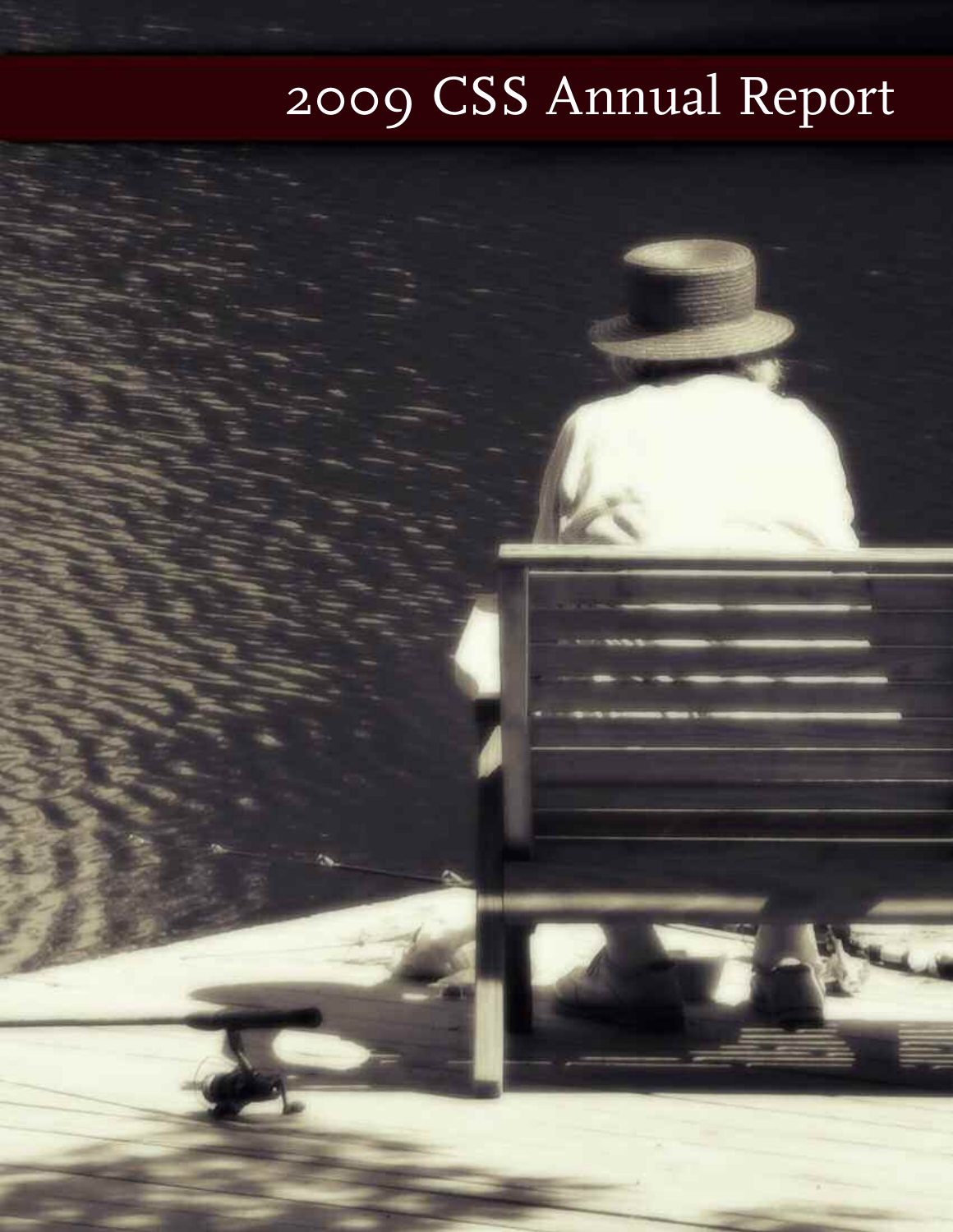# **TABLE OF CONTENTS**

| Mission & Vision <b>Mission Mission Mission</b> & Vision                                                                                                                                                                             | $\overline{\mathbf{1}}$ |
|--------------------------------------------------------------------------------------------------------------------------------------------------------------------------------------------------------------------------------------|-------------------------|
| <u>Overview The Community of the Community of The Community of The Community of The Community of The Community of The Community of The Community of The Community of The Community of The Community of The Community of The Comm</u> | $\overline{2}$          |
| Directors' Report <b>Constitution</b> and Constitution Constitution of the Constitution of the Constitution of the Co                                                                                                                | 4                       |
| Management Report Management Report of the Community of the Community of the Community of the Community of the                                                                                                                       | 10                      |
| Investment Report (Electronic Communication of the Investment Property Communication of the Investment Property                                                                                                                      | 14                      |
| Board of Directors <b>Container and Container and Container and Container</b>                                                                                                                                                        | 25                      |
| Management's Responsibility for Financial Information                                                                                                                                                                                | 26                      |
| Auditors' Report Australian Communications and Auditors' Report                                                                                                                                                                      | 27                      |
| <b>Statement of Net Assets Available for</b><br>Benefits - Investment Funds & Pensions Fund [100011111111111111111111111111111111                                                                                                    | 28                      |
| <b>Statement of Changes in Net Assets</b><br>Available for Benefits - Investment Funds                                                                                                                                               | 29                      |
| <b>Statement of Changes in Net Assets</b><br>Available for Benefits - Pensions Fund                                                                                                                                                  | 30                      |
|                                                                                                                                                                                                                                      | 3 <sup>1</sup>          |
| Staff                                                                                                                                                                                                                                | <b>IBC</b>              |
|                                                                                                                                                                                                                                      |                         |

*A copy of the Co-operative Superannuation Society Pension Plan's Annual Report, including the complete financial statements of the Pension Plan's operations is distributed to every contributing member, to each retiree who is receiving a monthly income directly from the Pension Plan, and to all former employees of member organizations who still have funds in the Pension Plan.*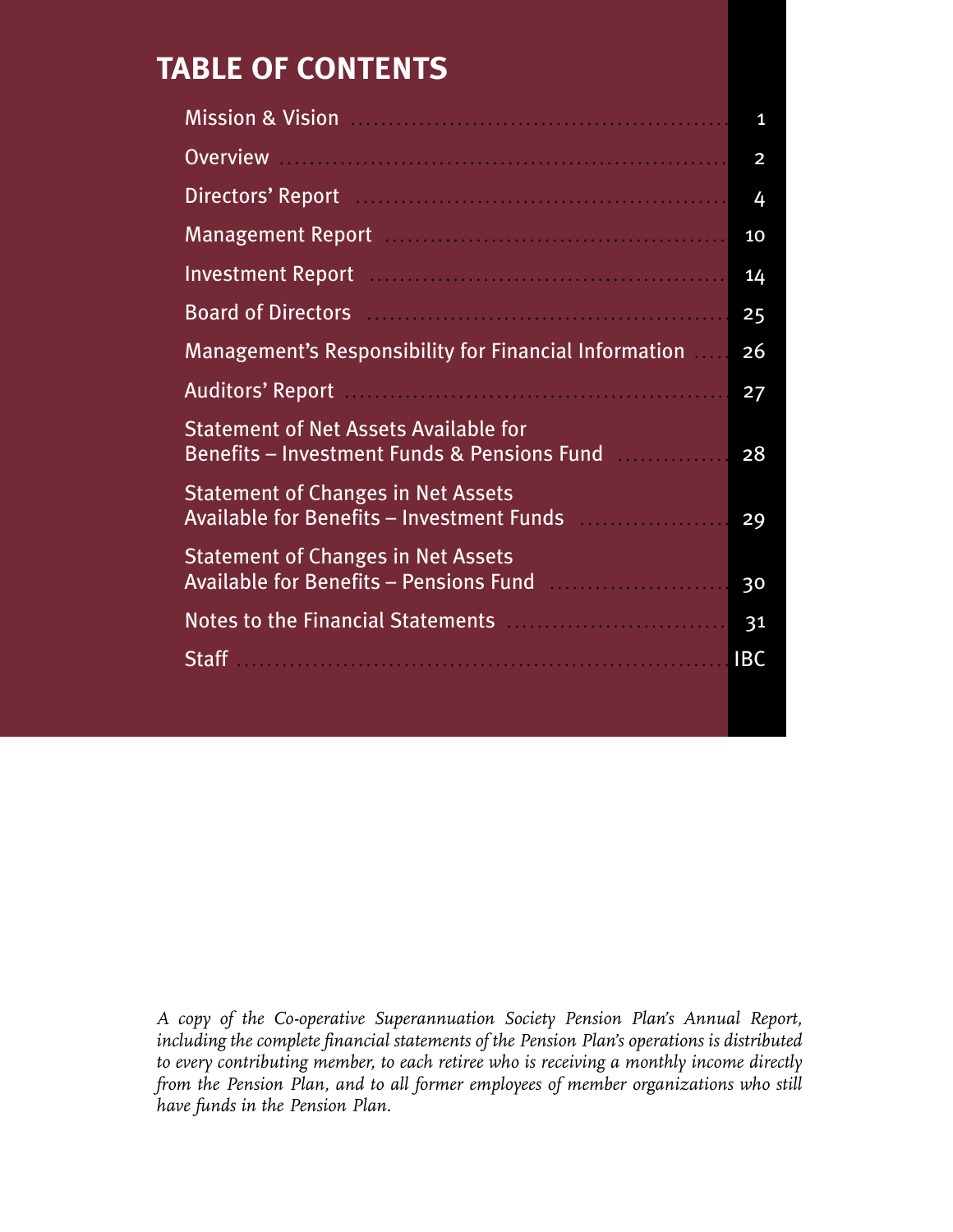# **MISSION & VISION**

The Co-operative Superannuation Society (CSS), a non-profit pension society incorporated on a membership basis, serves as administrator and fund holder for the CSS Pension Plan (Registered Pension Plan #0345868). The Society's original Act of incorporation states *"The principal purpose [of the Society] is to provide retirement benefits to and for its members."* For almost seventy years, in partnership with its co-operative and credit union employer members, the Society has administered the CSS Pension Plan following this guiding principle.

### **Mission**

To enable employees of member Co-operatives and Credit Unions to prepare for and fund their retirements, by providing saving and income products and services through a member owned and controlled, non-profit organization..

# **Vision**

CSS membership will be highly valued.

# **Values**

- Service Integrity
- Fairness Trust
- Simplicity Balance
- 
- Democratic control Member ownership
- 
- 
- 
- Self-help Life-long Learning
	-

# **Objectives**

- To be member-focused;
- To provide practical retirement solutions;
- To earn competitive investment returns;
- To prudently manage risks;
- To communicate openly and understandably;
- To meet and exceed applicable regulatory standards;
- To maintain a position of leadership and influence in the pension sector;
- To employ qualified and committed employees, suppliers and consultants;
- To control expense.

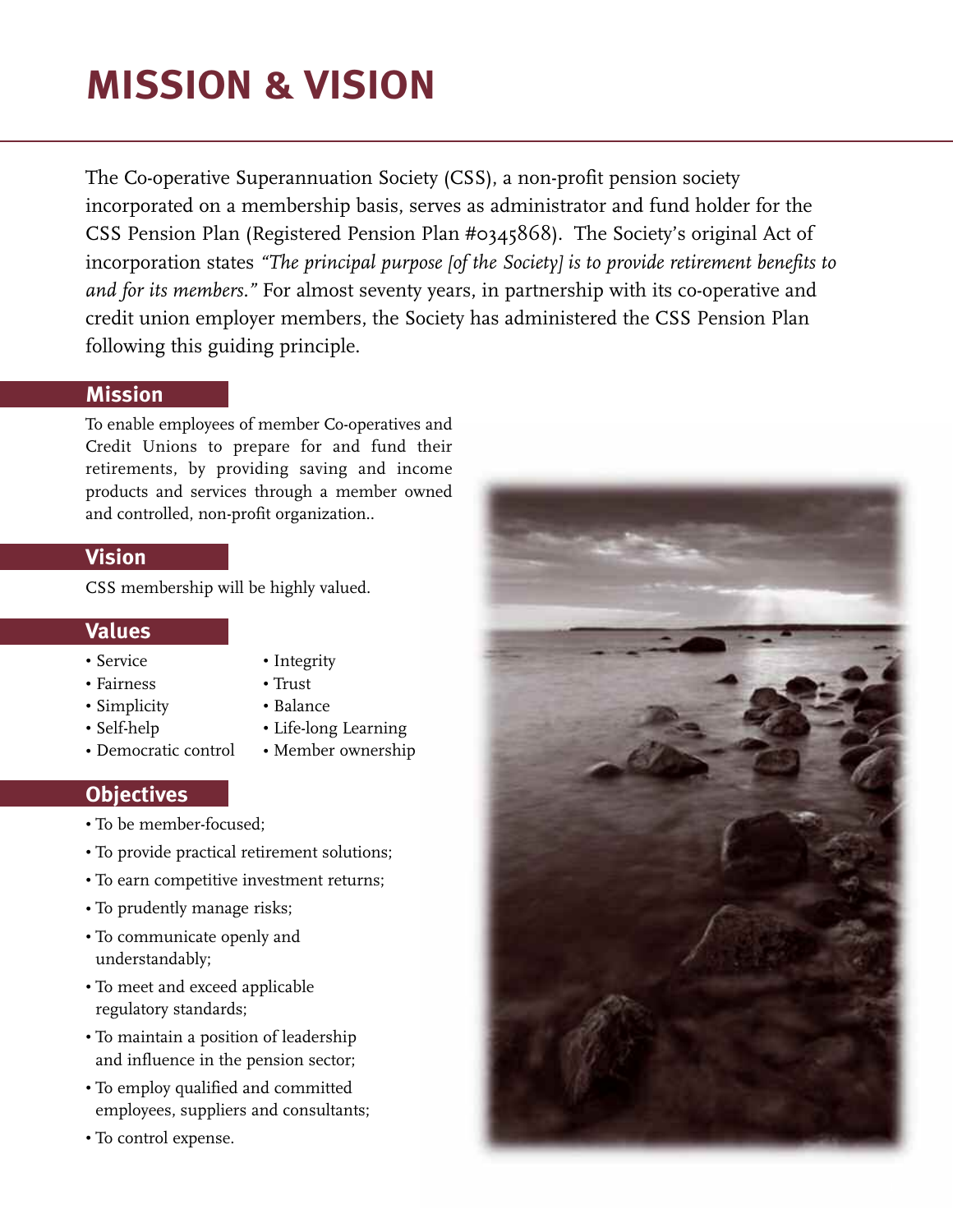# **OVERVIEW**

The CSS Pension Plan is a defined contribution pension plan, sometimes referred to as a money purchase pension plan. As the name implies, it is the contributions that are defined, not the benefit at retirement. The amount of retirement income a member receives depends upon the amount of pension funds accumulated in his/her account. Three factors influence the amount of funds a member accumulates in his/her pension account: (i) the amount contributed by the member and his/her employer; (ii) the investment earnings on those accumulated contributions, and; (iii) the length of time the pension funds are invested.

At December 31, 2009, the CSS Pension Plan continued to offer two investment options, a Balanced Fund and a Money Market Fund.

The Money Market Fund invests entirely in short-term money market instruments. The Balanced Fund is a broadly diversified portfolio of stocks and bonds. The asset mix as of December 31, 2009 for each Fund appears on the next page *(please refer to Graphs 1 and 2)*.

The Money Market Fund's unit price of \$11.4734 at the start of the year increased to \$11.5545 at yearend, which translates into a return of 0.71% for 2009. The Balanced Fund's unit price of \$10.5034 at the start of the year increased to \$12.3245 at yearend, which translates into a return of 17.34% for 2009. The chart on the next page shows how each Fund's unit price changed throughout 2009 *(please refer to Graph 3)*.

There is a potential reward for accepting the risks associated with investing in a diversified portfolio of stocks and bonds like the Balanced Fund. The longterm average return of the Balanced Fund is expected to be higher than that of a lower risk / lower return portfolio, such as the Money Market Fund. However, in the short-term it is possible for the Balanced Fund to have a negative return, which was the case in 2002 and 2008. The chart on the next page shows how the

accumulated balance compares by investing contributions of \$100 per month into each the Balanced Fund and the Money Market Fund (based on each Fund's benchmark portfolio) *(please refer to Graph 4)*.

At the end of 2009, there was \$2,246,838,000 and \$81,386,000 in the Balanced Fund and the Money Market Fund respectively.

In 2009, the Balanced Fund's return was 17.34%, while its benchmark portfolio's return was 16.77%. For the four-year period ending December 31, 2009, the Balanced Fund's annualized total return was 2.37%, while the benchmark portfolio's return for the same period was 2.26% *(please refer to Graph 5)*.

The chart on the next page shows the Balanced Fund's rates of return for each of the last 10 years *(please refer to Graph 6)*.

The Balanced Fund's real rate of return, which is the return over and above inflation, was 16.04% for 2009  $(i.e., 17.34\% - 1.30\% = 16.04\%).$  The 4, 10 and 20-year average real rates of return, ending December 31, 2009 were 1.75%, 4.35% and 6.96% respectively. The Balanced Fund's long-term real rate of return objective is 4% *(please refer to Graph 7)*.-

The Pensions Fund (formerly called the Annuity Fund) holds high-quality long-term bonds to support the pensions of approximately 5,900 retired members who are receiving a monthly pension from the Plan (98.76% of the bonds and debentures are rated "A" or better by recognized bond rating agencies). The latest actuarial valuation (dated December 31, 2006), as well as ongoing monthly external estimates confirms that pensions are adequately funded. The next actuarial valuation (dated December 31, 2009) will be prepared in early 2010. At the end of 2009, the market value of the Pensions Fund was \$522,825,000 *(please refer to Graph 8)*.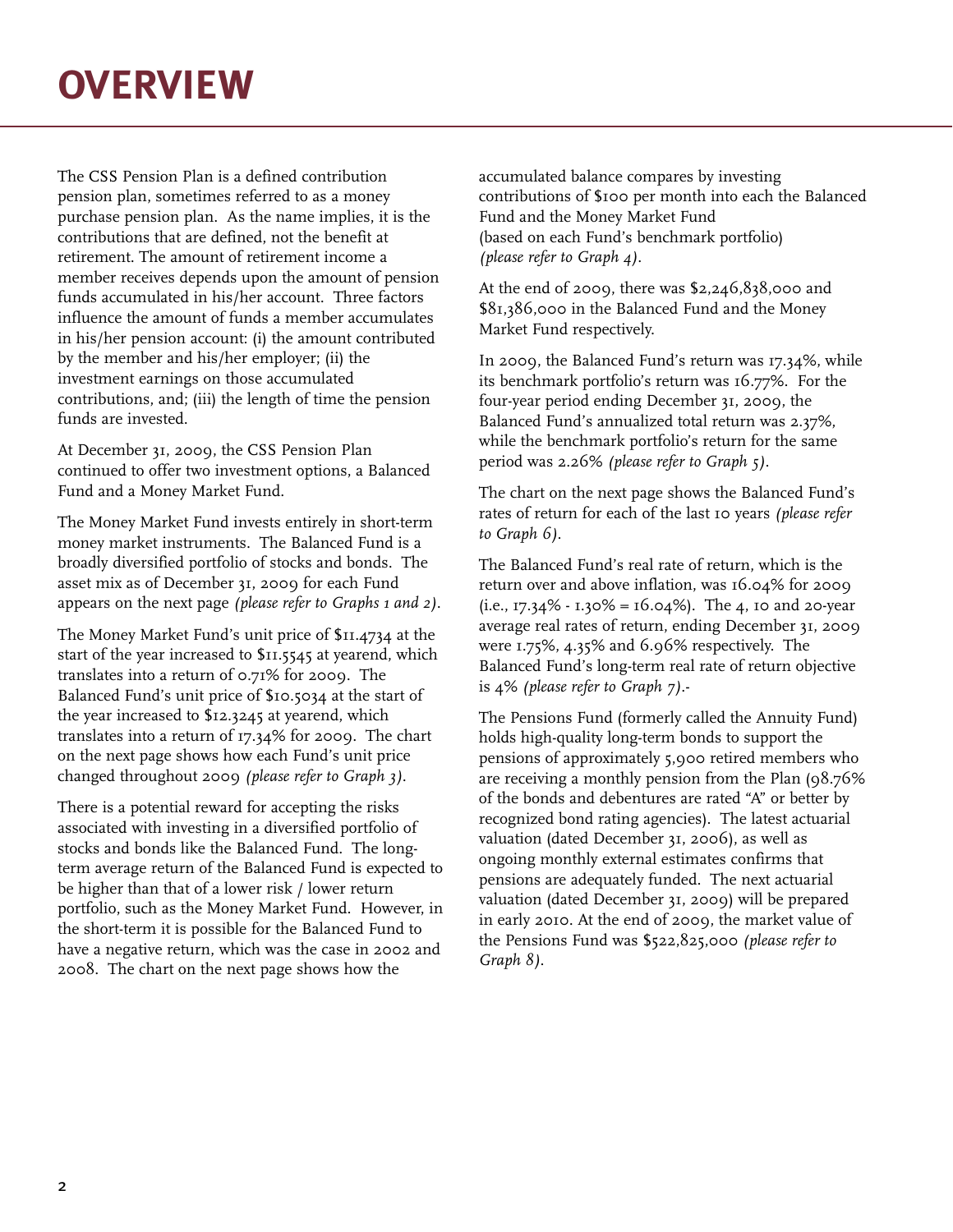

# **DAILY UNIT PRICES 2008-2009**





**BALANCED FUND REAL RATES RETURN**





### **BALANCED FUND vs MONEY MARKET FUND**





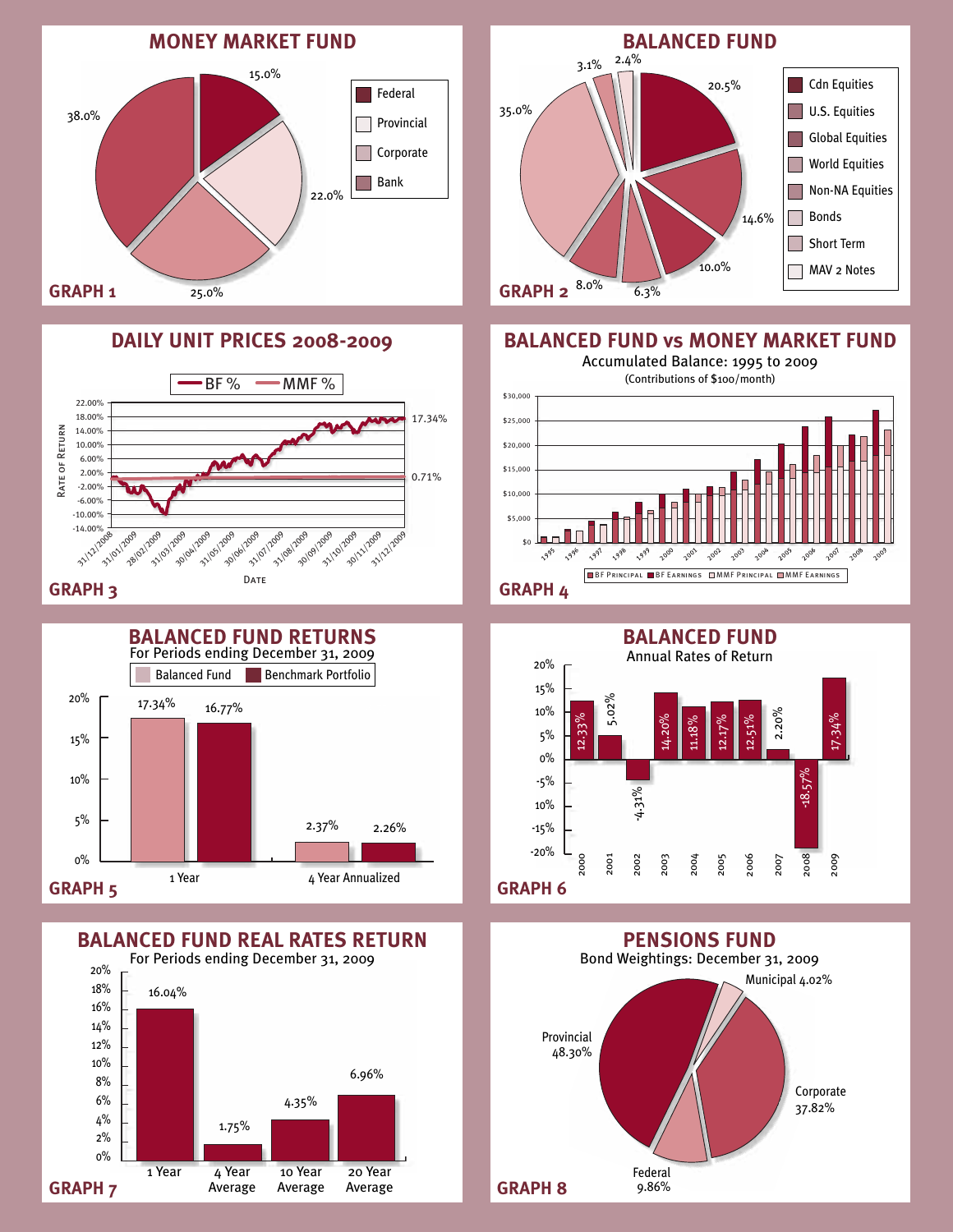# **DIRECTORS' REPORT**



### **TO BE PRESENTED BY**

**Peter E. Zakreski, President, to the 2010 Annual Meeting, Friday, March 26, 2010.**

*On behalf of your Society's Board of Directors, I am pleased to present this summary of operations and results for 2009.*

# **INVESTMENT FUNDS**

In 2009, the Plan continued to offer two investment funds to CSS members – the CSS Balanced Fund and the CSS Money Market Fund.

The Balanced Fund's primary objective is long-term growth. It holds mainly equities and fixed income investments. On average, it is expected to produce moderate growth, but with the risk of occasional shortterm losses. The Money Market Fund's primary objective is to protect capital. It offers a low risk/low return investment option for members who are near retirement or have already reached their retirement savings objective. The short-term returns of the Money Market Fund are expected to be lower but less volatile than those of the Balanced Fund.

In 2009 the Balanced Fund gained 17.34% as world equity markets rallied strongly beginning on March 9th in response to low interest rates and government stimulus. The Money Market Fund returned only 0.71% as the Bank of Canada lowered its target rate to 0.25% in April. Given its asset mix, the Balanced Fund is expected to produce a higher long-term average return than the Money Market Fund.

# **Balanced Fund**

From December 31, 2008 to December 31, 2009, the unit price of the Balanced Fund increased from  $$10.5034$  to  $$12.3245$ . This represents a gain of 17.34%.<sup>1</sup> This return was allocated to members' accounts on a daily basis through changes in the Balanced Fund's unit price. After allowing for inflation, the real rate of return<sup>2</sup> for the Balanced Fund in 2009 was 16.04%.

- 1 The unit price for the Balanced Fund includes dividends and interest received as well as realized and unrealized market gains and losses for the year. The unit price is calculated net of the Plan's operating and investment management costs.
- 2 Real rate of return refers to the non-inflationary growth of a member's equity in the Pension Plan. It is calculated as the fund's total return minus Canada's 2009 inflation rate of 1.3%.



# **2008-2009 DAILY UNIT PRICES**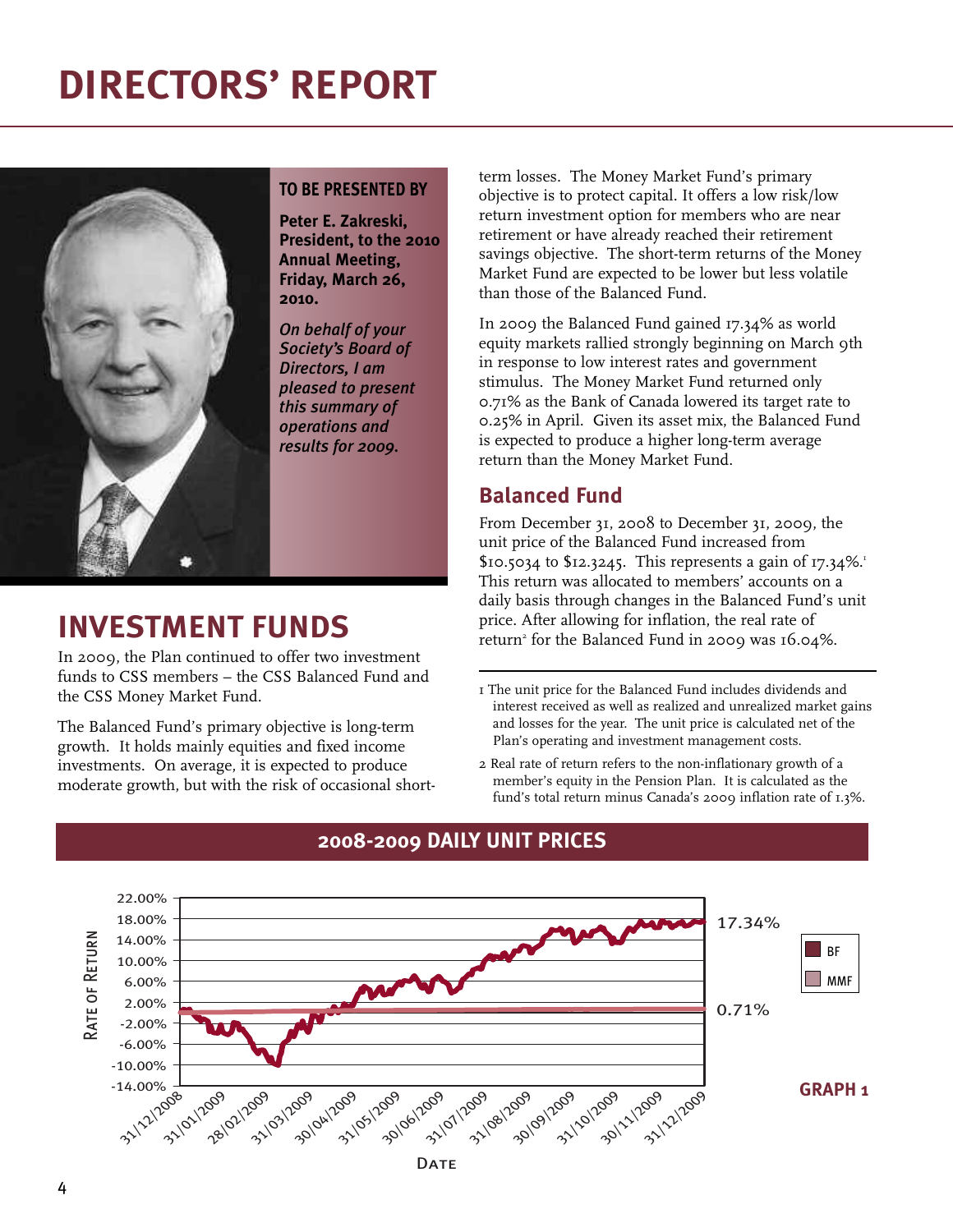The Balanced Fund's average **real** rates of return for the past 4, 10 and 20-year periods are 1.75%, 4.35% and 6.96% respectively. The Balanced Fund's long-term real rate of return objective is 4%.

In 2009, the Balanced Fund's return, at 17.34%, exceeded its combined benchmark at 16.77%. This out performance was generated by the Plan's active Canadian fixed income manager, Addenda Capital, by the Plan's active EAFE Equity manager, Sprucegrove Investments, and by one of the Plan's active Canadian Equity managers, Scheer Rowlett.

Over the year, the equity weighting of the Balanced Fund increased, in the first quarter as a result of a planned rebalancing and thereafter as a result of market gains. At the end of the 2009, the flexible rate MAV 2 notes issued to replace the "frozen" Asset Backed Commercial Paper that ceased trading in 2007, were transferred from our passive synthetic U.S. equities manager to the Plan as these mandates were closed.



## **Money Market Fund**

In 2009, short-term interest rates fell to historic lows as Canadian and American central banks lowered target rates in response to economic weakness. This decline in target rates lowered the returns on short-term investments significantly. From December 31, 2008 to December 31, 2009, the unit price of the Money Market Fund increased from  $$11.4734$  to  $$11.5545$ . This represents a total return of only 0.71%. This return was allocated to members' accounts continuously through changes to the unit price of the Money Market Fund.

In 2009, the Money Market Fund earned a real return<sup>4</sup>  $of - 0.59\%$ .

The Money Market Fund is invested in only one asset class – Canadian short-term investments. It is expected to produce a lower, but relatively stable return, similar to prevailing short-term interest rates in Canada. The Fund contains high-quality money market instruments, including commercial paper, asset-backed commercial paper sponsored by major banks, and federal and provincial short-term debt.

### **MONEY MARKET FUND SECTOR MIX DECEMBER 31, 2009**



# **Pensions Fund**

The Plan pays monthly pensions to CSS retirees from the Pensions Fund.<sup>5</sup> In 2009, the Plan's annual pension payroll totaled more than \$42.4 million while the Pensions Fund produced a gain of 12.61% for the year. Corporate bond prices made a strong recovery from historic lows as the recession eased and corporate profits improved.

- 3 The unit price for the Money Market Fund is calculated net of the fund's operating and investment management costs.
- 4 Real rate of return refers to the non-inflationary growth of a member's equity in the Pension Plan. It is calculated as the fund's total return minus Canada's 2009 inflation rate of 1.3%.
- 5 For those retiring members who choose a monthly pension from the Plan, the Pensions Fund is where their equity is transferred, and from which their monthly pension payments are made. The funded status of the Plan's pension liability is tested on a quarterly basis and is actuarially valued every three years.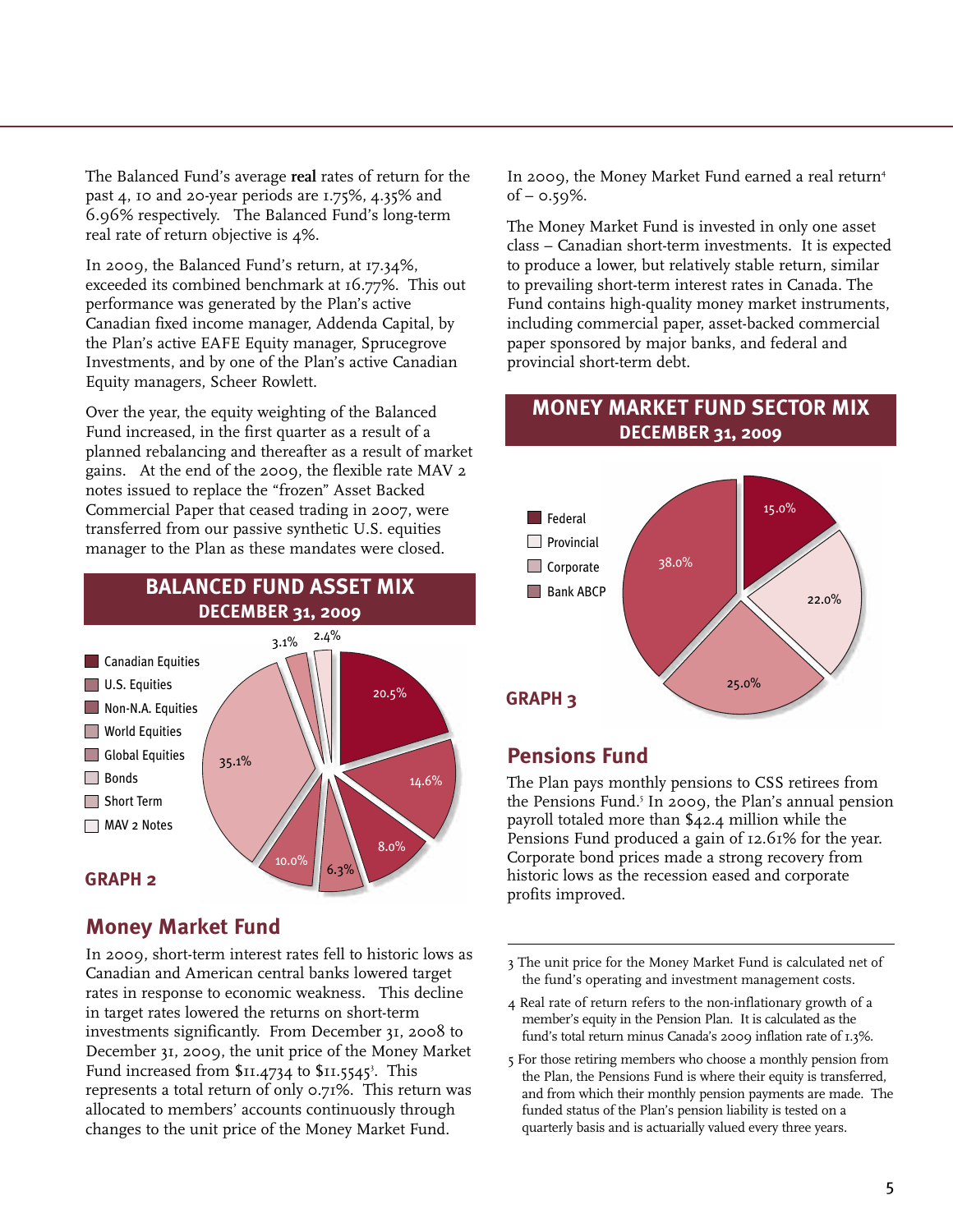# **Funded Status of Pensions**

According to pension legislation, an actuarial valuation of the assets held in the Pensions Fund and the Plan's pension liability must be conducted at least every three years. As of December 31, 2006, the date of the last actuarial valuation, the Plan's pension liability was estimated to be fully funded, including a surplus to protect against adverse deviations from assumptions. Monthly estimates, prepared by the Plan's Pensions Fund manager, confirmed that the Plan's pensions continued to be adequately funded to December 31, 2009.

# **PENSIONS PORTFOLIO - TOTAL ASSETS**



In 2009, the Pensions Fund recovered its 2008 losses. These losses resulted from falling corporate bond prices, as investors avoided corporate issues and favored government bonds during the "credit crunch". This situation reversed in 2009 as the financial sector stabilized and yield spreads on corporate bonds narrowed significantly. The next actuarial valuation of the Pensions Fund will be completed and filed by June 30, 2010.

## **2009 Retirements**

For over thirty-five years, the Plan has offered members a fixed, annuity-style pension at retirement. In 2009, members' retirements slowed in response to the Balanced Fund's 2008 loss. One hundred and thirty-four members started a CSS pension at an average age of 61.37, converting total equity of approximately \$15.5 million. The Plan's pension conversion rate slightly improved in 2009, averaging 5.27%, but fluctuating from 4.8% to 5.6% over the year. Pension costs therefore remained near historic highs.

Since 2006, the Plan has also offered a second retirement income option – Variable Benefit (VB) Payments. VB Payments are simply periodic withdrawals by a retiree from his or her own CSS pension account. VB Payments

have the advantage of permitting the member to remain in the Plan after retirement. A VB payment also permits the member to retain ownership and control over unspent funds. However, because VB Payments do not provide a guaranteed income for life like a traditional pension, they leave the member exposed to investment and mortality risk – the risk of market losses and of outliving their accumulated benefits. In 2009, 40 retired members elected to start receiving VB Payments at an average age of 59.56, converting total equity of approximately \$11.5 million.

The Plan does not promote one retirement income option over another. The choice is an individual one. The Plan recommends that members consult with their own qualified financial advisor.

# **Pension Adjustments**

Under the CSS Board's ad hoc pension adjustment program, each pension is considered for ad hoc increases on its ninth, fifteenth and twentieth anniversaries. The objective of the program is to ensure that pensioners receive the benefit of "better than expected" earnings within the Pensions Fund, whenever possible. However, no pension is ever decreased as a result of being considered for an ad hoc adjustment.

In 2009, the Board suspended the Plan's ad hoc pension adjustment program on the recommendation of the Plan's actuary. This recommendation was based on the decline in the Pensions Fund's surplus that occurred in 2008. Pensions started in 2000, 1994 and 1989 were therefore not considered for ad hoc increases in the past year.

Given the recovery of the Pensions Fund's surplus in 2009, the Plan's actuary has recently advised that the Plan's ad hoc pension adjustment program can be resumed in 2010. The actuary has also advised that the pensions not considered for adjustments in 2009 can be considered in 2010. The Board has therefore directed Management to review pensions started in 2000, 2001, 1994, 1995, 1989 and 1990 for possible adjustments in 2010.

# **Transfers and Repayments**

In 2009, 2,026 terminated and retired members transferred approximately \$68 million out of the Plan, as compared to 2,093 members and \$103.8 million in the previous year. One hundred and eighty-three of these members used their funds in the Plan to purchase a Life Income Fund (LIF), a Locked-in Retirement Income Fund (LRIF), a Prescribed Registered Retirement Income Fund (PRRIF) or a Life Annuity from financial institutions or insurers of their choosing.

# **Condolences**

The Board of Directors wishes to extend their condolences to the families and friends of the pensioners who passed away in 2009.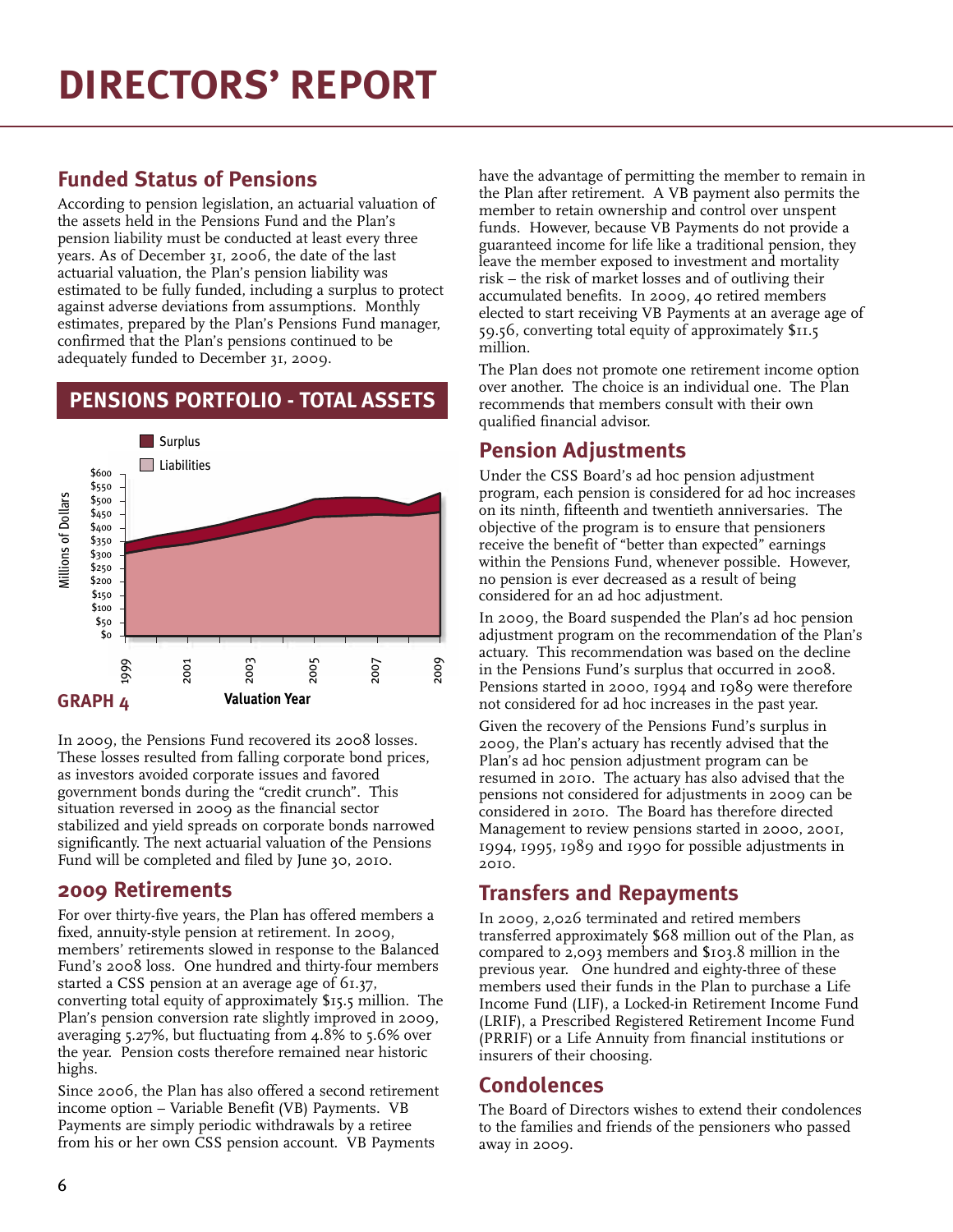# **MEMBER SERVICES**

Through its member information programs, the Pension Plan continues to promote its vision of a "balanced and planned approach" to retirement saving. Our Plan continues to be recognized as a leader in this area, offering a wide range of materials, information sessions, workshops and seminars.

The Plan's **Retirement Income Options (RIO)** workshop helps members to understand the options for converting their pension funds into retirement income. It also includes basic information on "investment choice" and financial planning. Overall participation in this program increased again in 2009, with over 7,500 members and spouses participating in this workshop since its introduction in 1995. Strong interest in the Plan's **Retirement Planning Seminar (RPS)** also continued in 2009. An equally important education program, primarily designed for new members but available to all, is our **Future Financial Freedom** "self study" financial planning workbook. This publication places a special emphasis on the message that financial planning and saving for retirement should begin at the earliest possible age. Approximately 2,500 copies of the workbook were distributed in 2009. Communication with the Plan's retirees continues through the Annual Report, TimeWise magazine and the Plan's web site.

In 2009, the Plan issued a Request for Proposals to conduct an external review the Plan's publications, seminars and workshops. The objectives of this review are: (i) to compare the Plan with its peers in the DC pension sector, (ii) to simplify and update our member communications, (iii) to expand them to support more investment fund choices and (iv) to expand their delivery through the Plan's website. In November, Mercer was retained to perform this review. They will deliver their recommendations for a new CSS communication strategy in June of 2010.

# **2009 DEVELOPMENTS**

## **New Pensions Fund Manager**

Until 2009, CSS Management rebalanced the Pensions Fund's bond holdings to match the Plan's pension liability on a quarterly basis. In response to the reduction in the Pensions Fund surplus that occurred in 2008, on the recommendation of Management, the Board resolved to hire an external manager capable of applying a more robust process. The Board's objective was to identify and retain an external manager with experience in matching pension assets and liabilities, to ensure that CSS pensions would remain adequately funded in extreme market environments. In the spring of 2009, with the assistance of the Plan's investment consultant, Management

conducted a manager search. In July of 2009, Fiera Capital was retained and funded as the Plan's new Pensions Fund manager.

The rebalancing process employed by Fiera produces more detailed and conservative calculations than the internal programs previously used by the Plan. At the same time, the costs of this new external mandate are comparable to the costs previously incurred to invest the assets held in the Pensions Fund without rebalancing. The more conservative process followed by Fiera is expected to reduce the volatility of the Pensions Fund surplus during extreme market events.

## **New Passive U.S. Equities Manager and Currency Overlay Mandate**

In 2000, the Plan established two passive "synthetic" U.S. equities mandates within the CSS Balanced Fund. One tracked the S&P 400 mid cap index and the other tracked the S&P 500 large cap index. At the time that these mandates were created, the Government of Canada had a foreign content limit that prevented CSS from investing these mandates directly into U.S. equities. The two mandates did not contravene this limit because they contained "synthetic" equities. Synthetic equities are created by purchasing equity futures and Canadian shortterm investments. These two assets, together, produce a return in Canadian dollars similar to the equity indices on which the futures are based. Since most of the value of the mandate is invested in Canadian short-term investments, they are not considered to be foreign content.

In 2005, the Government of Canada repealed the foreign content limit. Management therefore recommended terminating the two synthetic U.S. equity mandates in favor of a direct investment in the U.S. markets. This recommendation was expected to reduce the tracking error of each mandate and to reduce its cost.

Because the synthetic equity mandates paid their returns in Canadian dollars, they were automatically hedged against changes in the relative values of the Canadian and American dollars. Normally, when a foreign investment is purchased by a Canadian investor, this exposes the Canadian investor to currency risk. This is the risk that the value of the Canadian dollar might rise, causing a reduction in the returns earned on the foreign investment. Because terminating the passive synthetic U.S. equity mandates also terminated the automatic hedge, it became necessary to develop a new currency hedging strategy and retain a currency manager.

In 2009, after consultation with the Plan's investment consultant, Management recommended to the Board that State Street Global Advisors be retained to manage two passive U.S. equity mandates within the CSS Balanced Fund. State Street was also retained to manage a currency hedging overlay structured to reduce the currency risk associated with the new U.S. equity mandates and all of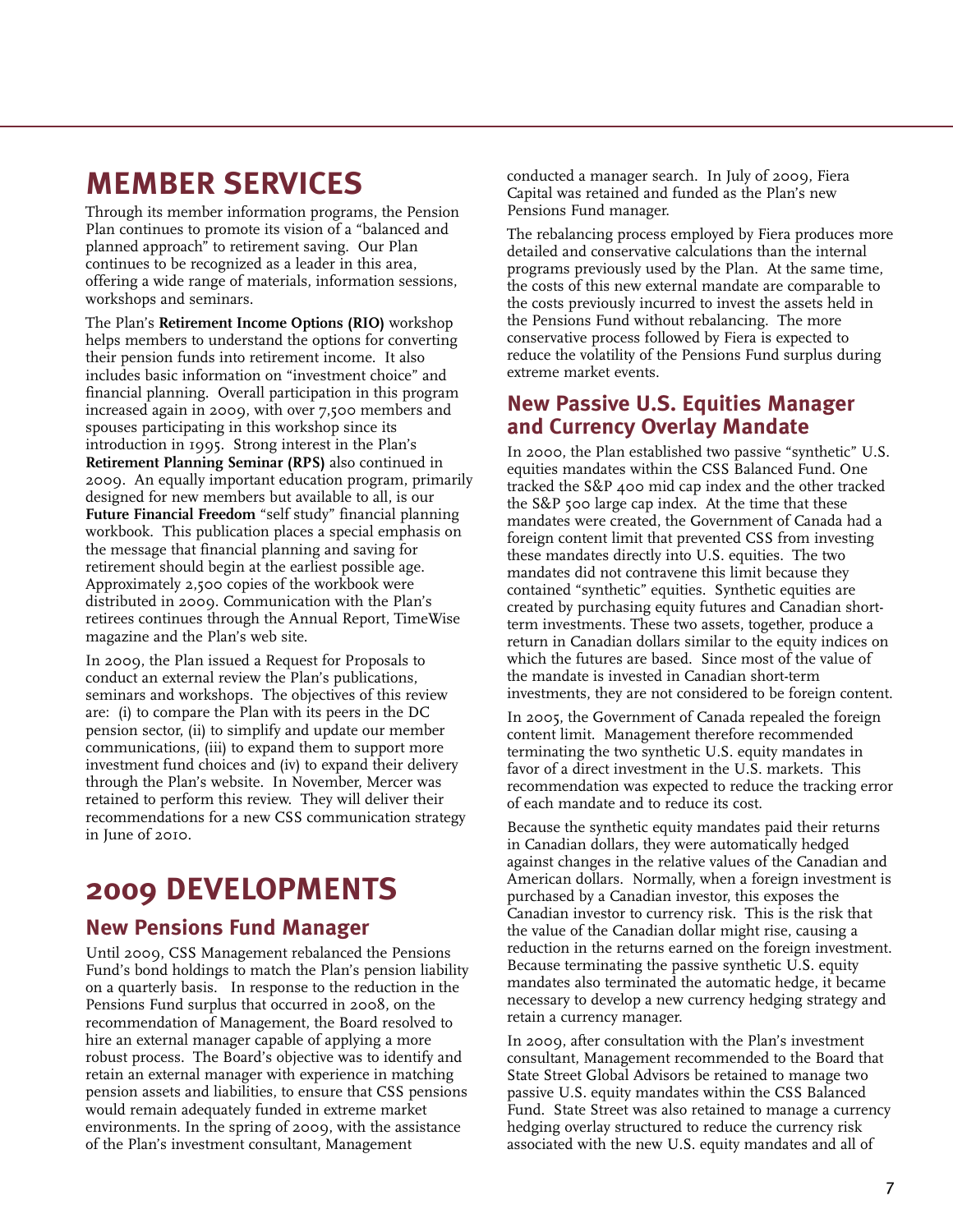# **DIRECTORS' REPORT**

the Plan's other foreign investments. These new passive U.S. equity mandates are expected to produce lower tracking error, while the currency overlay mandate will help to manage the volatility of currency fluctuations on the Plan's foreign equity returns.

## **Asset Backed Commercial Paper (ABCP)**

Members will recall that the Plan's passive synthetic U.S. equities mandates contained approximately \$62 million in third-party issued ABCP. In 2007, this ABCP ceased to roll over and went into default. At the end of December 2007, the manager of these mandate wrote down the value of this ABCP to approximately \$55 million to reflect its illiquidity. This write down was incorporated in the unit price of the CSS Balanced Fund at the time.

In 2008, an agreement was reached to restructure and reissue the non-trading ABCP as flexible rate MAV 2 notes. At the end of 2008, the external manager further reduced the value of the MAV 2 notes to approximately \$32 million. This reduction was believed to represent "fair value" (the price obtainable on an immediate, arm's length sale). However, the manager did not change the value used to determine its pooled fund unit price because: (i) the interest owed on the MAV 2 notes was (and is) being paid and (ii) the manager did not plan to sell the notes, but rather expected to hold them to maturity in 2016 and 2017.

On January 16, 2009, the new notes issued at par, and accrued interest was paid from the date that trading stopped to that date. At the end of 2009, when the passive synthetic equity mandates were closed as noted above, the flexible- rate notes were transferred from the external manager's pooled fund directly to CSS. CSS therefore became responsible to set the value of the notes, both for accounting purposes and for unit pricing purposes.

On the recommendation of the external manager, Management has elected to continue to record the MAV 2 notes at fair value in the Plan's financial statement, while maintaining the previous manager's unit pricing value. Given that the Plan intends to hold the notes to maturity, and since the interest on the notes continues to be paid, the Plan believes that continuing this process will produce the fairest result for CSS members. If the interest on the MAV 2 notes ceases to accrue in the future, or if the eventual redemption of the notes becomes doubtful, both fair value and the value used for unit pricing purposes will be reduced to reflect these events.

# **Unit Pricing Error**

At the end of June, Management discovered an error in the unit price of the Balanced Fund. This was a cumulative error that began in January and was corrected on June 24, 2009. By that date, the price of the Balanced Fund was 0.0678% too low (approximately seven one hundredths of

one per cent). The error resulted from changes made to the unit pricing system at the beginning of January. The error caused the daily expense accruals paid by the Pensions Fund and the Money Market Fund not to be added to the value of the Balanced Fund.

The Plan follows the Unit Pricing Guide to Good Practice (the Guide), which establishes best practices for unit pricing of superannuation funds. Following the Guide, the Plan adjusted the accounts of all members who made contributions to or took withdrawals from the Balanced Fund while it was wrongly priced. For members who had no Balanced Fund transactions during the period of the error, the value of their account was automatically corrected when the Balanced Fund's unit price was changed on June 24. As a result, no further adjustment was necessary.

Adjustments for members still in the Plan were debited or credited to their pension account directly. Subject to a minimum threshold of ten dollars, cheques were issued to "paid out" members, while pension calculations were reviewed for those who started a CSS monthly pension from January to June. Where an adjustment was required, this will appear on the members' 2009 Annual Statement. Management and the Board place a high priority on the accuracy of the Plan's record keeping system. The Plan offers a sincere apology to all members affected by this error.

# **Policy and Planning**

The Directors continually monitor the external environment and the changing needs of Plan members to determine the Plan's future direction. The ultimate objective is to improve the Plan's ability to fulfill its mission, which is to enable employees of member Cooperatives and Credit Unions to prepare for and fund their retirements.<sup>6</sup>

At its planning session in 2009, the Board approved the following strategic issues for further consideration and implementation in 2010 and beyond:

• The development of additional fund choices for CSS members;

• The development of electronic communications and education for CSS members;

• A review of the charges paid to the CSS Balanced Fund by the Money Market Fund and the Pensions Fund;

The Board's annual planning process will continue in January of 2010.

6 In 2003, the Board adopted a revised mission/vision statement for the Co-operative Superannuation Society that is reproduced in full on page 1 of this Annual Report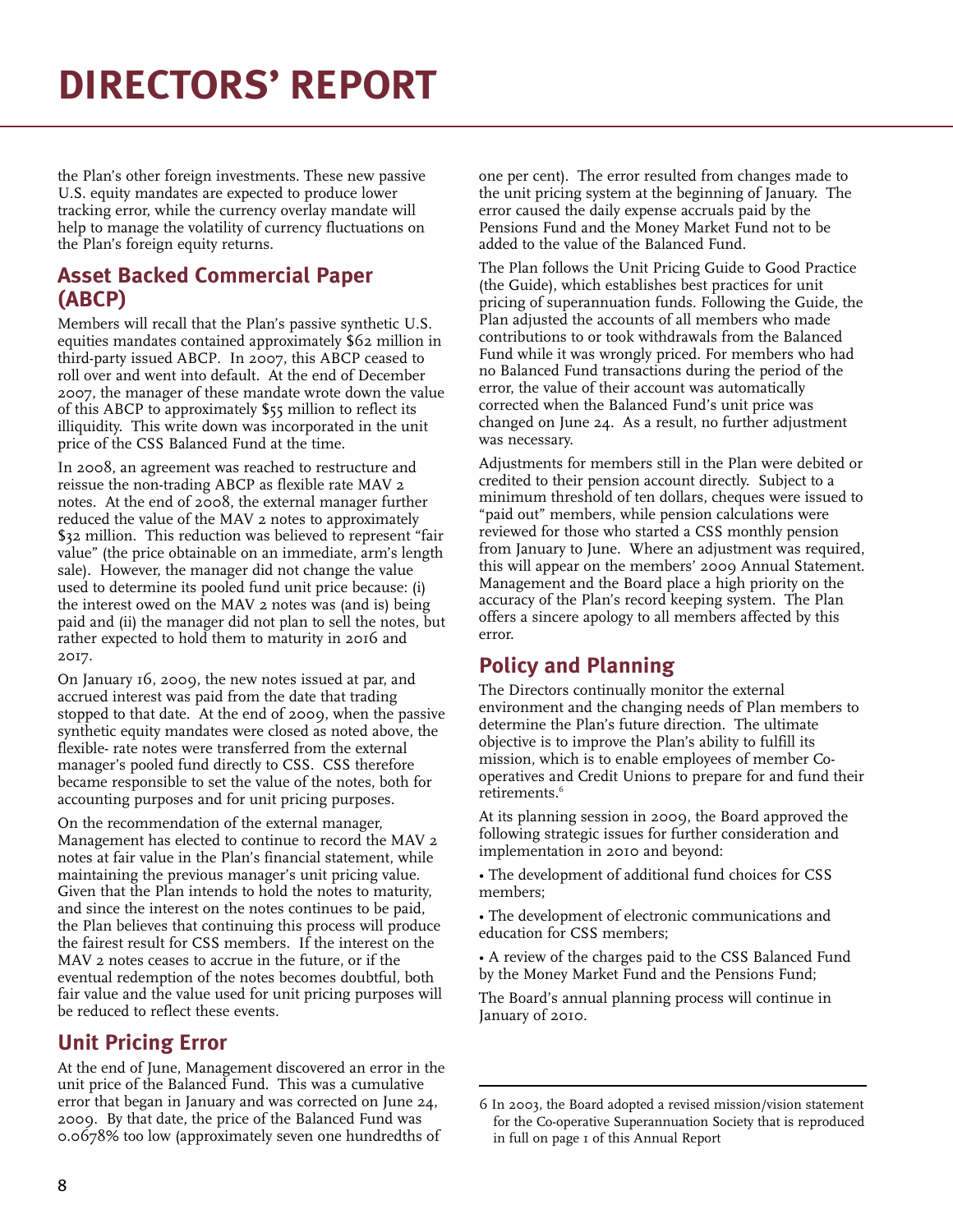# **CONCLUSION**

## **Future Return Expectations**

The Balanced Fund is the default investment option for CSS members who chose not to provide the Plan with investment instructions. It is structured to produce moderate growth over the long term. Because of its diversified asset mix, its unit price moves up and down with the markets. The fund's unit price is expected to rise in the long run, but occasionally fall in the short run in response to economic cycles and unanticipated events. For members wishing to reduce the likelihood of suffering a short-term loss as they near retirement, the Money Market Fund provides a lower risk/lower return option.

After falling for most of the first quarter of 2009, markets staged a dramatic recovery beginning in mid-March as western governments initiated stimulus programs while central banks injected trillions of dollars into the global financial system. Equity, commodity and energy prices rose in concert for the rest of the year as investors began to realize that another "Great Depression" was unlikely, at least in the near term. The Balanced Fund's broad diversification and fixed income investments produced a return at 17.34%. Nevertheless, at the end of 2009, the Balanced Fund's unit price was still below its 2007 peak.

While 2009 was a very good year for the Balanced Fund, members should not become complacent. Short-term losses will occur again in the future. Such losses are always difficult to bear, particularly for members nearing or already in retirement. However, they are to be expected given the 60% equity / 40% fixed income asset mix held in the Balanced Fund. The Plan's average return over the past sixty years is  $8.43\%$ .<sup>7</sup> History shows that markets can out-perform this long-term average for extended periods, as they did from the early 1980's until 2000, and can also under-perform this long-term average over long periods, as they did from 1961 to 1980 and from 2000 to 2009.<sup>8</sup>

Members nearing retirement are reminded that since 2005, they have had the option of moving some or all of their account into the Money Market Fund to reduce shortterm risk. Basing such a decision on short-term market conditions, however, is not recommended. Rather, members are encouraged to allocate their pension account based on how and when they intend to start converting their pension funds into retirement income. Members who are not near retirement are encouraged to take a longterm view.

### **2010 Outlook**

In 2009, we were reminded again that markets can move by large amounts in a short time. Thankfully, in this case, the sudden movement was to the upside. For those who were willing and able to stay the course, these gains reinforced the common investment wisdom that "time in the markets" rather than "timing the markets" offers the best opportunity for investment success.

As 2010 begins, many economic forecasters are expecting a weak recovery plagued by continued high unemployment and low consumer spending. As U.S. consumers repay debt and foreclosure rates continue at elevated levels, U.S. real estate values will continue to search for a bottom and corporate revenues will continue to be depressed. Although governments and central banks have made every effort to stimulate the economy, success is far from certain and a double dip recession is still a possibility.

Past experience suggests that a recession following a banking and real estate collapse tends to last longer than average. When government deficits reach their limit and extraordinary liquidity programs come to an end, unless exports, business investment or consumer spending is ready to take up the slack, it is likely that stock and bond prices will again come under pressure. In this uncertain environment, predicting market performance for 2010 is unusually challenging. It is therefore more important than ever for members to make decisions based on their long-term plan, rather than on their short-term expectations and emotions.

Although the past decade produced weak equity returns, particularly in the U.S., over the long term, we expect the Balanced Fund to produce an average return that is generally in line with the Plan's sixty-year average. By posting competitive returns, the Plan will continue to give long-serving CSS members confidence that their accumulated benefits will provide a reasonable level of retirement income. During periods of prolonged market weakness, however, additional voluntary contributions may be necessary, unless members are both willing and able to either delay their retirements or reduce their expectations.

Although average real rates of return are expected to decline from the levels recorded over the past decade, the Board anticipates that the Balanced Fund will continue to exceed its real return objective of 4% over the long term.

## **Thanks . . .**

As we do every year, the Board, on behalf of Plan members, would like to thank our staff, external portfolio managers, custodian, auditors, actuaries, and consultants for their efforts on our behalf. We appreciate their dedication and commitment to our Plan, our members and their retirement goals.

<sup>7</sup> This average includes the return of the CSS Pension Plan from 1949 to 2004 and of the CSS Balanced Fund from 2005 to 2009.

<sup>8</sup> Over the past 40 years, the S&P 500 Index (U.S. large cap stocks) has taken as long as 19 years (i.e. 1961 to 1980) and as little as 3 years (i.e. 1995 to 1998) to double in value. More recently, over the ten years from 2000 to 2009, the S&P 500 produced a negative annual return. The recent experience of investors must therefore be put in perspective with longerterm market results to develop a suitable long-term investment strategy.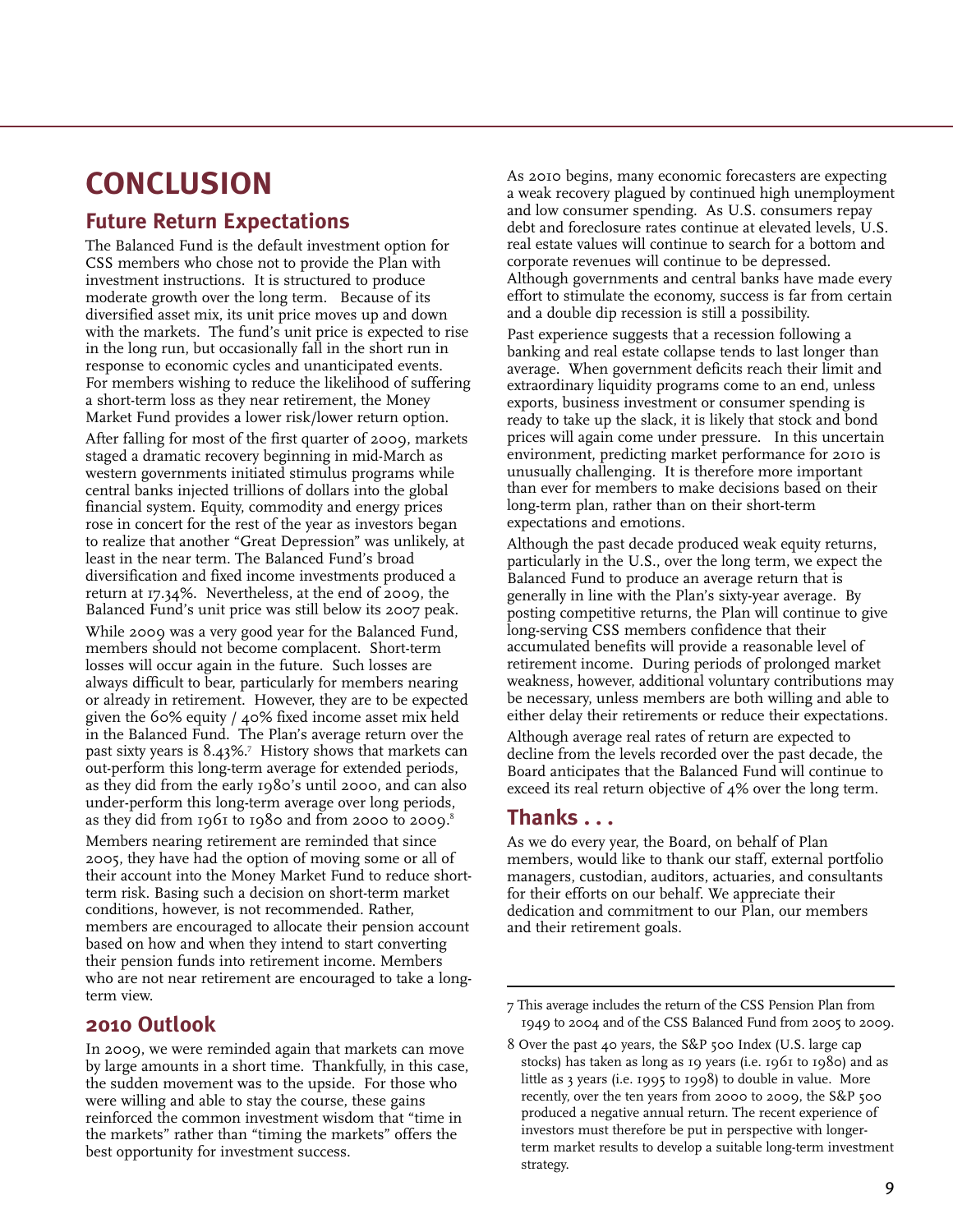# **MANAGEMENT REPORT**



### **TO BE PRESENTED BY**

**Bill Turnbull, General Manager, to the 2010 Annual Meeting, Friday, March 26, 2010**

*For 2009 the Balanced Fund gained 17.34% while the Money Market Fund returned 0.71%.*

# **INVESTMENT FUND UNIT HOLDERS**

**Net Assets:** After taking into account Investment Income, changes in the Market Value of Investments, Employee and Employer Contributions, Administrative Expenses, Equity Transferred/Paid Out and Variable Benefit payments, and Equity Transferred to the Pensions Fund (formerly the Annuity Fund), the Net Assets held in the Balanced Fund and Money Market Fund combined, increased by \$312,800,000 in 2009 *(please refer to Graph 1)*. The market value of these Net Assets was \$2,328,224,000 as of December 31, 2009. This includes \$2,246,838,000 in the Balanced Fund and \$81,386,000 in the Money Market Fund.

**Expenses:** In 2009, total expenses for the Balanced Fund equated to approximately 20 basis points of the average market value of assets held in the Fund. This compares very favourably with the Management Expense Ratios (MER) of balanced mutual funds, which are about 2% (i.e., 200 basis points) or more.

The 2009 total expenses for the Money Market Fund equated to approximately 25 basis points of the average market value of assets held in the Fund. This compares very favourably with the Management Expense Ratios (MER) of money market mutual funds, which are about 1% (i.e., 100 basis points) or more.

**Returns:** 2009 was the fifth year of operation for the Money Market Fund. Members are able to transfer their pension funds from the Balanced Fund into the Money Market Fund, and vice-versa. Both the Money Market Fund and the Balanced Fund are unitized. This means that the current value of a member's pension

# **INCREASE/DECREASES IN NET ASSETS**

In 2009 Net Assets increased from \$2,015,424,000 at the beginning of the year to \$2,328,224,000 at year-end



### **GRAPH 1**



## **2009 RATES OF RETURN**

**GRAPH 2**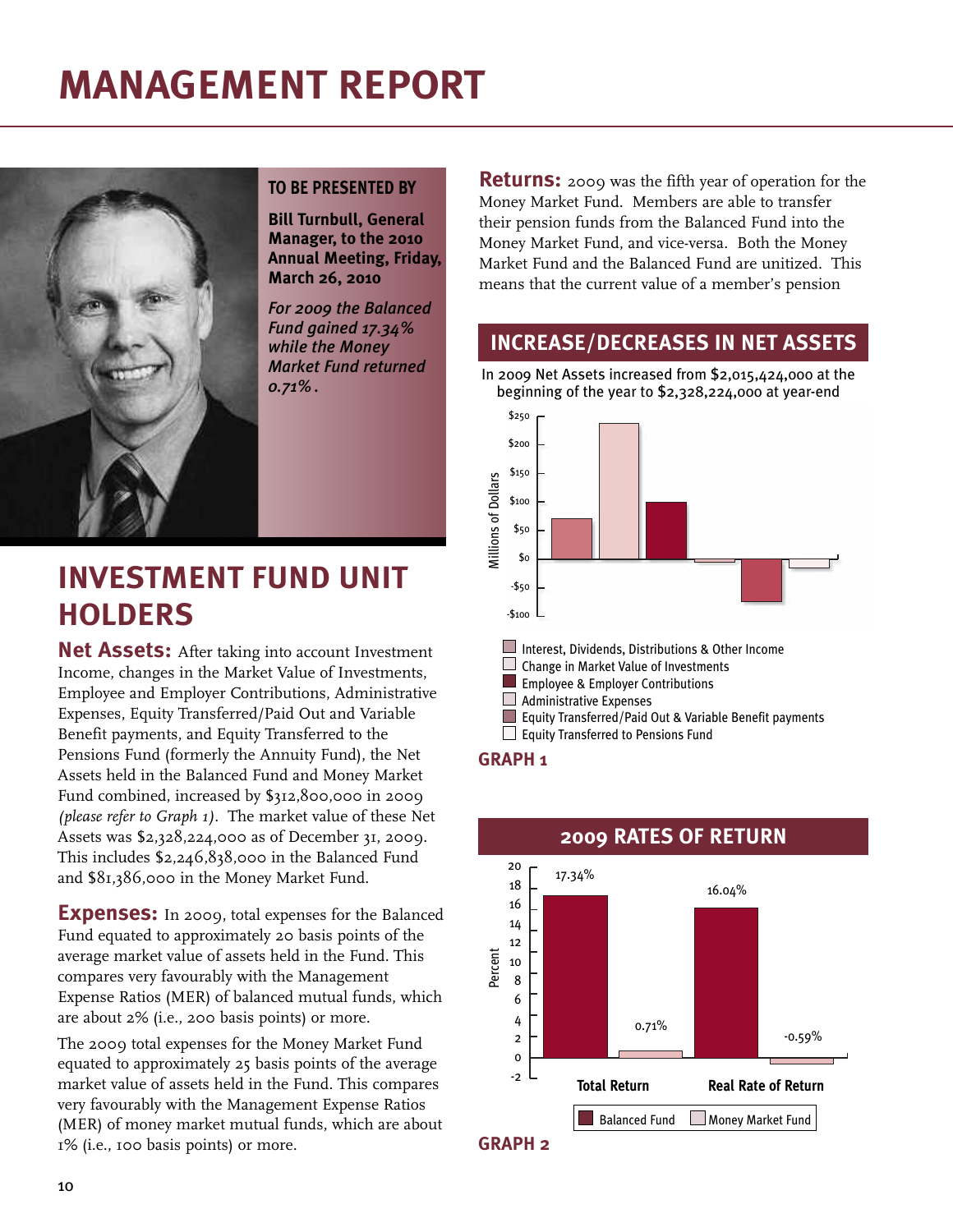funds equals the number of units held in each Fund multiplied by its current unit price. The unit price of each Fund varies daily with the market value of its Net Assets.

The Money Market Fund invests entirely in high-quality Canadian short-term money market instruments. It is a low risk-low return option designed to preserve capital for those members who are nearing retirement and/or have reached their retirement savings objective. The Money Market Fund's unit price of \$11.4734 at the start of the year increased to \$11.5545 at yearend, which translates into a return of 0.71%. After taking into account the 2009 national inflation rate of 1.3%, its real rate of return was  $-0.59\%$  (i.e.,  $0.71\%$  -  $1.3\%$  =  $-0.59\%$ ).

The Balanced Fund is the Plan's default investment option. Accordingly, members' pension funds are entirely invested in the Balanced Fund unless they instruct the Plan otherwise. The Balanced Fund is a broadly diversified portfolio of stocks and bonds. It is designed to provide moderate growth over the longterm. However, it can produce negative returns in the short-term. The Balanced Fund's unit price of \$10.5034 at the start of the year increased to \$12.3245 at yearend, which translates into a return of 17.34%. Its real rate of return for 2009 was  $16.04\%$  (i.e., 17.34% - 1.3% = 16.04%). The Balanced Fund's average real rates of return for the past 4, 10 and 20 year periods are 1.75%, 4.35% and 6.96% respectively.

**Employee Members:** The number of nonretired employee members of the CSS Pension Plan continues to increase. Total membership at the end of

### **TABLE 1**

| <b>AGE DISTRIBUTION</b> |               |             |              |                |  |  |  |
|-------------------------|---------------|-------------|--------------|----------------|--|--|--|
| <b>AGE</b>              | <b>FEMALE</b> | <b>MALE</b> | <b>TOTAL</b> | <b>TOTAL %</b> |  |  |  |
| Under 25                | 884           | 610         | 1,494        | 4.30           |  |  |  |
| $25 - 29$               | 1,526         | 1,068       | 2,594        | 7.47           |  |  |  |
| $30 - 34$               | 1,943         | 1,423       | 3,366        | 9.69           |  |  |  |
| $35 - 39$               | 2,325         | 1,674       | 3,999        | 11.52          |  |  |  |
| 40 - 44                 | 2,651         | 1,795       | 4,446        | 12.80          |  |  |  |
| $45 - 49$               | 3,744         | 2,262       | 6,006        | 17.30          |  |  |  |
| $50 - 54$               | 3,715         | 2,213       | 5,928        | 17.07          |  |  |  |
| $55 - 59$               | 2,384         | 1,786       | 4,170        | 12.01          |  |  |  |
| $60 - 64$               | 1,141         | 1,019       | 2,160        | 6.22           |  |  |  |
| 65 & over               | 242           | 316         | 558          | 1.61           |  |  |  |
| <b>TOTAL</b>            | 20,555        | 14,166      | 34,721       | 100.00         |  |  |  |

2009 was 34,721 (up from 33,662 at the end of 2008). The number of active members (i.e., those members employed by an employer member and contributing to the Plan) at the end of 2009 was 18,574 (up from 17,769 at the end of 2008). The number of inactive members (i.e., those members who have funds in the Plan but are no longer employed by an employer member) was  $16,147$  at the end of 2009 (up from  $15,983$  at the end of 2008). The average age of the non-retired members of the Plan continue to gradually increase. The average age at the end of 2009 was 45.86, which was up from 45.55 at the end of 2008 *(please refer to Table 1 and Graph 3)*.

### **Member Service Activities:**

*Individual Consultations:* Eighty-two individual counselling sessions with members seeking information about the Plan and their retirement income options were held in the Pension Plan's office during 2009. In addition, another nineteen sessions were held in conjunction with member service activities outside the office.

*Retirement Income Options (RIO) workshops:* The halfday RIO workshop provides participating employees and spouses with an overview of all the retirement income options available for the funds in their pension accounts. Seven RIO workshops were held in Regina, Dauphin, Edmonton, Red Deer, Brandon, Prince Albert and North Battleford. Total attendance for the seven workshops in 2009 was 516 participants (343 members and 173 spouses), making overall attendance to the 86 workshops held since 1995 approximately 7,567.



### **REGIONAL DISTRIBUTION: ACTIVE MEMBERS**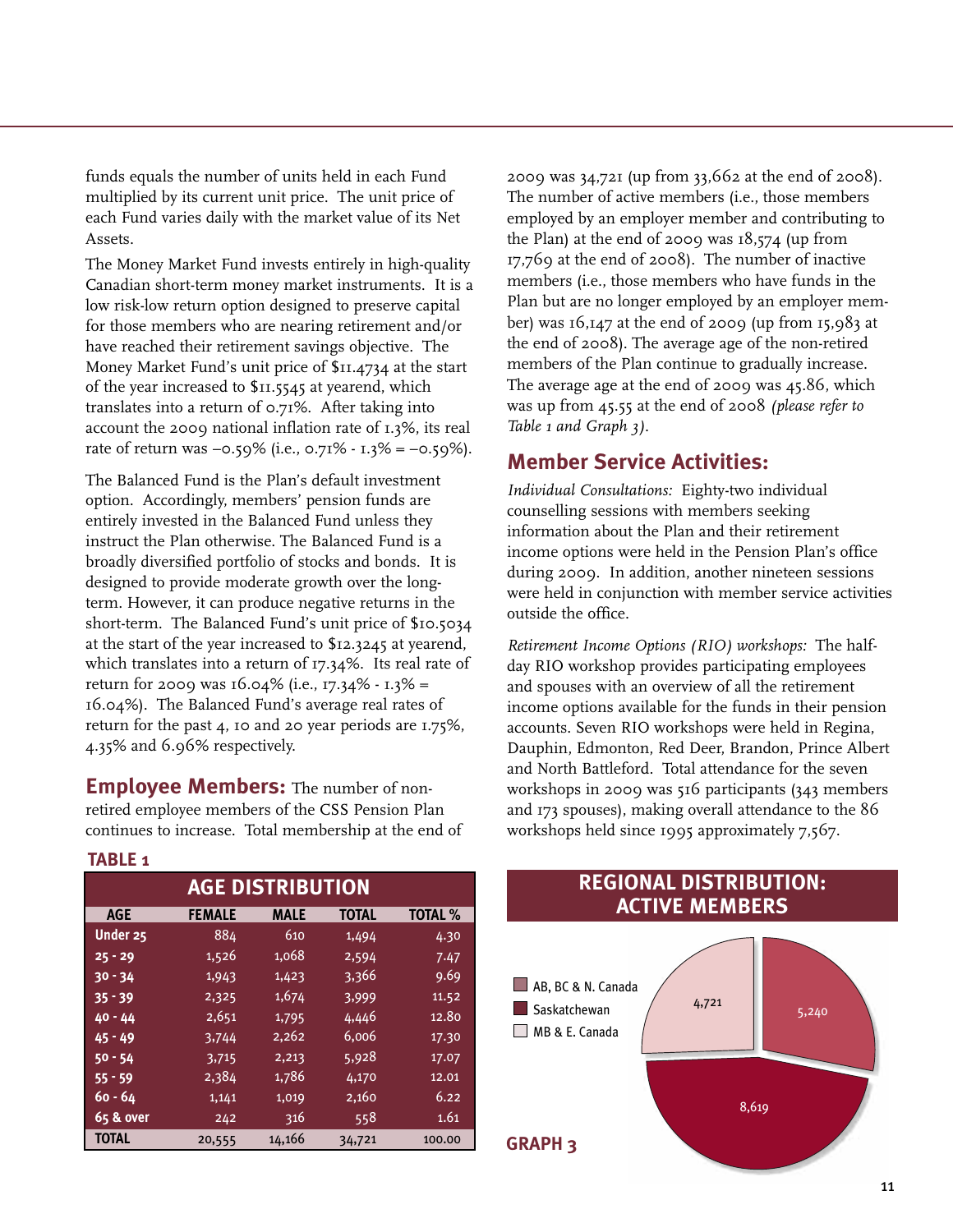*Retirement Planning Seminars (RPS):* The RPS is designed for employees aged 50 and over. Through group discussion, various exercises, presentations, and with the help of the seminar facilitator and visiting resource authorities, participants examine various retirement-related topics. Topics include health, wills and estates, housing, the psychology of aging, sources of income and financial planning. Six seminars were held in 2009 in Salmon Arm, Winnipeg, Saskatoon (2), Yorkton and Calgary. Total attendance to the six seminars was 153 (106 members and 47 spouses). Registration to the one-day RPS is limited to 36 participants including spouses.

*Pension Projections:* During 2009 approximately 2,700 personalized sets of pension projections were prepared for members of the Plan.

*TimeWise:* The semi-annual TimeWise magazine, which contains articles and information about the Pension Plan and related topics, such as changes to pension legislation and general information about pensions and retirement was published and distributed to all actively contributing members and pensioners in April and October.

*Annual Report:* The 2008 Annual Report, which contains a full review of the Plan's activities, including a complete investment review and the audited financial statements of the Plan, was published and distributed in April to all members of the Plan.

*Quarterly Updates:* The Quarterly Update was sent to all employer members in January, April, July and October. The Update contains information about year-to-date Fund performance, the asset mix of each Fund at the end of the quarter, and various topical news items for members. Employers are asked to share the information contained in the Quarterly Update with their employees. Similar information is also posted in the "What's New" section of the web site approximately three weeks after the end of each quarter.

*Annual Statements:* The 2008 Annual Statements, which provide a comprehensive and detailed report of each member's account, were printed and distributed in February 2009.

*Future Financial Freedom (FFF):* FFF is a financial planning workbook, which provides an introduction

and overview of basic financial planning principles. Approximately 2,500 FFF workbooks were distributed to new members who joined the Pension Plan in 2009.

*Web Site:* 2009 was the twelfth full-year of operation for the Pension Plan's web site (www.csspen.com). The web site received in excess of 413,650 visits (this compares with 212,400 visits for 2008). As of December 31, 2009 some 4,222 members had an active Personal Access Number allowing them to access their account balances, do pension projections and Variable Benefit (VB) illustrations, etc., via the web site (this compares with 3,159 as of December 31, 2008). Members did more than 3,000 sets of pension projections and VB illustrations via the web site.

To gain on-line access, Members must apply for a Personal Access Number (PAN), which then allows them to set their own User Name and Password.

*Trade Shows:* The Plan participated in the annual Credit Union Manager's Association conference trade shows for Saskatchewan and Manitoba, which were held in Regina and Brandon respectively.

*Payouts and Transfers:* In 2009, the Plan processed 709 cash payouts, which amounted to \$4,531,241 (an average of \$6,391). This compares with 698 cash payouts totaling \$5,416,999 in 2008 (an average of \$7,760).

In addition to the retiring members that transferred funds into various retirement income products (*see Table 2* – Distribution of Funds at Retirement: 2009), there were a total of 1,084 transfers into Locked-In Retirement Accounts (LIRAs) and RRSPs with various financial institutions in 2009. There were 711 transfers to LIRAs that totaled \$41,612,925 for an average of \$58,527 (this compares with 678 transfers to LIRAs in 2008 that totaled \$58,564,966 for an average of \$86,379). The remaining 373 transfers to RRSPs totaled \$6,049,437 for an average \$16,218 (this compares with 493 transfers to RRSPs in 2008 that totaled \$10,281,424 for an average \$22,854).

Included in the above transfers were 20 transfers of members' funds as a result of marriage breakdown.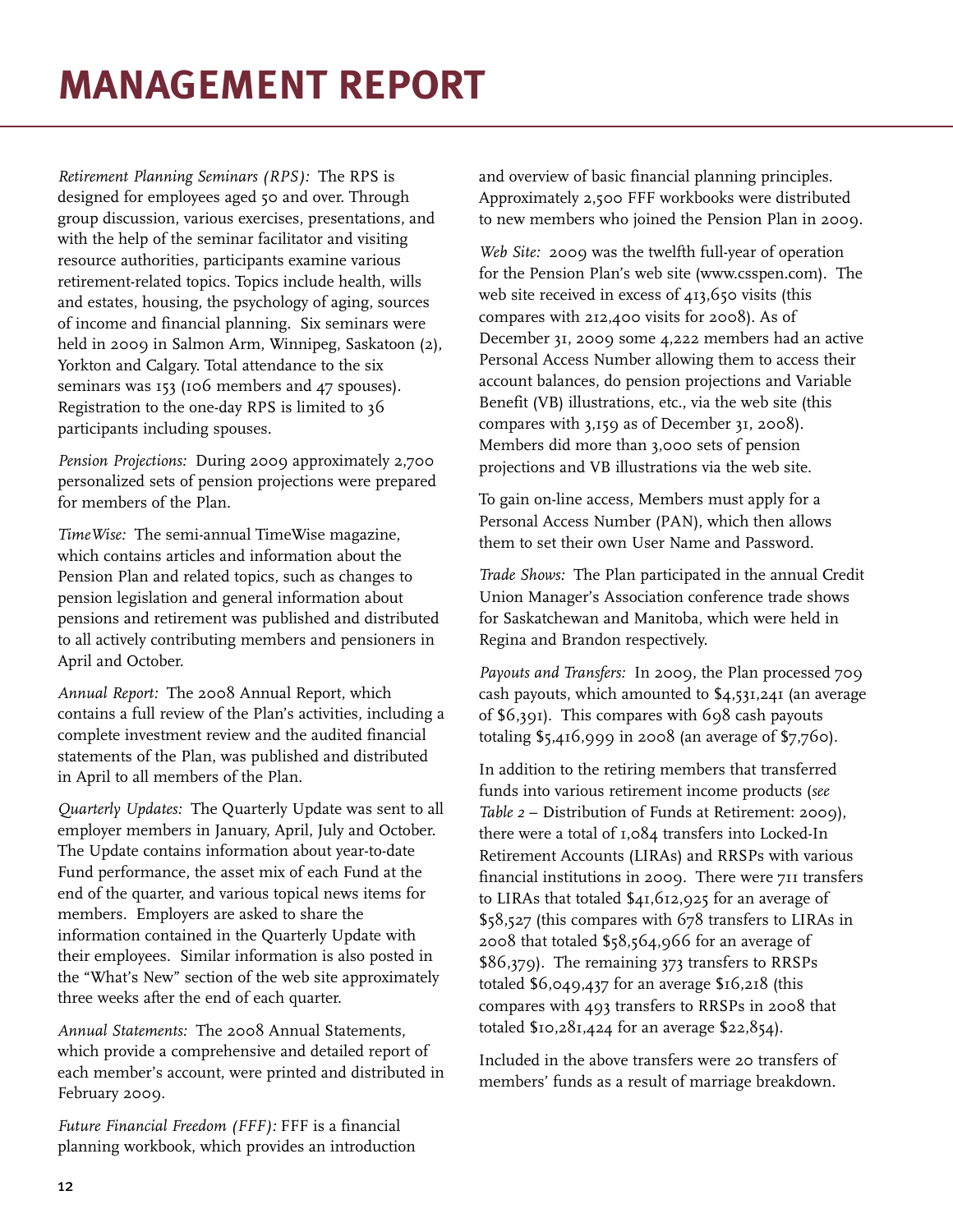# **RETIREES**

Long-term interest rates increased somewhat in 2009, thus making monthly pensions slightly less costly compared with 2008. In 2009, there were 134 retiring members that started a traditional monthly pension directly from the Plan at an average age of 61.73 years. This compares with the 188 pensions that were started in 2008 at an average age of 60.05 years

There were approximately 5,900 retired members receiving a monthly pension directly from the Plan at the end of 2009. We extend our sincere condolences to the families and friends of the 165 pensioners who passed away in 2009.

In addition to offering monthly pensions, the Plan also offers Variable Benefit (VB)<sup>1</sup> payments to retiring members. This option has been available since September 2006 and is simply periodic withdrawals from the member's account in the Plan. The investment options available to VB payment recipients are the same as those available to the Active and Inactive members. Variable Benefit payments offer retiring members the same flexibility as LIFs, LRIFs, and PRRIFs from financial institutions, but without having to transfer their funds out of the CSS Pension Plan. During 2009, 40 retiring members opted for VB payments as their retirement income option at an average age of 59.56 (please refer to Table 2). This compares with 79 retiring members who opted for VB

### **TABLE 2**

#### **DISTRIBUTION OF FUNDS AT RETIREMENT: 2009**

|                                                             | #   | <b>TOTAL</b> | <b>AVERAGE</b> |
|-------------------------------------------------------------|-----|--------------|----------------|
| <b>Monthly pension from</b><br><b>CSS Pension Plan</b>      | 134 | \$15,499,187 | \$115,665      |
| <b>Variable Benefit Payments</b>                            | 40  | \$11,465,829 | \$286,645      |
| Life Income Funds (LIFs)                                    | 48  | \$4,206,819  | \$87,642       |
| <b>Locked-in Retirement</b><br><b>Income Funds (LRIFs)</b>  | 3   | \$64,147     | \$21,382       |
| <b>Prescribed RRIFs (PRRIFs)</b>                            | 128 | \$7,711,535  | \$60,246       |
| <b>Registered Retirement</b><br><b>Income Funds (RRIFs)</b> | 43  | \$2,865,680  | \$66,643       |
| <b>Other Registered</b><br><b>Pension Plans</b>             | 7   | \$281,721    | \$40,245       |
| <b>Life Annuities</b>                                       | 4   | \$734,891    | \$183,722      |
| Total                                                       | 407 | \$42,829,809 |                |

payments in 2008 at an average age of 59.45. At the end of 2009 there were approximately 240 retired members receiving VB payments from the Plan.

Retiring members of the Plan continue to be attracted to the flexibility offered by retirement income vehicles available through financial institutions (i.e., Life Income Funds, Locked-in Retirement Income Funds, Prescribed RRIFs, Registered Retirement Income Funds,). As a result, in addition to the 134 pensions and 40 VB payments commenced in 2009, there were 233 transfers into lifetime retirement income vehicles with other institutions *(please refer to Table 2)*.

# **EMPLOYER MEMBERS**

After taking into account 9 employer amalgamations, 7 employer withdrawals/dissolutions, the number of employers participating in the Plan at year-end was 423 (down from 439 at the end of 2008).



1 Variable Benefit payments are available to members whose pension funds are governed by Saskatchewan, Alberta, Manitoba and British Columbia pension legislation.

# **REGIONAL DISTRIBUTION: EMPLOYER MEMBERS**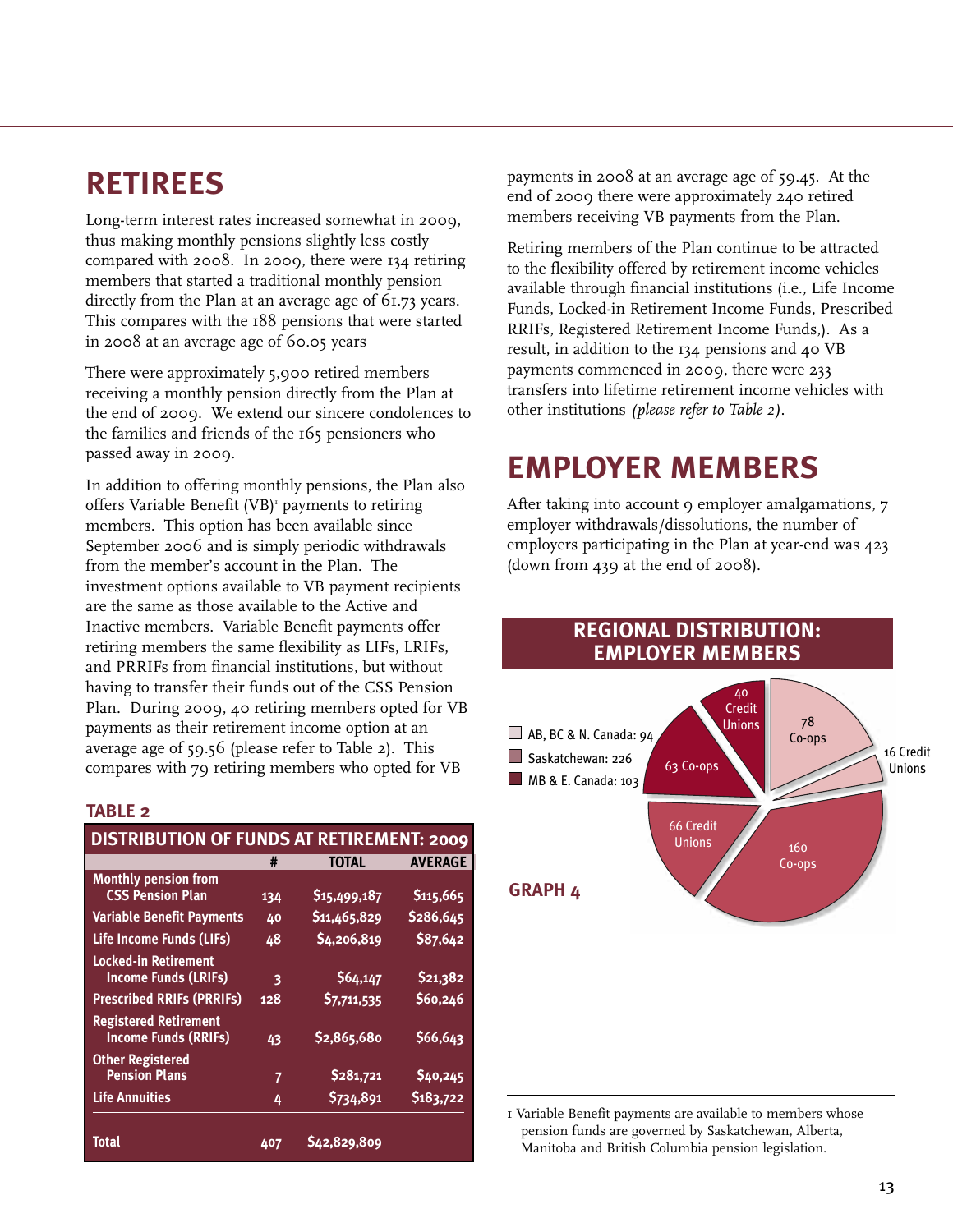# **INVESTMENT REPORT**



2009 began with equity markets continuing the free fall that commenced in 2008. However, in March of 2009 markets around the world began to rally. Unprecedented intervention by governments and central bankers stabilized the financial system and provided the foundation for an economic recovery. As the year progressed there were continuing signs of

### **TABLE 1**

## **2009 MARKET RETURNS**

| S&P/TSX Composite Index 35.05%                                                |
|-------------------------------------------------------------------------------|
| <b>S&amp;P</b> 500 Index<br>in terms of Canadian dollars  7.39%               |
| S&P 400 Index<br>in terms of Canadian dollars $\dots \dots$ 16.66%            |
| <b>MSCI EAFE Index</b><br>in terms of Canadian dollars 11.91%                 |
| <b>MSCI World Index</b><br>in terms of Canadian dollars $\dots \dots$ 10.39%  |
| <b>MSCI ACWI ex U.S.</b><br>in terms of Canadian dollars $\dots \dots$ 20.12% |
| DEX Universe Bond Index 5.41%                                                 |

improving economic growth. Correspondingly, investor's appetite for riskier investments such as equities and corporate bonds grew and markets rose.

The S&P TSX Composite Index posted a gain of 35.05% for the year, its best performance since 1979. The S&P 500 Index in U.S. currency was up 26.46%, while the MSCI EAFE Index, representing developed non-North American Markets was up 24.72%. Emerging Markets outperformed all developed markets in 2009, with the MSCI EM index gaining 62.29%.

For investors based in Canada, the performance of the Canadian dollar was again a dominant theme. After 2008 when the Loonie was down 18.5% against the U.S. dollar, the Canadian dollar followed with a year in which it was up 15.9% against the U.S. dollar. The Canadian dollar's appreciation reduced returns from unhedged foreign investments. In Canadian dollars, the S&P 500 Index gained 7.39%, the MSCI EAFE Index gained 11.91%, and the MSCI EM Index gained 51.63%.

Canada's bond market once again generated strong returns in 2009. The DEX Universe Bond Index posted a total return of 5.41%. However, the year was a reversal of the trends established in 2008. Investors looked to corporate bonds for improved yields, which was the opposite of 2008, when investors were fleeing corporate issues for the safety of federal government bonds.

# **CSS BALANCED FUND**

The total market value of the CSS BALANCED FUND recovered in 2009 increasing from \$1.95 billion at the end of 2008 to \$2.25 billion at the end of 2009.

The Balanced Fund is structured to provide long term capital growth and as a result, the Fund holds a mix of equities and fixed income investments. The current strategic asset mix of the fund is 60% equities and 40% fixed income. Broad asset mix guidelines, which define a minimum and maximum for each asset class, allow for some deviation from the strategic asset mix based on asset class performance in the short term. U.S. and non-North American equities represent two-thirds of the equity investments in the strategic asset mix.

To increase the pool of skills available and reduce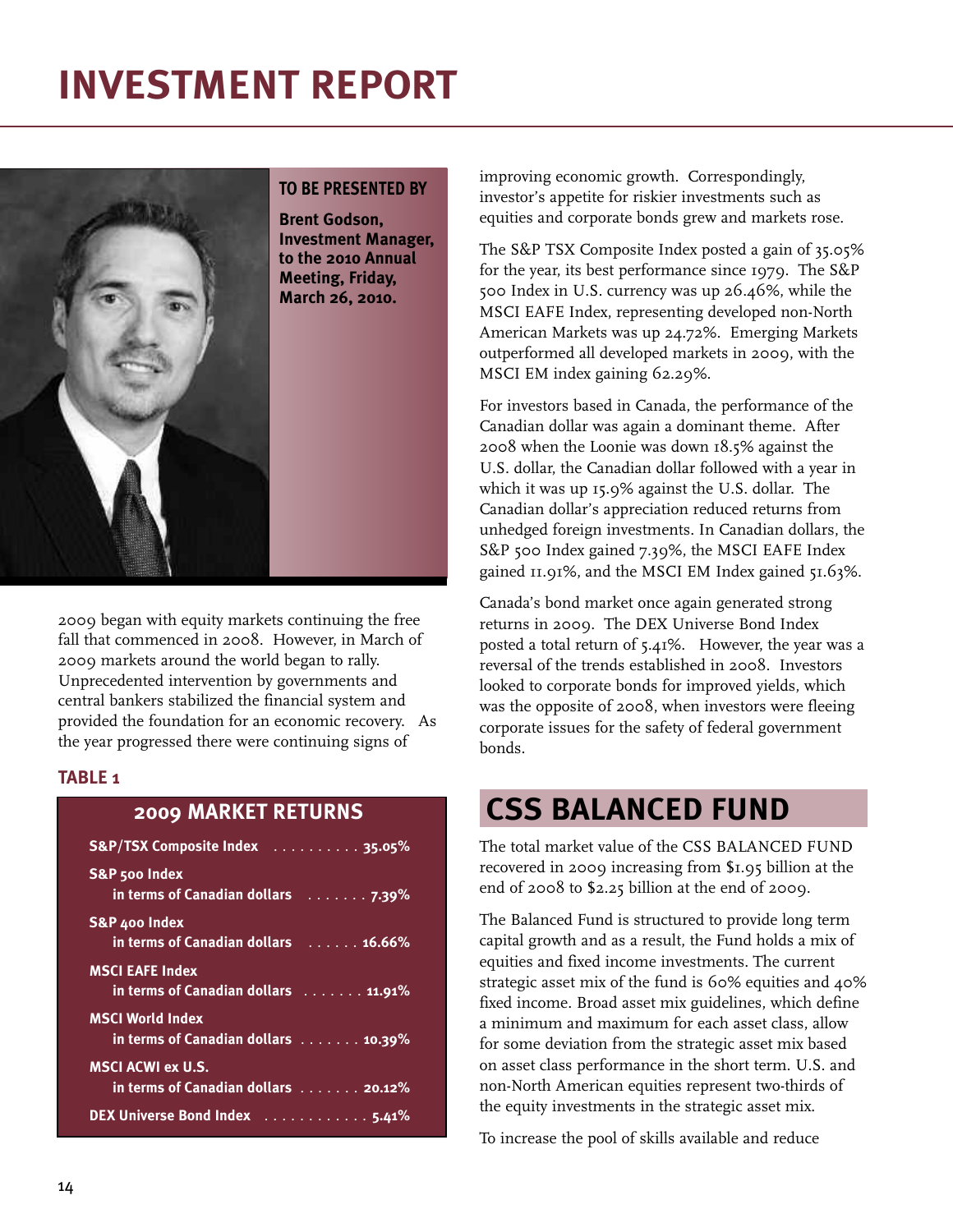| IADLL 2                               |              |                          |                |           |       |                          |           |
|---------------------------------------|--------------|--------------------------|----------------|-----------|-------|--------------------------|-----------|
|                                       |              | <b>STRATEGIC</b>         |                |           |       | <b>CSS BALANCED FUND</b> |           |
|                                       |              | <b>MINIMUM ASSET MIX</b> | <b>MAXIMUM</b> |           |       |                          |           |
|                                       |              |                          |                | 31-DEC-08 |       |                          | 31-DEC-09 |
| <b>Equities</b>                       |              |                          |                |           |       |                          |           |
| <b>Canadian Equities</b><br>Active #1 |              |                          |                |           |       |                          |           |
| Active #2                             |              | 13.6%                    |                | 10.8%     |       | 12.9%                    |           |
| <b>Total Canadian</b>                 |              | 7.6                      | 26%            | 6.4       |       | 7.6                      |           |
|                                       | 14%          | 21.2%                    |                |           | 17.2% |                          | 20.5%     |
| <b>Foreign Equities</b>               |              |                          |                |           |       |                          |           |
| U.S.                                  |              |                          |                |           |       |                          |           |
| Mid cap - Passive                     |              | 7.1%                     |                | 5.5%      |       | 7.1%                     |           |
| Large cap - Passive                   |              | 8.1                      |                | 6.3       |       | 7.5                      |           |
| Global                                |              | 8.9                      |                | 7.9       |       | 10.0                     |           |
| <b>Non-North American</b>             |              |                          |                |           |       |                          |           |
| Active                                |              | 7.7                      |                | 6.9%      |       | 8.0%                     |           |
| All Countries ex U.S.                 |              | 7.3                      |                | 7.3       |       | 6.3                      |           |
| <b>Total Foreign</b>                  | 26%          | 39.1%                    | 54%            |           | 32.9% |                          | 38.9%     |
| <b>Total Equities</b>                 | 40%          | 60.3%                    | 65%            |           | 50.1% |                          | 59.4%     |
| <b>Real Estate</b>                    | $\mathbf{o}$ |                          | $\overline{5}$ |           |       |                          |           |
|                                       |              |                          |                |           |       |                          |           |
| <b>Fixed Income</b>                   |              |                          |                |           |       |                          |           |
| <b>Bonds</b>                          |              |                          |                |           |       |                          |           |
| <b>Active</b>                         |              | 23.6%                    |                | 28.1%     |       | 22.9%                    |           |
| <b>Passive</b>                        |              | 14.4                     |                | 19.3      |       | 12.2                     |           |
| MAV 2 notes                           |              |                          |                |           |       | 2.4                      |           |
| <b>Total Bonds</b>                    | 32%          | 38.0%                    | 44%            |           | 47.4% |                          | 37.5%     |
| <b>Mortgages</b>                      | $\mathbf{o}$ |                          | 5              |           |       |                          |           |
| <b>Short Term</b>                     | $\mathbf{1}$ | 1.7                      | 10             | 2.5       |       | 3.1                      |           |
| <b>Total Fixed Income</b>             | 35%          | 39.7%                    | 60%            |           | 49.9% |                          | 40.6%     |

manager-specific risk, a team of outside investment management firms is employed. Six managers use an "active" management style - they try to add value to the market index against which their performance is judged. Two managers use a "passive" management style - they try to match the return of an index by holding securities that replicate the index.

**TABLE 2**

In 2009, the Plan's Board of Directors approved changes to the management of the Plan's U.S. Equity mandates. The existing passive synthetic U.S. equity mandates with Northwater Capital were transitioned to State Street Global Advisors. Because Northwater's mandates were the Balanced Fund's only currency hedged investments, the transition also required that Management and the Board of Directors review the Fund's hedging strategy. As a result of this review, the Board approved the hiring of a new Currency Overlay Manager, which is also State Street Global Advisors, to

hedge the Plan's foreign currency exposure by 50%.

The Balanced Fund's investment performance is measured in three ways:

1. The performance of each asset class is measured against a benchmark that serves as a proxy for the market in which the Fund is invested. For example, the return on the Balanced Fund's actively managed Canadian equities is expected to exceed the total return on an index that is identical to the S&P/TSX Composite Index but limits the size of any constituent stock to 10% of the total capitalization of the index. The return on the Fund's actively managed bonds is expected to exceed the return on the DEX Universe Bond Index. To the extent that the Fund's returns exceed those of the benchmark, the value of active management can be assessed. In the case of passively managed assets, the Fund's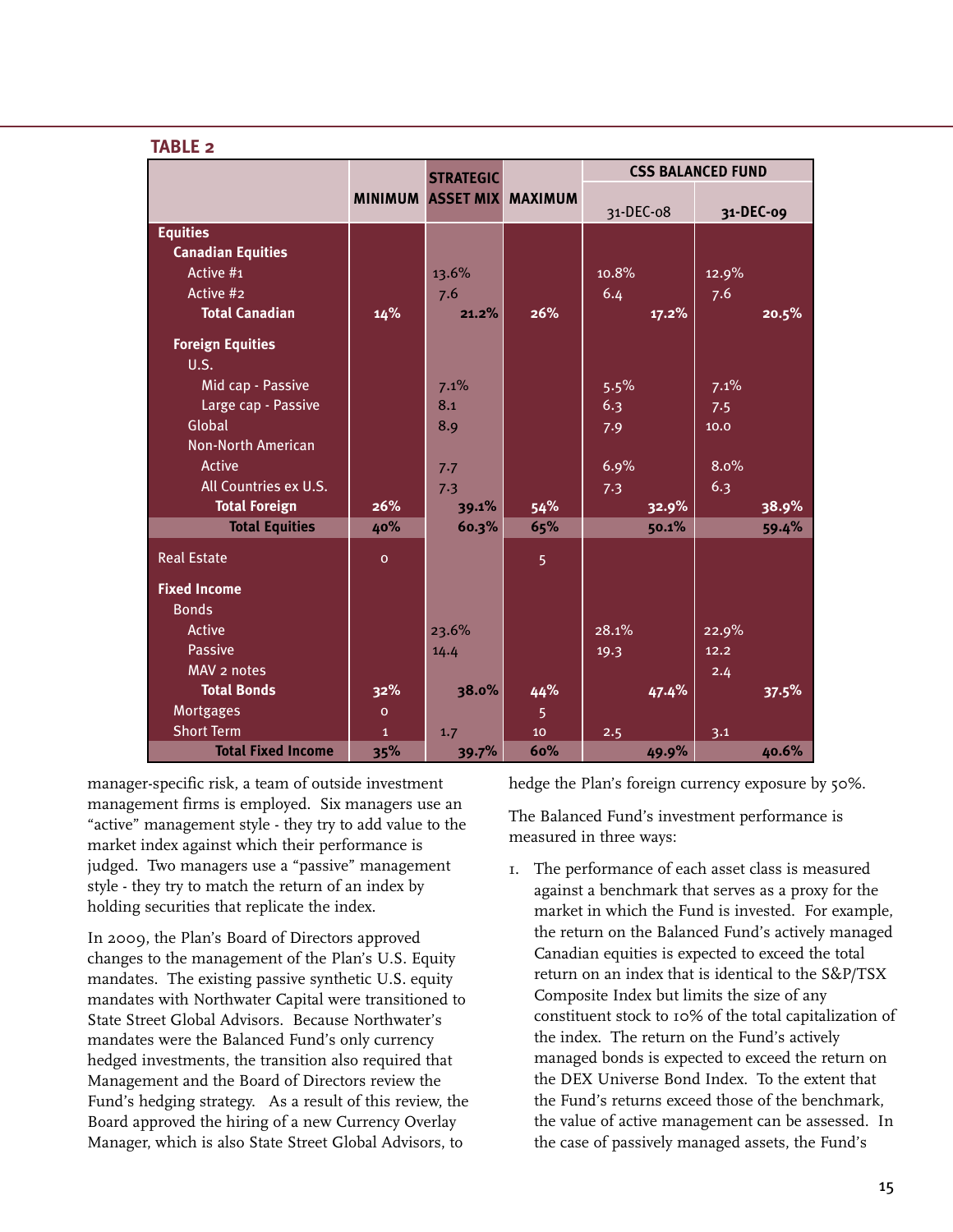# **INVESTMENT REPORT**

returns are expected to closely track the returns of the benchmark.

- 2. The Balanced Fund's total return is measured against a composite benchmark. The benchmark portfolio is a hypothetical portfolio that incorporates the weights defined in the Fund's strategic asset mix policy.
	- 20% invested in Canadian equities;
	- 15% in U.S. equities;
	- 10% in global equities;
	- 8% in non-North American (EAFE) equities;
	- 7% in all Countries ex U.S. equities
	- 38% in bonds; and
	- 2% in short- term investments.

Effective December of 2009 the benchmark portfolio was modified to include a 50% Hedge to Canadian dollars on the total value of all foreign investments.

Based on the weights in the benchmark portfolio, the total return objective is calculated, in terms of Canadian dollars, as an aggregate of the returns on the:

- S&P/TSX Capped Composite Index,
- Standard and Poor's 500 Index,
- Standard and Poor's 400 Index,
- MSCI's World Index,
- MSCI's Europe, Australasia, and Far East Index,
- MSCI's All Country World ex U.S. Index,
- DEX Universe Bond Index, and
- DEX 91-day Canadian Treasury Bill Index.

The Balanced Fund's primary objective is to earn a rate of return that exceeds the return on the benchmark portfolio over rolling four-year periods. Since a longer-term measure is considered to have greater relevance, reliability, and lower volatility than a one-year measure of performance, performance is calculated over a four-year period.

3. Finally, the Balanced Fund's total return is compared with inflation. The long-term investment goal of the Fund is to achieve an annualized return of at least 4% in excess of CPI. This goal, which will be assessed over longer periods of time, i.e. over ten years or more, is consistent with the overall level of investment risk that the Balanced Fund might assume to meet the long-term goals of members invested in the fund.

For 2009, the total return on the CSS BALANCED FUND was **17.34%** net of all fees and expenses while the benchmark portfolio's return was **16.77%**.

**For the four-year period ended December 31, 2009, the portfolio's annualized total return of 2.37% met the primary objective by exceeding the benchmark portfolio's return of 2.26% for the same period.**



# **PASSIVELY MANAGED:**

# **CSS BALANCED FUND EQUITY INVESTMENTS ACTIVELY MANAGED versus**



**GRAPH 2**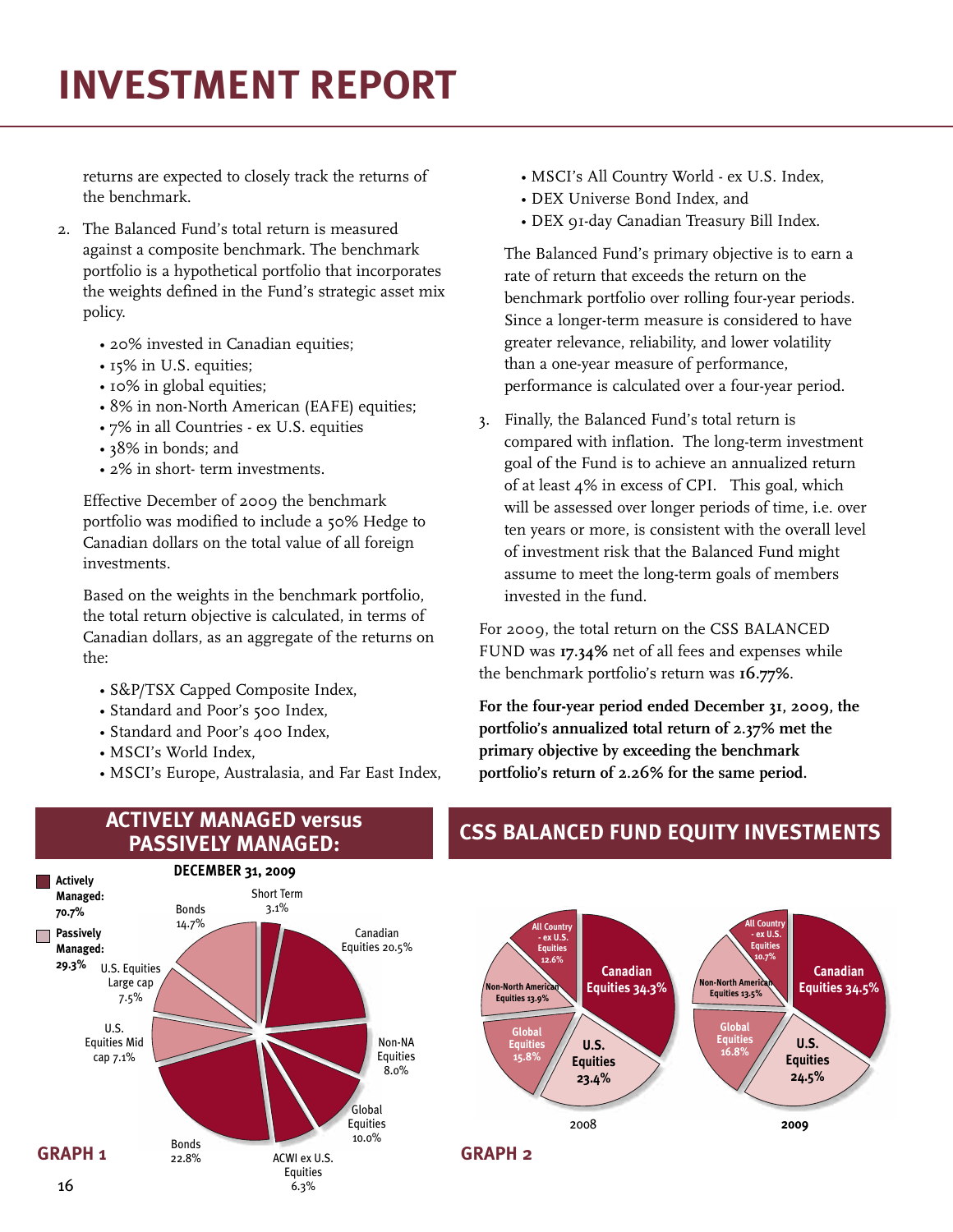# **EQUITY INVESTMENTS**

### **TABLE 3**

|                                    | <b>PORTFOLIO WEIGHT</b> |           |                            | <b>S&amp;P/TSX COMPOSITE INDEX</b> |
|------------------------------------|-------------------------|-----------|----------------------------|------------------------------------|
| <b>SECTOR</b>                      | 31-DEC-08               | 31-DEC-09 | <b>WEIGHT</b><br>31-DEC-09 | 2009<br><b>TOTAL RETURN</b>        |
| <b>Financials</b>                  | 28.50%                  | 28.16%    | 30.40%                     | 45.62%                             |
| <b>Information Technology</b>      | 2.75                    | 3.68      | 3.50                       | 44.30                              |
| Energy                             | 26.04                   | 32.04     | 27.60                      | 39.46                              |
| <b>S&amp;P/TSX Composite</b>       |                         |           |                            | 35.05                              |
| <b>Materials</b>                   | 16.50                   | 18.27     | 19.40                      | 34.17                              |
| <b>Industrials</b>                 | 6.08                    | 6.74      | 5.60                       | 26.99                              |
| <b>Utilities</b>                   | 2.78                    | 0.00      | 1.70                       | 19.00                              |
| <b>Health Care</b>                 | 0.00                    | 0.00      | 0.50                       | 19.00                              |
| <b>Consumer Discretionary</b>      | 6.26                    | 4.41      | 4.30                       | 15.13                              |
| <b>Consumer Staples</b>            | 3.07                    | 3.65      | 2.80                       | 8.14                               |
| <b>Telecommunications Services</b> | 7.94                    | 3.05      | 4.30                       | 6.63                               |
| Total:                             | 100.00%                 | 100.00%   | 100.00%                    |                                    |

*(please refer to Graph 2)*

# **CANADIAN EQUITIES**

The S&P/TSX Composite Index posted a total return of 35.05% for 2009. Consistent with the rest of the world, equity prices fell in January and February of the year before changing direction in March. In the first quarter of 2009 the Index posted a negative return of 2.00%, but followed up with positive returns of 19.97%, 10.61%, and 3.86% in subsequent quarters.

The Financials sector led the S&P/TSX gains in 2009 with a total return of 45.62%. Information Technology was not far behind, posting a total return of 44.30% in the year. Telecom and Consumer Staples sectors were the worst performing sectors with returns of 6.63% and 8.14% respectively.

### **Canadian Equities - Addenda Capital Inc.**

Addenda Capital's active equity management uses a blended approach. Top-down sector emphasis recommended by the North American research team and a bottom up stock selection is combined to create the Canadian portfolio. Addenda Capital's portfolio of Canadian equities provided a total return of **28.75%** for 2009 while the S&P/TSX Capped Composite Index recorded a total return of **35.05%**.

Underperformance in the portfolio was broad-based with a lack of exposure to Energy merger activity and an underweight in the Materials sector being the primary detractors to performance.

**For the four-year period ended December 31, Addenda's actively managed Canadian equities provided the Balanced Fund with an annualized return of 2.07%; the benchmark reported an annualized return of 3.90% for the same period.**

The structure of the portfolio of Canadian equities managed by Addenda is shown in *Table 3 above and Table 4 below*.

### **TABLE 4**

# **TEN LARGEST HOLDINGS IN ADDENDA CAPITAL INC. EQUITIES PORTFOLIO**

|                                   | <b>Market Value</b><br>(thousands) | % of actively<br>managed Canadian<br><b>Equities Portfolio</b> |
|-----------------------------------|------------------------------------|----------------------------------------------------------------|
| <b>Royal Bank</b>                 | \$17,297                           | 6.01%                                                          |
| <b>Toronto-Dominion Bank</b>      | 16,675                             | 5.79                                                           |
| <b>Canadian Natural Resources</b> | 15,588                             | 5.41                                                           |
| <b>Suncor Energy</b>              | 14,017                             | 4.87                                                           |
| <b>Barrick Gold Corp</b>          | 11,006                             | 3.82                                                           |
| <b>Research in Motion</b>         | 10,626                             | 3.69                                                           |
| <b>Bank of Nova Scotia</b>        | 10,307                             | 3.58                                                           |
| <b>Manulife Financial</b>         | 8,859                              | 3.08                                                           |
| Goldcorp                          | 8,460                              | 2.94                                                           |
| <b>Encana</b>                     | 8,352                              | 2.90                                                           |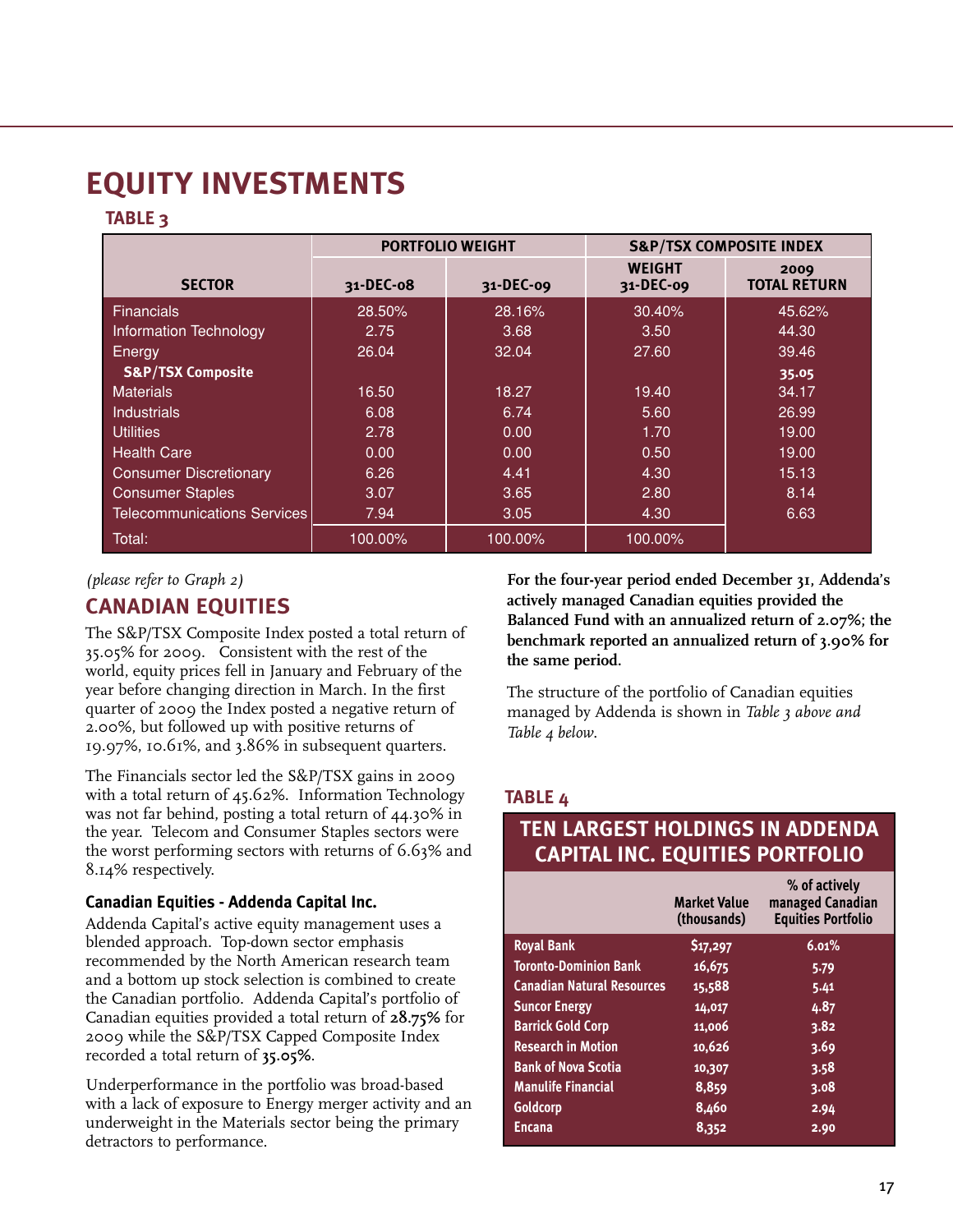### **Canadian Equities – Scheer Rowlett & Associates Investment Management LTD.**

The Balanced Fund's second active Canadian equity manager, Scheer Rowlett & Associates Investment Management LTD. (Scheer Rowlett) uses a bottom-up value-oriented investment style. The firm believes that a company's earning ability, driven by its fundamentals, provides transparency to the company's worth. Based on this philosophy Scheer Rowlett seeks to invest in undervalued companies with strong or improving fundamentals, healthy financial positions and proven management.

Scheer Rowlett provided a total return of **38.17%** in 2009; the S&P/TSX Composite Index reported a total return of **35.05%** over the same period. Scheer Rowlett's outperformance resulted from security selection in the Materials and Consumer Staples sectors while security selection in the Energy sector and an underweight position in the Utilities sector detracted.

The structure of the portfolio of Canadian equities managed by Scheer Rowlett is shown in *Table 5 below and Table 6 on the following page*.

# **U.S. EQUITIES**

The U.S. economy started to show signs of improvement in 2009 largely as a result of the accommodative monetary and fiscal policies of the U.S. government. Corporate profits strengthened, the housing market demonstrated signs of improvement,

and economic growth returned in the latter half of the year. Equity markets, reflecting the increased optimism and improving corporate outlook, posted strong returns for the year. In terms of U.S. dollars, the S&P 500 Index gained 26.46 % on the year. The S&P 400 Index gained 37.38% in 2009.

### **U.S. Equities - Large Cap and Mid Cap passive**

For much of 2009 the Balanced Fund continued to hold units in pooled funds managed by Northwater Capital Management Inc. that combined S&P 500 Index futures contracts and S&P 400 Index futures contracts with Canadian "R-1 middle" or higher rated commercial paper to create synthetic U.S. equity investments hedged into Canadian dollars.

These passive synthetic investments were created when the Government of Canada had limits on the extent of foreign investments held by pension plans. Because these investments did not exceed the foreign content limit and produced a Canadian dollar return similar to U.S. equity indexes on which they were based, they provided a valuable diversification benefit for the Balanced Fund. However, in 2005 the Canadian government repealed the foreign content limit and these synthetic investments became less desirable. Direct investment in the U.S. equity markets had the potential to provide tighter tracking to the benchmark at a similar or lower cost. As a result, Management recommended that the passive synthetic U.S. investments be transitioned to a passive investment manager that invested directly in U.S. equities.

|                                    | <b>PORTFOLIO WEIGHT</b> |           |                            | <b>S&amp;P/TSX COMPOSITE INDEX</b> |
|------------------------------------|-------------------------|-----------|----------------------------|------------------------------------|
| <b>SECTOR</b>                      | 31-DEC-08               | 31-DEC-09 | <b>WEIGHT</b><br>31-DEC-09 | 2009<br><b>TOTAL RETURN</b>        |
| <b>Financials</b>                  | 28.59%                  | 28.16%    | 30.40%                     | 45.62%                             |
| <b>Information Technology</b>      | 2.75                    | 3.68      | 3.50                       | 44.30                              |
| <b>Energy</b>                      | 26.04                   | 32.04     | 27.60                      | 39.46                              |
| <b>S&amp;P/TSX Composite</b>       |                         |           |                            | 35.05                              |
| <b>Materials</b>                   | 16.50                   | 18.27     | 19.40                      | 34.17                              |
| <b>Industrials</b>                 | 6.08                    | 6.74      | 5.60                       | 26.99                              |
| <b>Utilities</b>                   | 2.78                    | 0.00      | 1.70                       | 19.00                              |
| <b>Health Care</b>                 | 0.00                    | 0.00      | 0.50                       | 19.00                              |
| <b>Consumer Discretionary</b>      | 6.26                    | 4.41      | 4.30                       | 15.13                              |
| <b>Consumer Staples</b>            | 3.07                    | 3.65      | 2.80                       | 8.14                               |
| <b>Telecommunications Services</b> | 7.94                    | 3.05      | 4.30                       | 6.63                               |
| Total:                             | 100.00%                 | 100.00%   | 100.00%                    |                                    |

### **TABLE 5**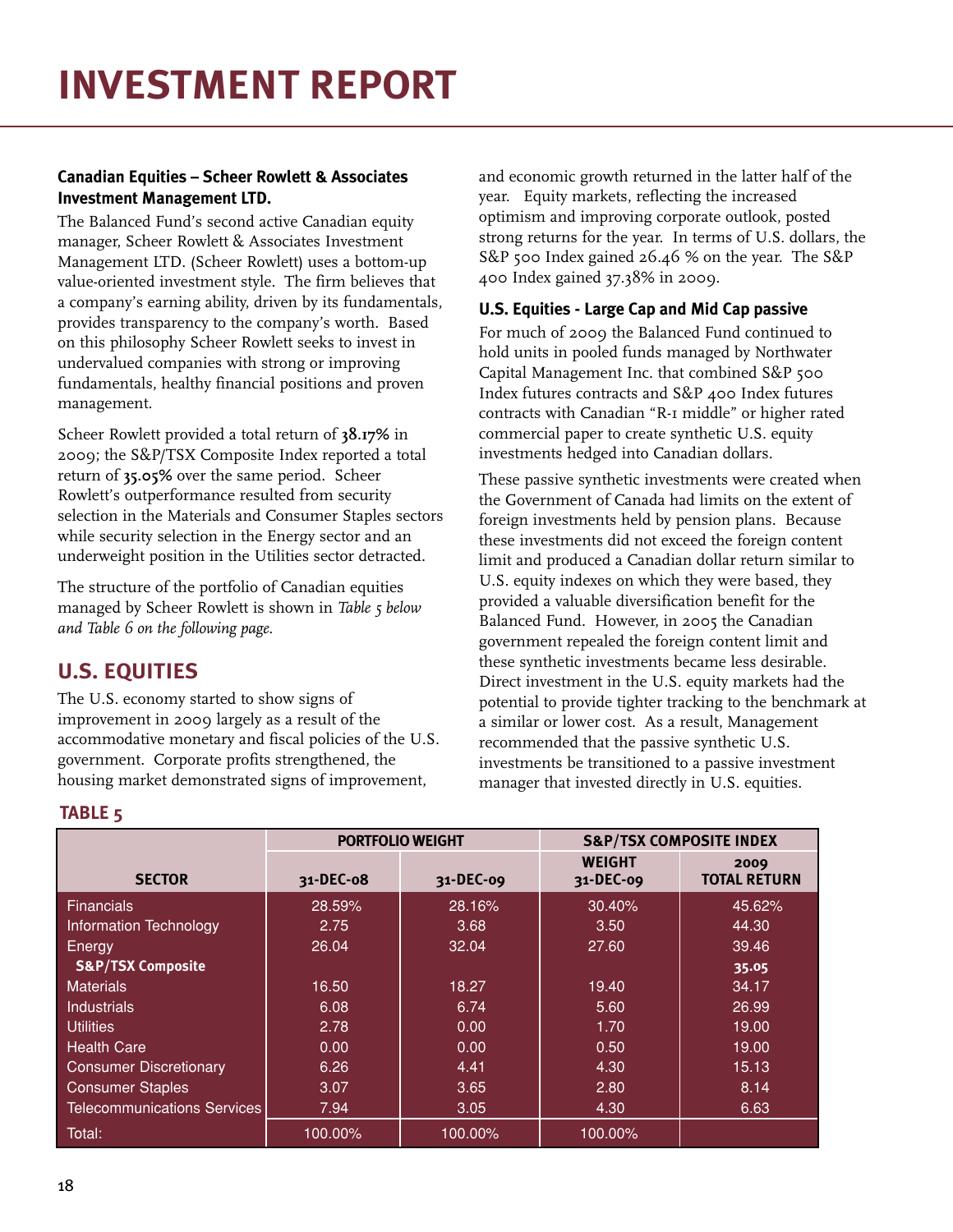The required transition from Northwater raised a number of issues for Management and the Board of Directors to consider. First and most obvious was the issue of finding a suitable replacement investment manager. In addition, the Northwater funds were the Plan's only currency hedged investments and as a result a review of the Plan's hedging strategy was appropriate. Finally, the Northwater pooled funds contained illiquid third party ABCP that had since been restructured into Master Asset Vehicle notes (MAV 2). A transition out of Northwater would require the Plan to assume direct ownership of its share of these illiquid notes and to determine their value.

First, Management recommended and the Board agreed to adopt a passive currency overlay strategy to hedge 50% of the Balanced Fund's foreign currency exposures. In this strategy a Currency Manager is hired to reduce some of the risk or volatility of all foreign currency exposures in the portfolio. With this decision in hand, Management undertook a search for new passive U.S. Equity and Currency Overlay managers. On November 5th the Board approved the appointment of State Street Global Advisors (SSgA) as the Balanced Fund's Passive U.S. Equities Manager (S&P 500 and S&P 400) and Currency Overlay Manager. The assets previously held in the Northwater pooled funds were transitioned to SSgA beginning on December 15, 2009 and concluding on December 22, 2009. The Currency

#### **TABLE 6**

| - - - - - - - -<br>. .<br>.<br><b>SCHEER ROWLETT EQUITIES PORTFOLIO</b> |                                    |                                                                   |  |  |  |  |  |  |
|-------------------------------------------------------------------------|------------------------------------|-------------------------------------------------------------------|--|--|--|--|--|--|
|                                                                         | <b>Market Value</b><br>(thousands) | % of actively<br>managed<br>Canadian<br><b>Equities Portfolio</b> |  |  |  |  |  |  |
| <b>Royal Bank</b>                                                       | \$13,829                           | 8.14%                                                             |  |  |  |  |  |  |
| <b>Bank of Nova Scotia</b>                                              | 12,851                             | 7.56                                                              |  |  |  |  |  |  |
| <b>Toronto-Dominion Bank</b>                                            | 12,737                             | 7.50                                                              |  |  |  |  |  |  |
| <b>Suncor Energy Inc</b>                                                | 12,378                             | 7.28                                                              |  |  |  |  |  |  |
| <b>Barrick Gold Corp</b>                                                | 10,290                             | 6.06                                                              |  |  |  |  |  |  |
| <b>Canadian Imperial</b>                                                |                                    |                                                                   |  |  |  |  |  |  |
| <b>Bank of Comm</b>                                                     | 9,820                              | 5.78                                                              |  |  |  |  |  |  |
| <b>Canadian Natural Resources</b>                                       | 8,520                              | 5.01                                                              |  |  |  |  |  |  |
| <b>Agrium Inc</b>                                                       | 8,433                              | 4.96                                                              |  |  |  |  |  |  |
| <b>Talisman Energy</b>                                                  | 7,118                              | 4.19                                                              |  |  |  |  |  |  |
| <b>Rogers Communications Inc</b>                                        | 5,260                              | 3.10                                                              |  |  |  |  |  |  |

**TEN LARGEST HOLDINGS IN**

Overlay strategy was implemented as part of this transition and was completed on December 31 with a 50% hedge of the Balanced Fund's foreign currency exposures.

In conjunction with the transition to SSgA, the Balanced Fund's proportionate share of MAV 2 notes were transferred to a new custodial account in the name of the Plan. Previously, for purposes of establishing the unit values of its pooled funds, Northwater had valued these notes at a transactional value that did not equal the value determined by Canadian generally accepted accounting principles (GAAP). It was Northwater's view that the valuation required by GAAP, being based on current sale prices, did not reflect the potential value of the notes to a long-term investor, whose intention was to hold them to maturity. The carrying value for the Plan's share of MAV 2 notes within the pooled funds as determined by Northwater, therefore, was approximately 25 million more than the fair value determined under GAAP. After considering the recommendations of Northwater and the other options available, Management and the Board elected to continue to carry the MAV 2 notes using the same valuation method previously used by Northwater. A more detailed review of these valuation differences can be found in the **NOTES TO THE FINANCIAL STATEMENTS**.

Because the transition to a new manager occurred in December of 2009, a full year's performance for these mandates is not available, but for the 11 months ending November 30th, passively managed U.S. large cap equities provided the Balanced Fund with return of **23.06%**. The S&P 500 Index hedged to Canadian dollars reported an annualized return of **21.64%** for the same period.

For the 11 months ended November 30th, passively managed U.S. mid cap equities provided the Balanced Fund with a return of **27.87%**; the S&P 400 Index hedged to Canadian dollars reported an annualized return of **26.69%** for the same period.

## **INTERNATIONAL EQUITIES**

Emerging markets, and in particular China, led the global upturn in the latter half of 2009. Australia, benefitting from its trading position with Asia and a healthy banking sector, outperformed most of the other developed markets. Japan was the weakest performer in the Pacific Rim as it continued to suffer from high debt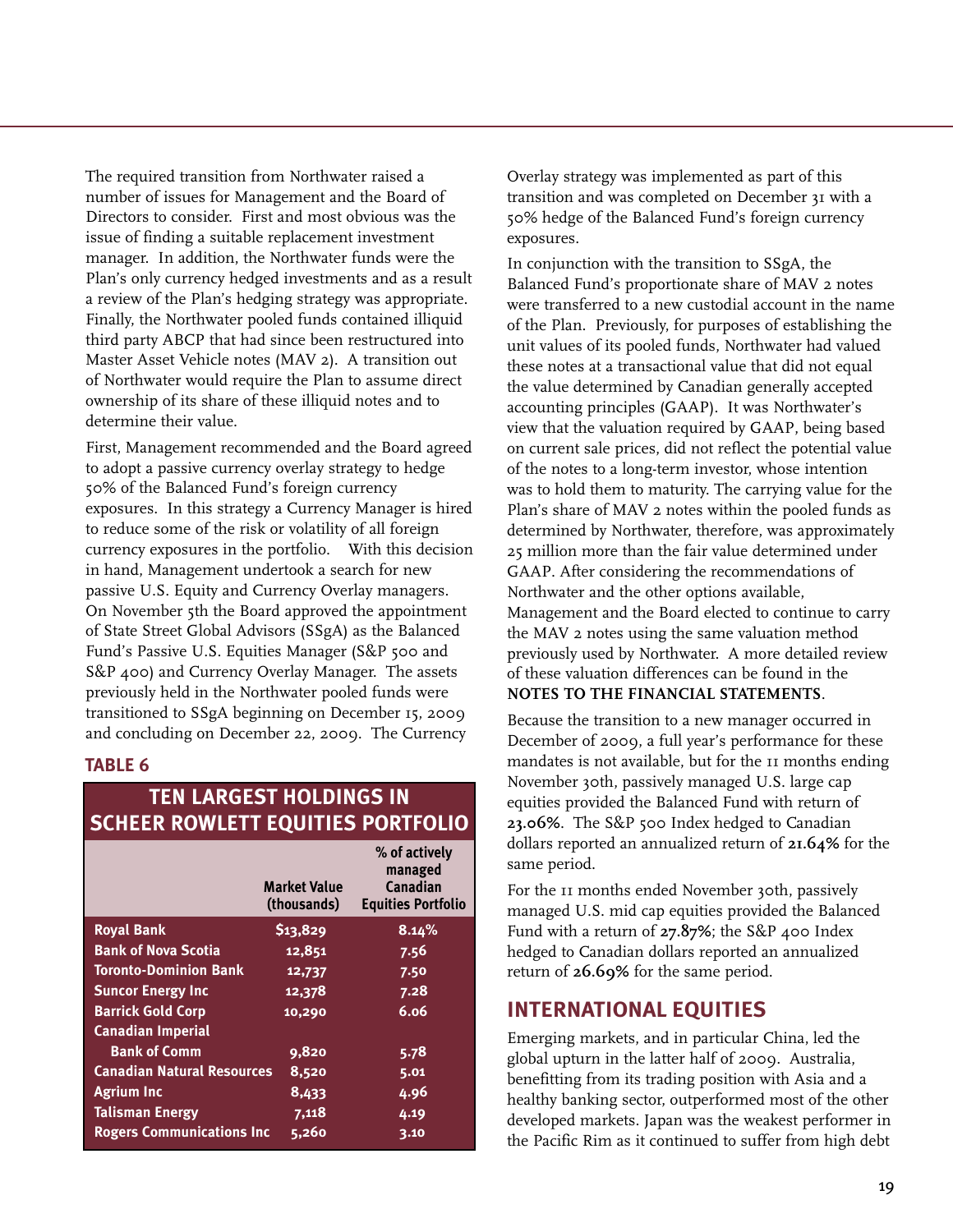# **INVESTMENT REPORT**

# **TABLE 7**

| <b>COUNTRY RETURNS AND WEIGHTINGS - MSCI INDICES</b>   |                                                   |                                              |                                            |                                              |                                             |                                          |                                                            |                                            |
|--------------------------------------------------------|---------------------------------------------------|----------------------------------------------|--------------------------------------------|----------------------------------------------|---------------------------------------------|------------------------------------------|------------------------------------------------------------|--------------------------------------------|
| <b>SECTOR</b>                                          | 2009 RETURN<br><b>IN LOCAL</b><br><b>CURRENCY</b> | 2009 RETURN<br>IN CANADIAN<br><b>DOLLARS</b> | <b>MSCI EAFE</b><br>WEIGHTING<br>31-DEC-09 | <b>SPRUCEGROVE</b><br>WEIGHTING<br>31-DEC-09 | <b>MSCI WORLD</b><br>WEIGHTING<br>31-DEC-09 | <b>BRANDES</b><br>WEIGHTING<br>31-DEC-09 | <b>MSCI ACWI</b><br><b>EX US</b><br>WEIGHTING<br>31-DEC-09 | <b>THORNBURG</b><br>WEIGHTING<br>31-DEC-09 |
| <b>DEVELOPED MARKETS</b>                               |                                                   |                                              |                                            |                                              |                                             |                                          |                                                            |                                            |
| <b>EUROPE</b>                                          |                                                   |                                              |                                            |                                              |                                             |                                          |                                                            |                                            |
| Austria $\in$<br>Belgium $\in$                         | 38.74%<br>52.59                                   | 21.61%<br>33.75                              | 0.32%<br>0.97                              |                                              | 0.15%<br>0.46                               |                                          | 0.23%<br>0.68                                              |                                            |
| <b>Denmark</b>                                         | 32.28                                             | 15.98                                        | 0.87                                       |                                              | 0.41                                        |                                          | 0.61                                                       | 3.50                                       |
| Finland $\in$                                          | 7.68                                              | $-5.62$                                      | 1.12                                       | 1.40                                         | 0.53                                        | 1.43                                     | 0.79                                                       |                                            |
| France $\in$<br>Germany $\in$                          | 27.73<br>21.25                                    | 11.96<br>6.28                                | 11.06<br>8.10                              | 3.60<br>3.80                                 | 5.19<br>3.80                                | 7.24<br>3.64                             | 7.78<br>5.69                                               | 9.40<br>6.50                               |
| Greece $\in$                                           | 21.15                                             | 6.19                                         | 0.51                                       |                                              | 0.24                                        |                                          | 0.36                                                       | 1.70                                       |
| Ireland $\in$                                          | 8.78                                              | $-4.64$                                      | 0.27                                       | 5.10                                         | 0.13                                        |                                          | 0.19                                                       | 1.00                                       |
| Italy $\in$<br>Netherlands $\in$                       | 22.63<br>37.82                                    | 7.49<br>20.80                                | 3.47<br>2.69                               | 3.60<br>2.70                                 | 1.63<br>1.26                                | 4.48<br>6.68                             | 2.44<br>1.89                                               | 2.50                                       |
| Norway                                                 | 54.34                                             | 58.87                                        | 0.80                                       |                                              | 0.37                                        |                                          | 0.56                                                       |                                            |
| Portugal $\in$                                         | 36.04                                             | 19.24                                        | 0.32                                       |                                              | 0.15                                        | 0.96                                     | 0.22                                                       |                                            |
| Spain $\in$<br>Sweden                                  | 39.01<br>48.22                                    | 21.85<br>39.41                               | 4.60<br>2.53                               | 1.20                                         | 2.16<br>1.19                                | 1.63<br>1.26                             | 3.24<br>1.78                                               | 2.00<br>1.90                               |
| Switzerland                                            | 21.71                                             | 6.42                                         | 7.70                                       | 13.50                                        | 3.62                                        | 1.03                                     | 5.42                                                       | 8.20                                       |
| <b>United Kingdom</b>                                  | 27.59                                             | 21.70                                        | 21.63                                      | 18.80                                        | 10.16                                       | 6.35                                     | 15.22                                                      | 19.40                                      |
|                                                        | Total:                                            |                                              | 66.96%                                     | 53.70%                                       | 31.52%                                      | 34.70%                                   | 47.10%                                                     | 56.10%                                     |
| <b>PACIFIC RIM</b>                                     |                                                   |                                              |                                            |                                              |                                             |                                          |                                                            |                                            |
| Australia                                              | 36.78%                                            | 49.83%                                       | 8.43%                                      | 2.60%                                        | 3.96%                                       |                                          | 5.93%                                                      | 2.20%                                      |
| Hong Kong<br>Japan                                     | 60.23<br>9.12                                     | 36.00<br>$-9.77$                             | 2.34<br>$\frac{20.68}{ }$                  | 4.30<br>20.30                                | 1.10<br>9.71                                | 15.29                                    | 1.65<br>14.55                                              | 2.10<br>8.70                               |
| <b>New Zealand</b>                                     | 20.79                                             | 27.73                                        | 0.11                                       |                                              | 0.05                                        |                                          | 0.08                                                       |                                            |
| Singapore                                              | 69.52                                             | 47.73                                        | 1.48                                       | 4.90                                         | 0.70                                        |                                          | 1.04                                                       |                                            |
|                                                        | Total:                                            |                                              | 33.04%                                     | 32.10%                                       | 15.52%                                      | 15.29%                                   | 23.25%                                                     | 13.00%                                     |
| Canada<br><b>United States</b>                         | 32.63%<br>26.25                                   | 32.63%<br>7.22                               |                                            |                                              | 4.86%<br>48.18                              | 45.82                                    | 7.27%                                                      | 6.50%                                      |
| <b>EMERGING MARKETS</b><br><b>ASIA</b>                 |                                                   |                                              |                                            |                                              |                                             |                                          |                                                            |                                            |
| China                                                  | 62.37%                                            | 37.19%                                       |                                            | 0.40%                                        |                                             |                                          | 4.01%                                                      | 8.20%                                      |
| India<br>Indonesia                                     | 93.71<br>95.00                                    | 66.41<br>81.81                               |                                            | 2.00                                         |                                             |                                          | 1.67<br>0.42                                               |                                            |
| Korea                                                  | 58.41                                             | 34.33                                        |                                            | 3.90                                         |                                             | 0.33                                     | 2.85                                                       |                                            |
| Malaysia                                               | 50.48                                             | 28.32                                        |                                            | 0.80                                         |                                             |                                          | 0.59                                                       | 1.00                                       |
| Philippines<br>Taiwan                                  | 61.03<br>74.67                                    | 36.91<br>40.22                               |                                            |                                              |                                             |                                          | 0.09<br>2.54                                               |                                            |
| Thailand                                               | 69.26                                             | 39.70                                        |                                            |                                              |                                             |                                          | 0.30                                                       | 0.60                                       |
| <b>LATIN AMERICA</b>                                   |                                                   |                                              |                                            |                                              |                                             |                                          |                                                            |                                            |
| <b>Brazil</b><br>Chile                                 | 70.48%<br>47.71                                   | 90.67%<br>45.29                              |                                            | 1.70%                                        |                                             | 2.21%                                    | 3.79%<br>0.32                                              | 4.70%                                      |
| Colombia                                               | 67.49                                             | 51.57                                        |                                            |                                              |                                             |                                          | 0.14                                                       |                                            |
| Mexico                                                 | 47.66                                             | 29.38                                        |                                            | 0.20                                         |                                             | 0.44                                     | 0.97                                                       | 4.20                                       |
| Peru                                                   | 68.85                                             | 56.26                                        |                                            |                                              |                                             |                                          | 0.13                                                       |                                            |
| <b>EUROPE AND MIDDLE EAST</b><br><b>Czech Republic</b> | 20.57%                                            | 13.27%                                       |                                            |                                              |                                             |                                          | 0.09%                                                      |                                            |
| Hungary                                                | 74.90                                             | 52.71                                        |                                            | 0.70                                         |                                             |                                          | 0.12                                                       |                                            |
| <b>Israel</b>                                          | 54.31                                             | 23.57                                        |                                            |                                              |                                             |                                          | 0.62                                                       | 2.90                                       |
| Poland<br>Russia                                       | 36.66<br>84.61                                    | 23.19<br>67.93                               |                                            |                                              |                                             |                                          | 0.28<br>1.42                                               |                                            |
| Turkey                                                 | 91.81                                             | 40.18                                        |                                            |                                              |                                             |                                          | 0.33                                                       | 1.30                                       |
| <b>AFRICA</b>                                          |                                                   |                                              |                                            |                                              |                                             |                                          |                                                            |                                            |
| Egypt                                                  | 39.19%                                            | 10.63%                                       |                                            |                                              |                                             |                                          | 0.11%                                                      |                                            |
| Morocco<br>South Africa                                | $-7.62$<br>25.70                                  | $-18.58$<br>27.66                            |                                            | 1.80                                         |                                             |                                          | 0.04<br>1.55                                               |                                            |
|                                                        | Total:                                            |                                              |                                            | 11.50%                                       |                                             | 2.98%                                    | 22.38%                                                     | 22.90%                                     |
|                                                        |                                                   |                                              |                                            | 2.70                                         |                                             |                                          |                                                            |                                            |
| Cash                                                   | Total:                                            |                                              | 100.00%                                    | 100.00%                                      | 100.00%                                     | 1.21<br>100.00%                          | 100.00%                                                    | 1.50<br>100.00%                            |
|                                                        |                                                   |                                              |                                            |                                              |                                             |                                          |                                                            |                                            |
|                                                        |                                                   |                                              |                                            |                                              |                                             |                                          |                                                            |                                            |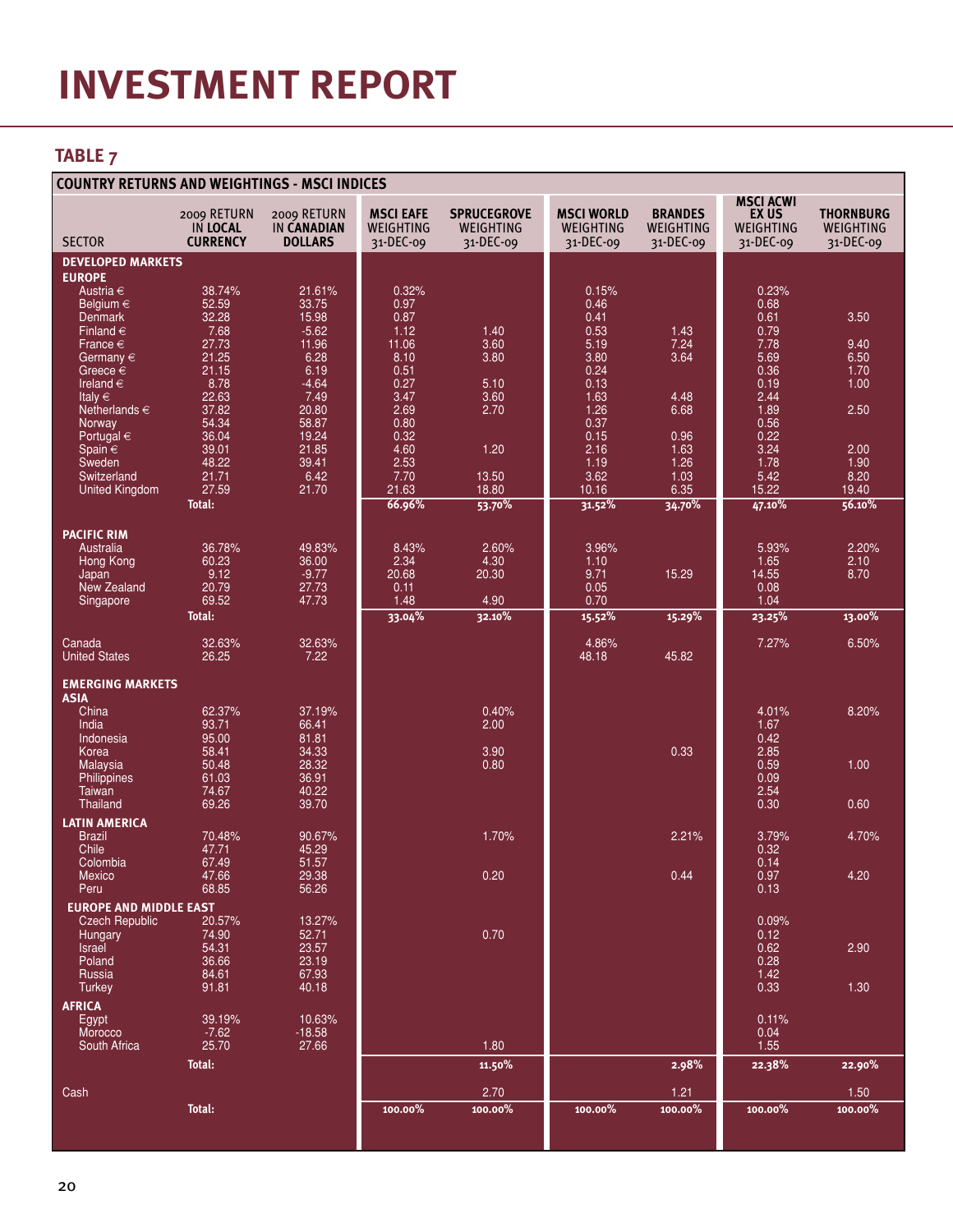levels. In the Euro zone, Germany lead the pack but others including Greece, Spain and Ireland suffered from large fiscal deficits. The United Kingdom lagged other developed markets as it suffered from high consumer debt levels and the costs of massive fiscal stimulus and bank bailouts.

The EAFE index (MSCI's Europe, Australasia, and Far East Index) returned 24.72% in terms of local currencies. Returns to Canadian investors were negatively impacted as the Canadian dollar strengthened against most currencies in 2009. The EAFE index return in Canadian dollars was 11.91%. For 2009, MSCI's EM (Emerging Markets) Index posted a total return of 62.29% in terms of local currencies and 51.63% in terms of Canadian dollars.

### **Non-North American Equities**

The Balanced Fund's investment in actively managed non-North American equities consists of units in a pooled fund holding a diverse portfolio of companies located in Europe, and the Pacific Basin. The manager of the pool, Sprucegrove Investment Management Ltd, takes a long-term view and focuses on the selection of individual companies using a bottom-up, researchdriven approach. Country and sector exposures are residuals of the stock selection process.

The pool invests in high quality companies at attractive valuation levels - a "value" orientation. This approach provides a double margin of safety - both in the fundamental strength of the business and in the price paid for it. As a result of this approach, returns may lag in periods of exceptionally strong market performance and tend to outperform in periods of very weak market performance.

For 2009, the pooled fund provided a total return of **17.03%** while MSCI's EAFE Index reported a total return of **11.91%** in terms of Canadian dollars. Holdings in Japan, Switzerland and emerging markets were the primary source of outperformance, whereas the lack of holdings in Australia detracted from performance. From a sector perspective, investments in Consumer Discretionary, Utilities, and Industrials added value, while security selection in the Materials sector hurt performance *(please refer to Table 8)*.

**For the four years ended December 31, actively managed non-North American equities provided an annualized total return of -0.26%; the EAFE Index**

### **TABLE 8**

# **TEN LARGEST HOLDINGS IN NON-NORTH AMERICAN EQUITIES POOL**

|                            | Country            | % of actively<br>managed pool |
|----------------------------|--------------------|-------------------------------|
| <b>Novarits</b>            | <b>Switzerland</b> | 4.20%                         |
| <b>Nestle</b>              | <b>Switzerland</b> | 3.50                          |
| <b>Total</b>               | <b>France</b>      | 3.00                          |
| <b>HSBC</b>                | U.K.               | 3.00                          |
| <b>CRH</b>                 | <b>Ireland</b>     | 2.90                          |
| <b>Swatch</b>              | <b>Switzerland</b> | 2.40                          |
| <b>Royal Dutch Schell</b>  | U.K.               | 2.30                          |
| <b>Honda Motor</b>         | Japan              | 2.10                          |
| <b>Carnival</b>            | U.K.               | 2.00                          |
| <b>Smasung Electronics</b> | <b>South Korea</b> | 1.90                          |

**reported an annualized return of -1.52% for the same period.**

### **All Country World - ex U.S. Equities**

Thornburg Investment Management manages our portfolio of equities from all countries excluding the U.S.

Thornburg's philosophy is to invest in promising companies with sound business fundamentals at a discount to their intrinsic value. The manager looks for companies, which fall into one of three categories: basic value stocks, consistent earners, or emerging franchises. Basic value stocks are sound companies with well-established businesses that are selling at low valuations relative to the company's net assets or potential earning power. Consistent earners are

### **TABLE 9**

# **TEN LARGEST HOLDINGS IN ACWI EX US PORTFOLIO**

|                                                  | Country            | % of ACWI<br><b>Equities Portfolio</b> |
|--------------------------------------------------|--------------------|----------------------------------------|
| <b>Teva Pharmaceuticals</b><br><b>Industrial</b> | Israel             | 2.96%                                  |
| <b>Commercial Bank</b>                           | China              | 2.69                                   |
| <b>Komatsu Limited</b>                           | Japan              | 2.57                                   |
| <b>LVMH Hennessy</b>                             | <b>France</b>      | 2.42                                   |
| <b>Toyota Motors</b>                             | Japan              | 2.28                                   |
| <b>Nestle SA</b>                                 | <b>Switzerland</b> | 2.27                                   |
| <b>BHP Billiton</b>                              | <b>Australia</b>   | 2.21                                   |
| <b>SAP AG</b>                                    | Germany            | 2.21                                   |
| <b>Hong Kong Exchange</b>                        | <b>Hong Kong</b>   | 2.15                                   |
| Novo - Nordisk                                   | <b>Denmark</b>     | 2.13                                   |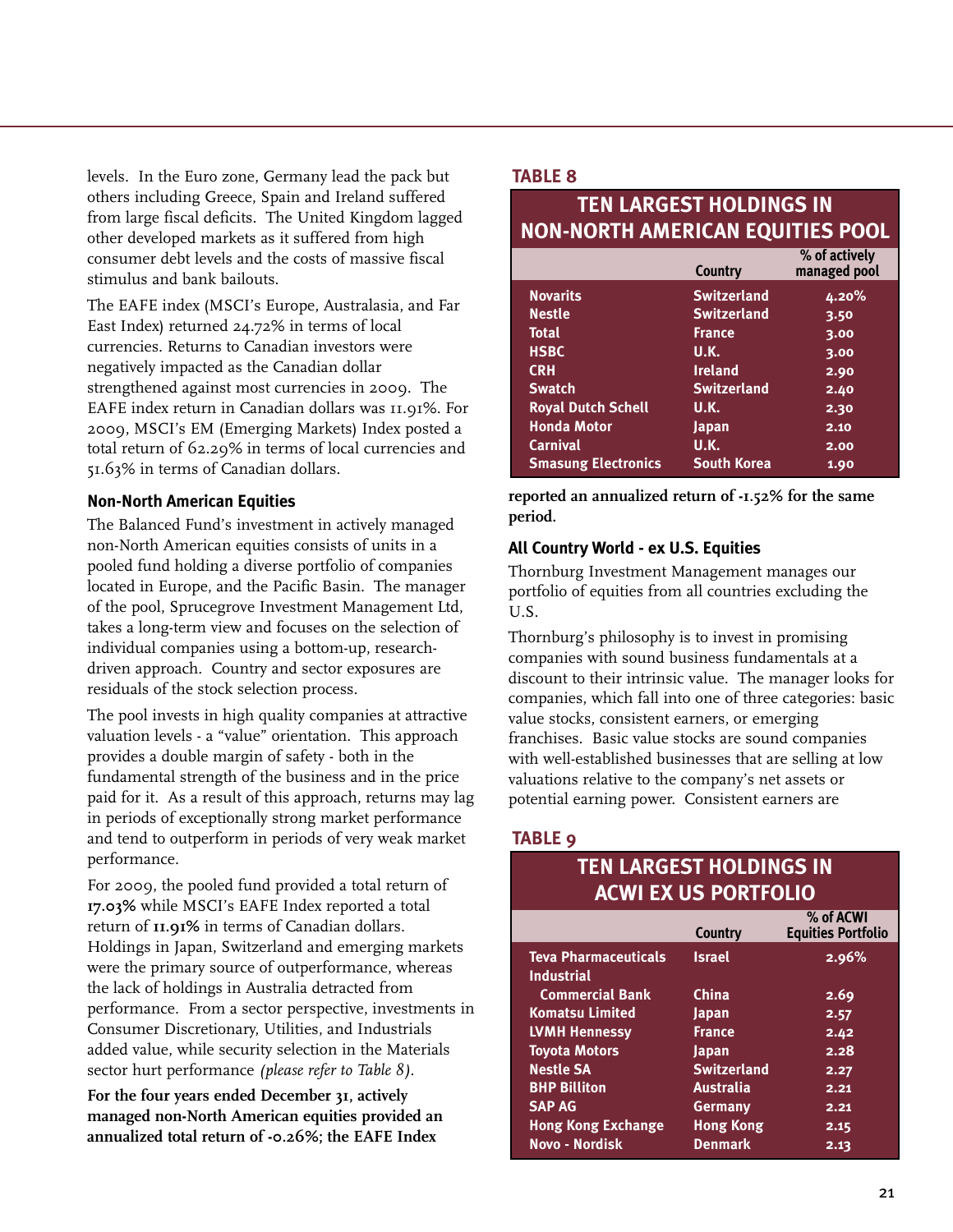companies with steady earnings and dividend growth that are selling at attractive values and priced below historical norms. The third and final category are emerging franchises which are value-priced companies in the process of establishing a leading position in a product, service or market that is expected to grow at an above average rate.

This portfolio of non-North American and Emerging Market equities produced a return of **15.76%** in 2009; the portfolio's benchmark – MSCI's All Country - ex U.S. Index – reported a **20.12%** return for the same period. From a sector perspective, underweight positions in the Materials sector and an overweight position in Healthcare were the primary detractors from performance on the year, while an underweight position in Utilities was positive for performance. Stock selection in the Information Technology and Materials sectors also hurt performance while stock selection in the Consumer Discretionary and Industrials added value *(please refer to Table 9 on previous page)*.

### **Global Equities**

The Balanced Fund's portfolio of global equities is managed by Brandes Investment Partners, LP. This portfolio holds a mix of U.S. and non-North American equities. A bottom-up "value" style of management is employed. Sound businesses trading at attractive valuations and offering long-term appreciation potential with a reasonable margin of safety are sought out and

### **TABLE 10**

## **TEN LARGEST HOLDINGS IN GLOBAL EQUITIES PORTFOLIO**

|                                  | <b>Country</b> | % of Global<br><b>Equities Portfolio</b> |
|----------------------------------|----------------|------------------------------------------|
| <b>Phizer Inc.</b>               | นร             | 3.60%                                    |
| <b>Deutsche Telecom</b>          | <b>Germany</b> | 3.59                                     |
| <b>Microsoft</b>                 | นร             | 3.55                                     |
| <b>Texas Instruments</b>         | US             | 3.52                                     |
| <b>Dow Chemical</b>              | US             | 3.01                                     |
| <b>Sannofi-Aventis</b>           | <b>France</b>  | 2.96                                     |
| <b>Telecom Italia</b>            | <b>Italy</b>   | 2.75                                     |
| <b>Carrefour SA</b>              | <b>France</b>  | 2.73                                     |
| Glaxosmithkline                  | UК             | 2.38                                     |
| <b>Verizon Communications US</b> |                | 2.36                                     |

held. While the manager monitors short-term market developments, their investment philosophy focuses on a company-by-company analysis with a long-term perspective.

The Balanced Fund's portfolio of global equities provided a total return of **5.60%** for 2009 while the benchmark index reported **10.39%** in terms of Canadian dollars. Investments in the Japanese Financial sector detracted from performance, while investments in the U.S. Technology Sector were the largest contributors to portfolio performance in the year *(please refer to Table 10)*.

**For the four-year period ended December 31, actively managed global equities provided the Balanced Fund with an annualized return of –4.84%; the benchmark index reported an annualized return of –2.45% for the same period.**

# **FIXED INCOME INVESTMENTS**

At the end of 2009, 40.6% of the CSS BALANCED FUND was in fixed income investments (49.9% at the end of 2008).



**GRAPH 4**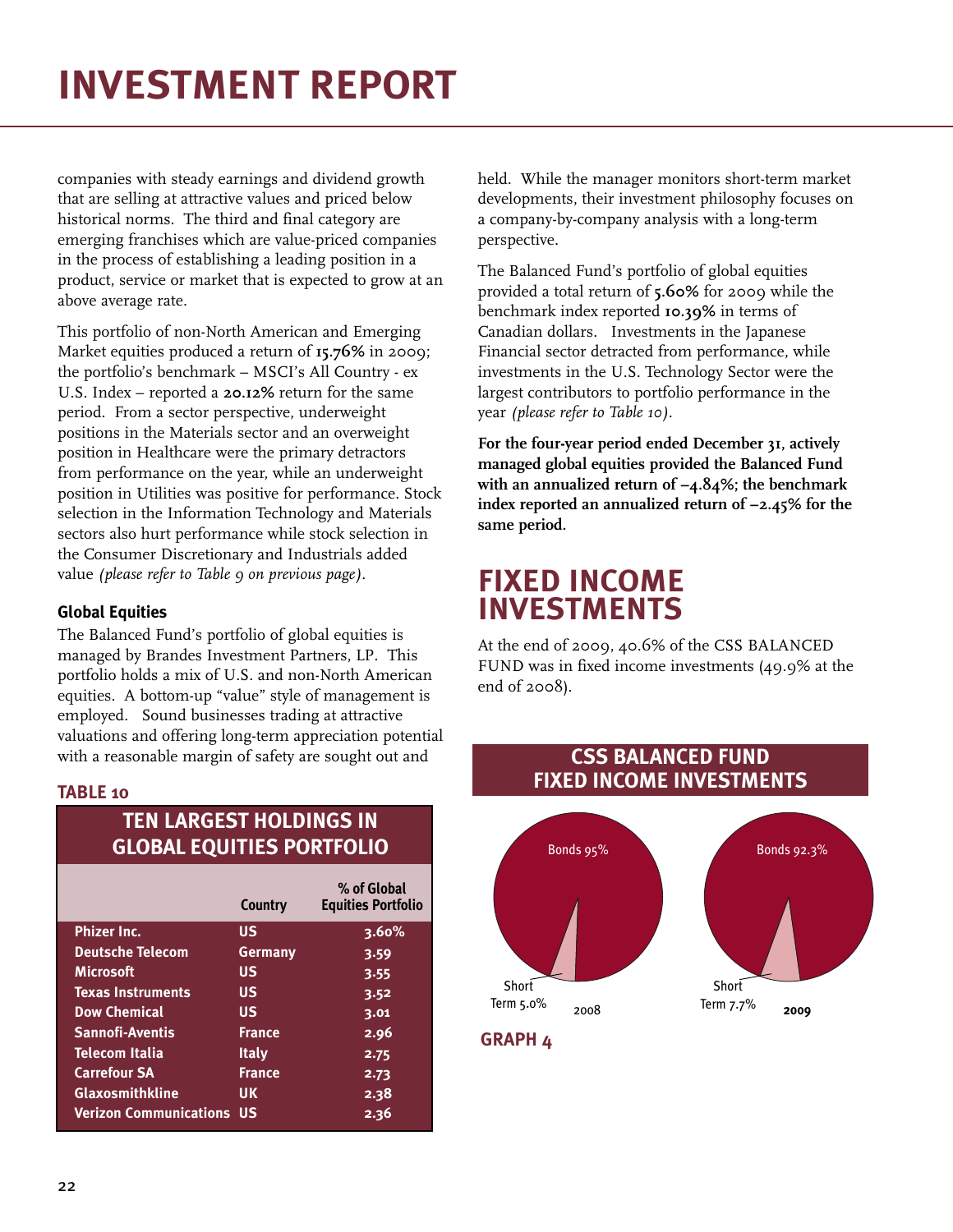## **BONDS**

Over the year, the DEX Bond Universe Index reported a total return of 5.41% (total return is an aggregate of interest income and gains or losses in price). In a reversal of 2008, the Corporate sector lead the DEX and the Federal sector trailed as investors traded the safety of Government issues for higher yielding Corporate issues. Corporate bonds were up 16.26% on the year while Federal bond issues were down 0.21% on the year. The Provincial sector reported intermediate returns of 4.72%

Medium Term Bonds as measured by the Mid Term Index had the strongest performance on the year at 7.54%. The Long Term Bond Index was next with a 5.49% return and the Short Term Index lagged with a return of 0.44%.

### **Bonds – Active**

This active bond portfolio, which is managed by Addenda Capital, provided a total return of **8.65%** for the year, while the DEX Universe Bond Index reported a total return of **5.41%**. Addenda had built an overweight position in corporate bonds in 2007 and 2008 and that strategy paid off in 2009 as corporate spreads narrowed. The manager's strong out-performance in 2009 more than overcame underperformance in 2008 from the strategy.

**For the four-year period ending December 31, this portfolio of bonds provided an annualized total return of 5.34%; the DEX Universe Bond Index reported an annualized return of 4.88% for the same period.**

### **TABLE 11**

|                                   | <b>DEX</b><br><b>Universe Bond</b><br><b>Index</b> | <b>CSS Actively</b><br><b>Managed</b><br><b>Bonds</b> |
|-----------------------------------|----------------------------------------------------|-------------------------------------------------------|
| <b>Weights:</b>                   |                                                    |                                                       |
| Federal                           | 46.89%                                             | 35.08%                                                |
| Provincial                        | 24.22                                              | 24.45                                                 |
| <b>Municipal</b>                  | 1.39                                               | 2.10                                                  |
| Corporate                         | 27.50                                              | 38.37                                                 |
| <b>Portfolio Characteristics:</b> |                                                    |                                                       |
| Yield                             | 3.32%                                              | 3.55%                                                 |
| <b>Duration</b>                   | 5.91 years                                         | 5.83 years                                            |
| Term                              | 8.71 years                                         | 9.10 years                                            |

This is a portfolio of high quality bonds. 90.40% of the bonds and debentures in this portfolio are rated "A" or better by recognized bond-rating agencies.

### **Bonds – passive**

The Balanced Fund holds units in a pooled fund managed by TD Asset Management that replicates the DEX Universe Bond Index - all characteristics of the index are matched as closely as practicable in the pooled fund.

The total return on this core portfolio is expected to closely track the performance of the index. For 2009, this pooled fund reported a total return of **5.28%** while the DEX Universe Bond Index showed a return of **5.41%**.

**For the four years ended December 31, passively managed bonds provided the Balanced Fund with an annualized total return of 4.80%; the benchmark index reported an annualized return of 4.88% for the same period.**

|                                   | <b>Universe Bond</b><br>Index | <b>Pooled</b><br><b>Fund</b> |
|-----------------------------------|-------------------------------|------------------------------|
| <b>Weights:</b>                   |                               |                              |
| Federal                           | 46.89%                        | 46.77%                       |
| Provincial                        | 24.22                         | 24.20                        |
| <b>Municipal</b>                  | 1.39                          | 1.54                         |
| Corporate                         | 27.50                         | 27.49                        |
| <b>Portfolio Characteristics:</b> |                               |                              |
| Yield                             | 3.32%                         | 3.34%                        |
| <b>Duration</b>                   | 5.91 years                    | $5.92$ years                 |
| Term                              | 8.71 years                    | 8.70 years                   |

# **SHORT-TERM**

**TABLE 12**

The Balanced Fund's short-term portfolio contains units of a pooled fund managed by TD Asset Management that is invested in high-quality, short-term Canadian fixed income securities including commercial paper, bank issued ABCP, bankers' acceptances, and treasury bills.

For 2009, the Balanced Fund's short-term investments provided a return of **0.96%**; the DEX 91-day Canadian Treasury Bill Index reported a return of **0.62%**.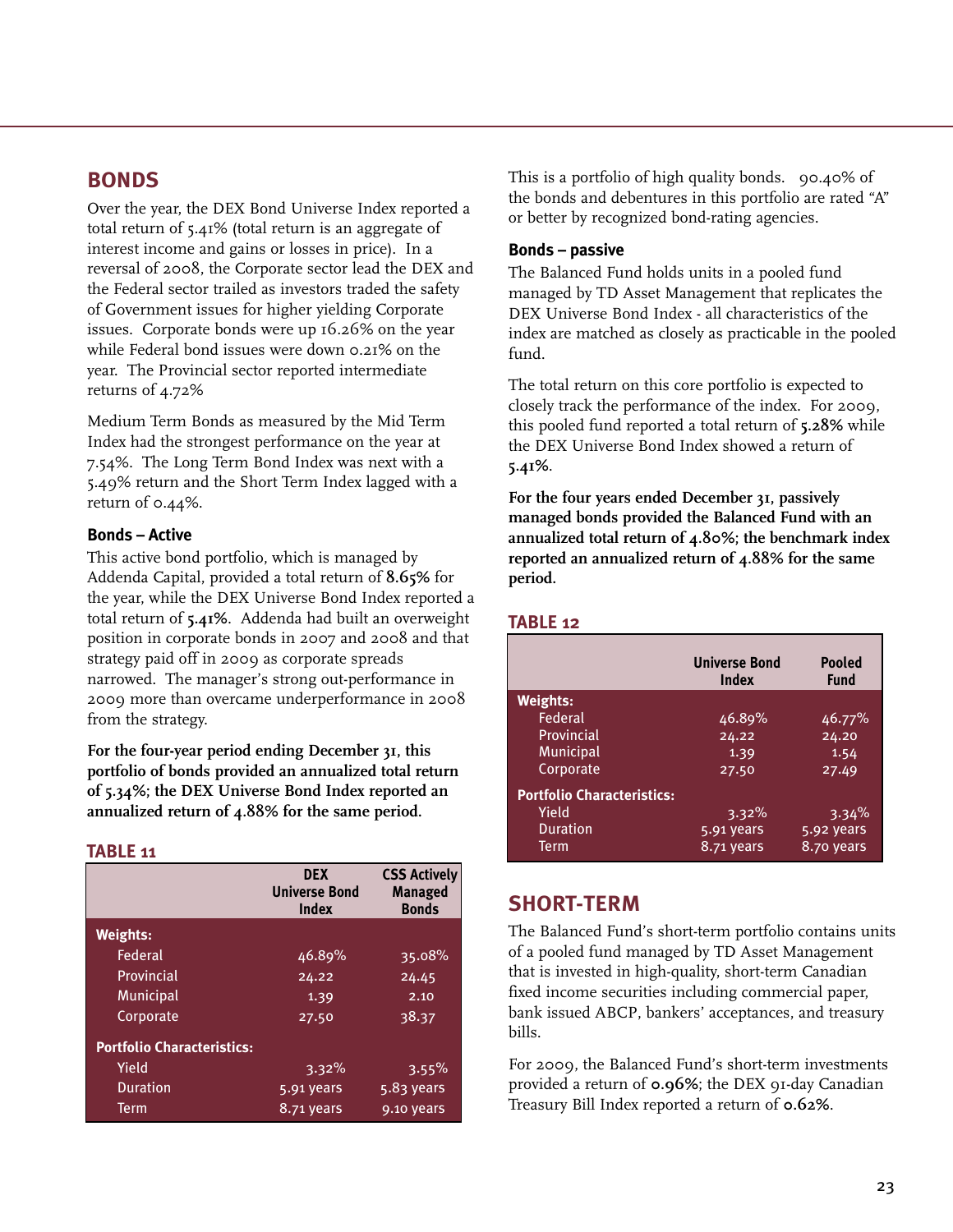# **CSS MONEY MARKET FUND**

In 2005, the Plan began to offer a second fund to members, the CSS MONEY MARKET FUND. The goal of this fund is to earn an interest rate competitive with Canadian short-term investments, while protecting against short-term volatility as members approach retirement. To achieve this objective, the Plan holds units in a pooled fund managed by TD Asset Management that is invested in high-quality short-term Canadian fixed income securities including commercial paper, bank issued ABCP, bankers' acceptances, and treasury bills.

For 2009, the CSS MONEY MARKET FUND provided a return of **0.71% net of fees**; the DEX 91-day Canadian Treasury Bill Index reported a return of **0.62%** for the same period.

# **CSS PENSIONS FUND**

The total market value of the CSS PENSIONS FUND increased from \$495 million at the end of 2008 to \$523 million at the end of 2009.

In 2009 the Board of Directors approved Management's recommendation to hire Fiera Capital Inc. as immunization manager for the Pensions Fund. Prior to this time, Management had performed an internal immunization process and executed any required trades through Addenda Capital. However the market volatility of 2008, together with the need to replace existing immunization software and data, resulted in the Plan exploring external management of the Fund. In July of 2009, pursuant to the Board of Director's approval, the Pensions Fund was transitioned to Fiera Capital Inc. Fiera's strategy is to provide tight duration matching in early years, with more freedom to add value in later years. Key rate durations of the assets and liabilities are monitored and tested under a number of scenarios to ensure the portfolio is immunized. Immunization is a portfolio management technique that attempts to render a portfolio immune to changes in interest rates by matching the present value and duration of assets with the present value and duration of liabilities.

The primary objective for this portfolio as set out in the Plan's investment policy is to ensure that the value of

the assets meets or exceeds the present value of the liabilities discounted at the internal rate of return of those assets. As stated in the **NOTES TO THE FINANCIAL STATEMENTS**, an actuarial valuation at December 31, 2006 found that the value of the assets exceeded that of the Plan's pension liabilities. Ongoing analysis by Fiera Capital indicates that, at the end of 2009, the Plan's pension liabilities remained adequately funded.

Bonds and debentures made up 97.8% of the Pensions Fund at the end of 2009; 2.2% of the portfolio consisted of high quality short-term investments.

# **BONDS**

The assets held in the Pensions Fund provided a total return of 12.61% for the year, while the DEX Universe Bond Index reported a total return of 5.41%.

### **TABLE 13**

|                                   | <b>Universe Bond</b><br><b>Index</b> | <b>Pensions</b><br><b>Fund</b><br><b>Bonds</b> |
|-----------------------------------|--------------------------------------|------------------------------------------------|
| <b>Weights:</b>                   |                                      |                                                |
| Federal                           | 46.89%                               | 9.86%                                          |
| Provincial                        | 24.22                                | 48.30                                          |
| <b>Municipal</b>                  | 1.39                                 | 4.02                                           |
| Corporate                         | 27.50                                | 37.82                                          |
| <b>Portfolio Characteristics:</b> |                                      |                                                |
| Yield                             | 3.32%                                | 4.40%                                          |
| <b>Duration</b>                   | 5.91 years                           | 8.02 years                                     |
| Term                              | 8.71 years                           | 17.48 years                                    |

This portfolio is mainly made up of high quality bonds. 98.76% of the bonds and debentures held are rated "A" or better by recognized bond rating agencies.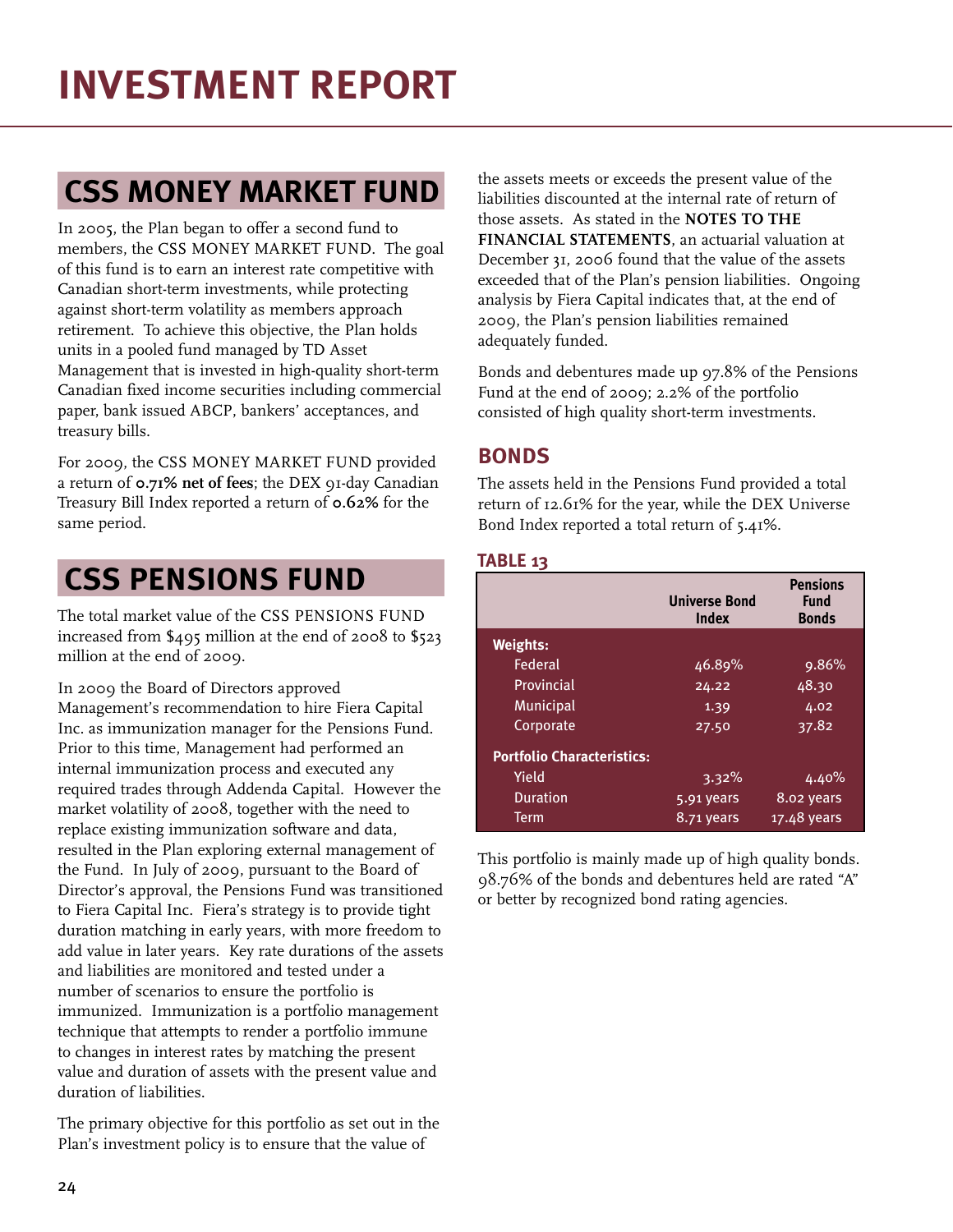# **BOARD OF DIRECTORS**

### **PRESIDENT:**

**Peter Zakreski** Senior Vice President - Human Resources Federated Co-operatives Limited Saskatoon SK



**Richard Noonan** Vice President, Human Resources Calgary Co-operative Association Calgary AB



**VICE PRESIDENT: Earl Hanson** AVP, Relationship Banking Innovation Credit Union Swift Current SK



**Brian Peto** Vice President Business Services Credit Union Central of Manitoba Winnipeg MB



**Doug Wiebe** Regional Manager Federated Co-operatives Limited Regina SK



**Audri Wilkinson** Associate Vice President Strategic Relationship Management Concentra Financial Winnipeg MB

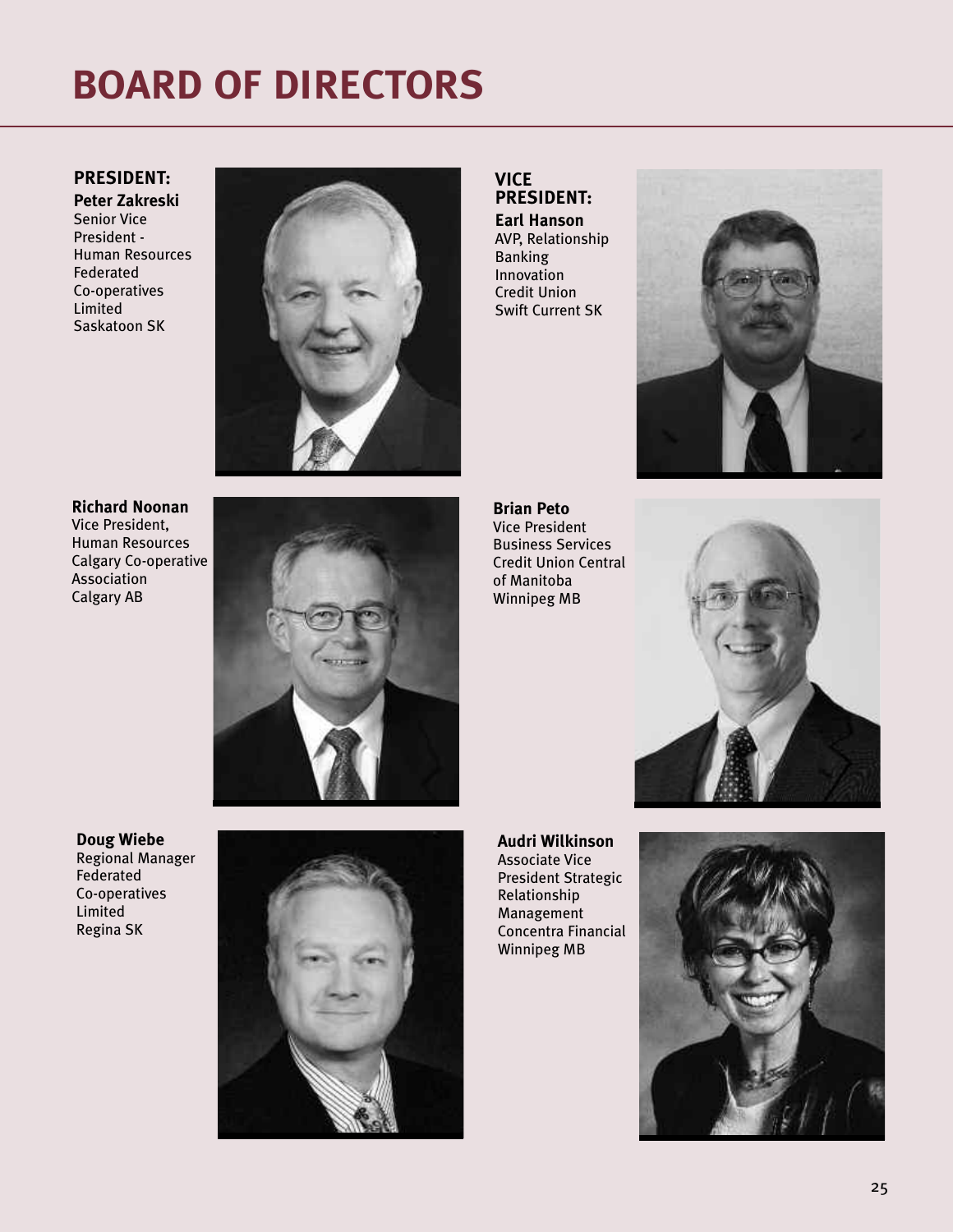# **MANAGEMENT'S MANAGEMENT'S RESPONSIBILITY RESPONSIBILITY FOR FINANCIAL FOR FINANCIAL INFORMATION**

To the Members of the Co-operative Superannuation Society Pension Plan:

The financial statements of the Co-operative Superannuation Society ("the Society") and the CSS Pension Plan ("the Plan") have been prepared by Plan Management and approved by the Society's Board of Directors. The financial statements have been prepared in accordance with Canadian generally accepted accounting principles. Management is responsible for the contents of the financial statements and the financial information contained within the annual report.

Plan management is responsible for the integrity, objectivity and consistency of the financial information presented. The Plan maintains records and develops and maintains systems of internal controls and supporting procedures to provide reasonable assurance that the assets under administration by the Society are safeguarded and controlled and that transactions comply with the Society's Act of Incorporation and Bylaws and the Plan's Rules and Statement of Investment Policies and Goals.

The Board of Directors of the Society has oversight responsibility for the Plan's systems of internal controls. The Board oversees Management's responsibility for the financial statements by reviewing them with Management and the Society's external auditors before approving them for issuance to the members.

The Society's external auditors, Meyers Norris Penny LLP, have conducted an independent examination of the financial statements in accordance with Canadian generally accepted auditing standards, performing tests and other procedures as they consider necessary to express an opinion in their Auditors' Report. The external auditors have full and unrestricted access to Management and the Board to discuss any findings related to the integrity of the Society's financial reporting and the adequacy of the Plan's internal control systems.

WG Turnbull General Manager CSS Pension Plan And Secretary-Treasurer Co-operative Superannuation Society

reland

Brent Godson Investment Manager CSS Pension Plan

January 25, 2010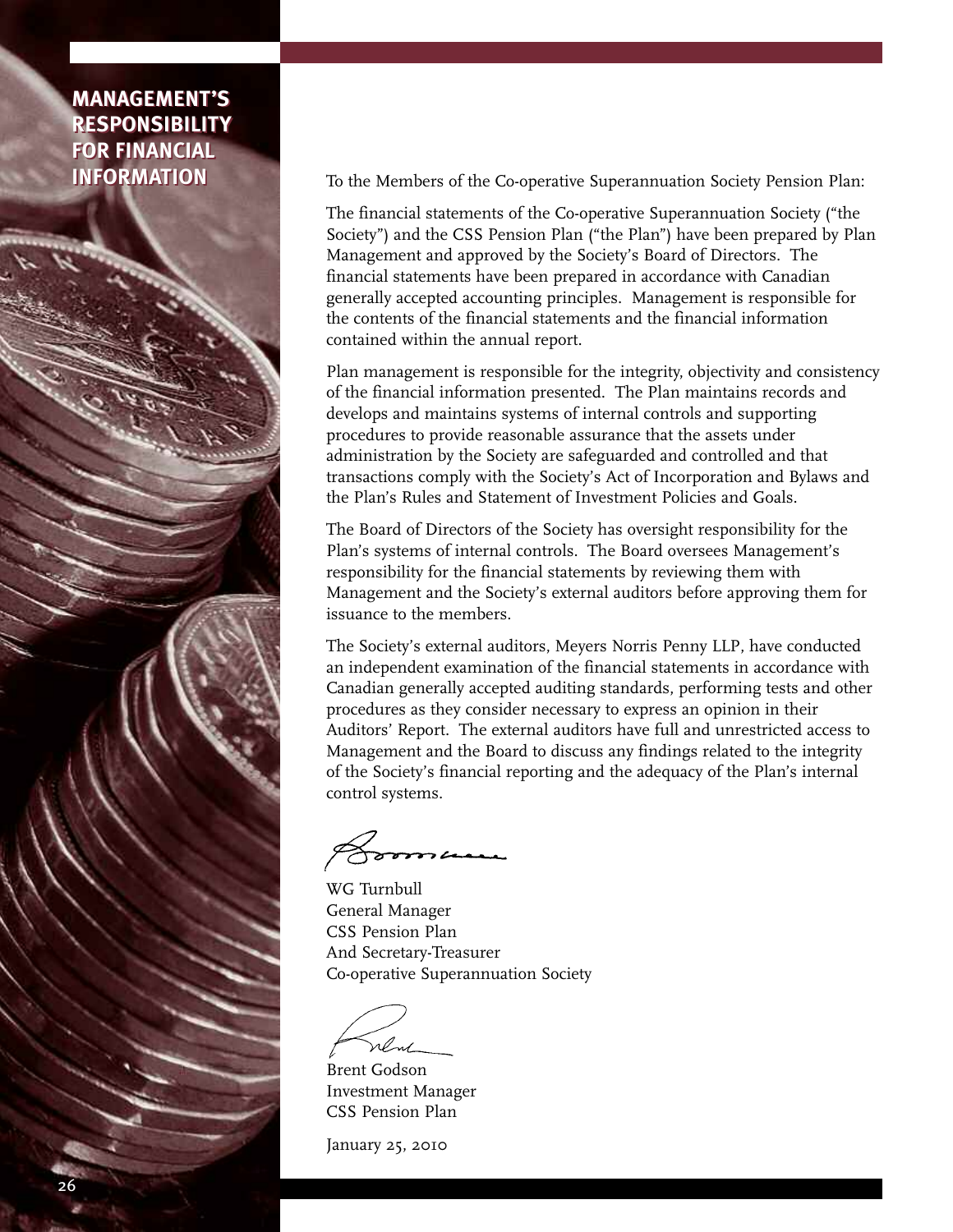# **AUDITORS' AUDITORS' REPORT REPORT**

To the Members of Co-operative Superannuation Society Pension Plan:

We have audited the statement of net assets available for benefits of Co-operative Superannuation Society Pension Plan as at December 31, 2009 and the statement of changes in net assets available for benefits for the year then ended. These financial statements are the responsibliity of the Plan's management. Our responsibility is to express an opinion on these financial statements based on our audit.

We conducted our audit in accordance with Canadian generally accepted auditing standards. Those standards require that we plan and perform an audit to obtain reasonable assurance whether the financial statements are free of material misstatement. An audit includes examining, on a test basis, evidence supporting the amounts and disclosures in the financial statements. An audit also includes assessing the accounting principles used and significant estimates made by management, as well as evaluating the overall financial statement presentation.

In our opinion, these financial statements present fairly, in all material respects, the net assets available for benefits of the Plan as at December 31, 2009 and the changes in net assets available for benefits for the year then ended in accordance with Canadian generally accepted accounting principles.

Saskatoon, Saskatchewan January 25, 2010 Chartered Accountants

Mayers Noris Renny LLP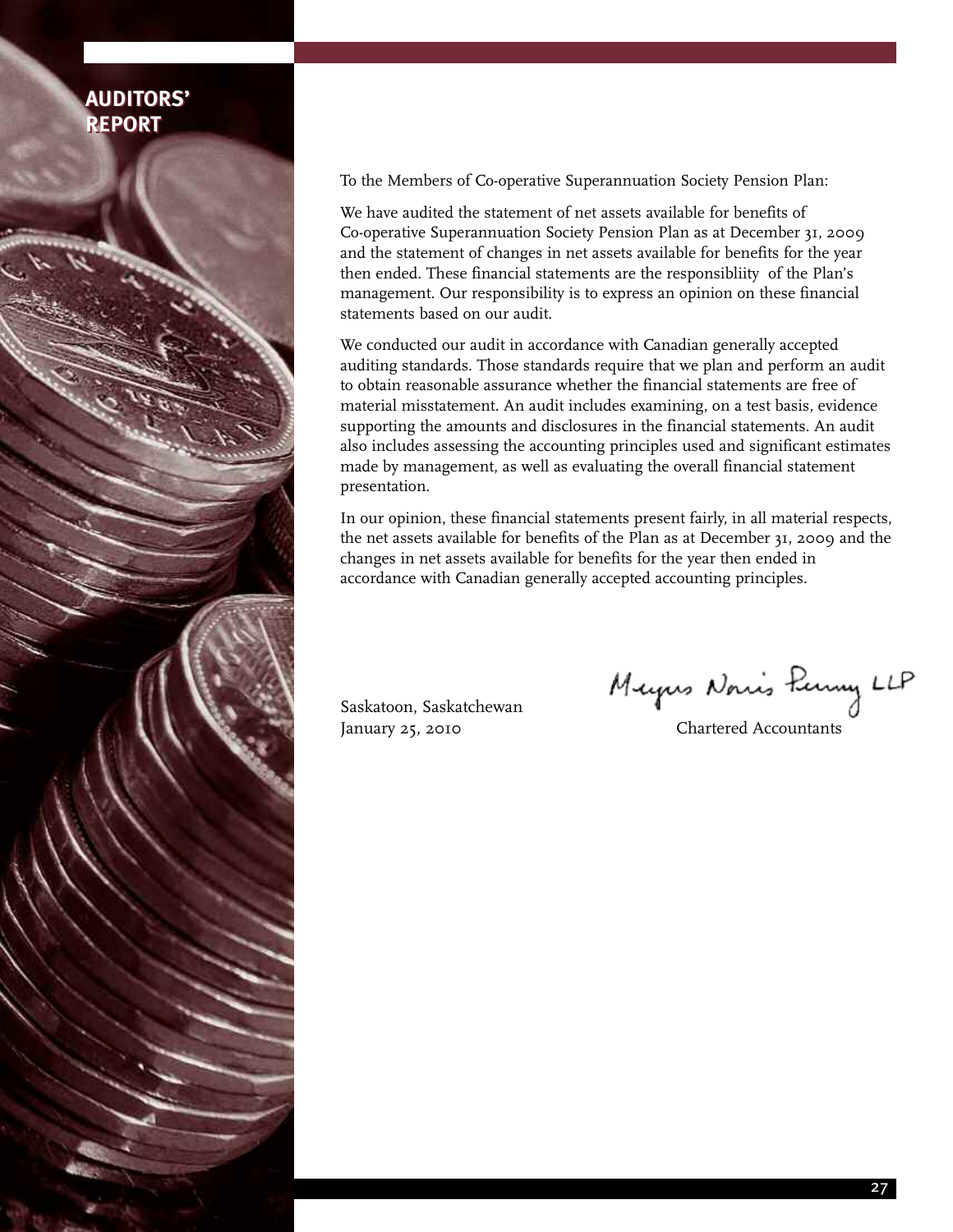### **MANAGEMENT'S CO-OPERATIVE RESPONSIBILITY SUPERANNUATION SOCIETY**<br>PENGLON PLAN **INFORMATION PENSION PLAN SOCIETY**

# **STATEMENT OF NET ASSETS AVAILABLE FOR BENEFITS**

**as at December 31, 2009 (Thousands of dollars)**



# **INVESTMENT FUNDS**

|                                                                    | <b>Balanced</b><br><b>Fund</b> | Money-<br><b>Market</b><br><b>Fund</b> | 2009<br><b>Total</b> | 2008<br>Total |
|--------------------------------------------------------------------|--------------------------------|----------------------------------------|----------------------|---------------|
| <b>Assets</b><br>Investments (Note 3)                              | \$2,234,468                    | \$<br>81,282                           | \$2,315,750          | \$2,022,876   |
| Accrued investment income                                          | 5,695                          |                                        | 5,695                | 6,226         |
| Cash                                                               | 5,258                          |                                        | 5,258                | 4,174         |
| Accounts receivable                                                |                                |                                        |                      |               |
| <b>Employee contributions</b>                                      | 446                            |                                        | 446                  | 454           |
| <b>Employer contributions</b>                                      | 431                            |                                        | 431                  | 410           |
| Due from brokers                                                   | 2,320                          |                                        | 2,320                |               |
| Captial assets                                                     | 21                             |                                        | 21                   | 29            |
| Interfund balance (Note 8)                                         |                                | 135                                    | 135                  | 200           |
|                                                                    | 2,248,639                      | 81,417                                 | 2,330,056            | 2,034,369     |
| <b>Liabilities</b>                                                 |                                |                                        |                      |               |
| Accounts payable                                                   | 1,774                          | 31                                     | 1,805                | 1,462         |
| Due to brokers                                                     |                                |                                        |                      | 17,399        |
| Interfund balance (Note 8)                                         | 27                             |                                        | 27                   | 84            |
|                                                                    | 1,801                          | 31                                     | 1,832                | 18,945        |
| <b>Net assets available</b><br>for benefits                        | 2,246,838                      | 81,386                                 | 2,328,224            | 2,015,424     |
| <b>Represented by:</b><br>Member contribution<br>accounts (Note 7) |                                |                                        | 2,328,224            | 2,015,424     |
| <b>PENSIONS FUND</b>                                               |                                |                                        |                      |               |
| <b>Assets</b>                                                      |                                |                                        |                      |               |
| Investments (Note 3)                                               |                                |                                        | 517,769              | 489,307       |
| Accrued investment income                                          |                                |                                        | 5,461                | 5,545         |
|                                                                    |                                |                                        | 523,230              | 494,852       |
| <b>Liabilities</b>                                                 |                                |                                        |                      |               |
| Accounts payable                                                   |                                |                                        | 298                  | 326           |
| Interfund balance (Note 8)                                         |                                |                                        | 107                  | 116           |
|                                                                    |                                |                                        | 405                  | 442           |
|                                                                    |                                |                                        |                      |               |
| <b>Net assets available</b><br>for benefits                        |                                |                                        | 522,825              | 494,410       |
| <b>Represented by:</b><br>Pension reserve                          |                                |                                        | 522,825              | 494,410       |

Approved on behalf of the Board



Eur R Hanson Director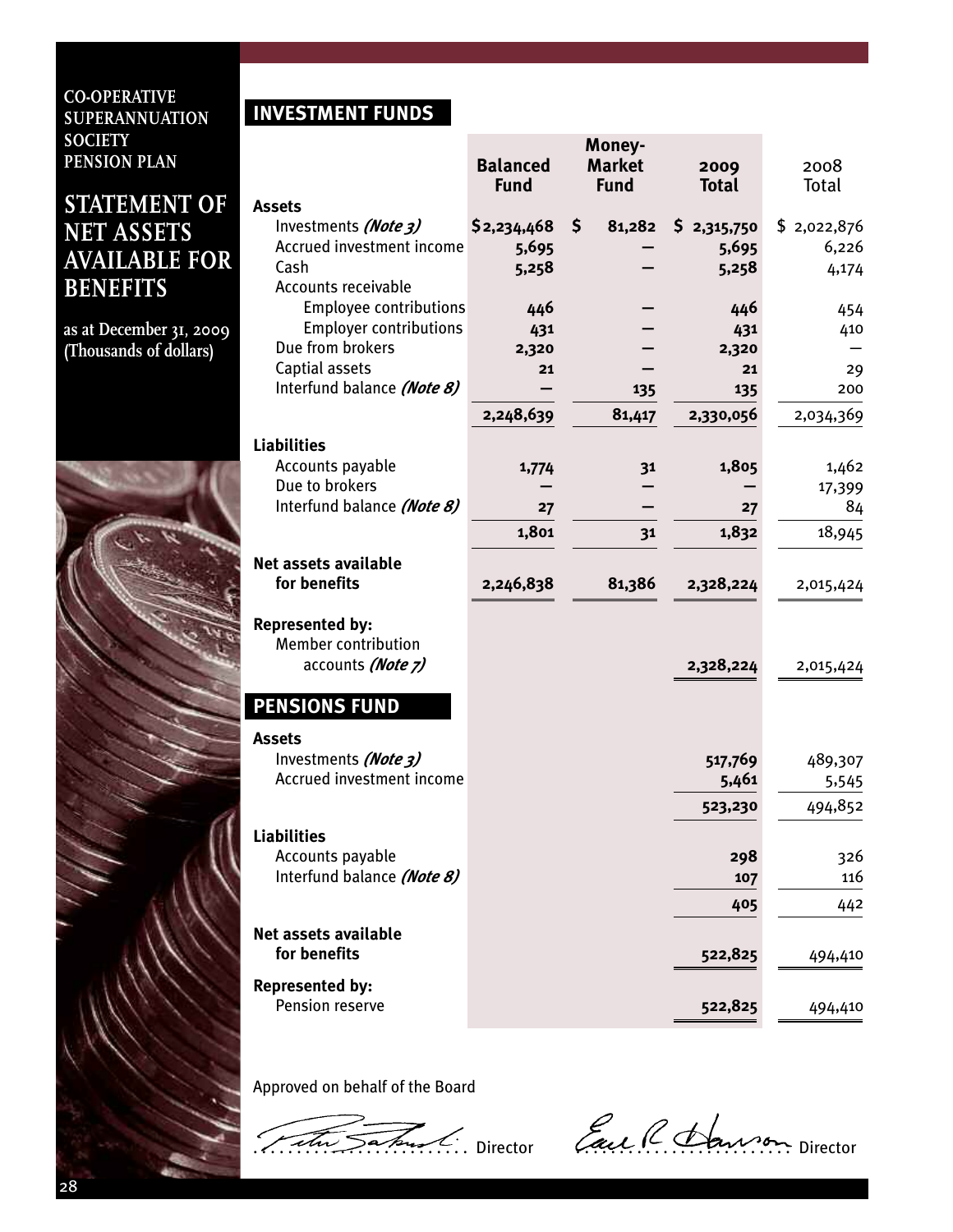# **INVESTMENT FUNDS**

|                                                      | <b>Balanced</b>        | Money-<br><b>Market</b> |                      | 2008             |
|------------------------------------------------------|------------------------|-------------------------|----------------------|------------------|
|                                                      | <b>Fund</b>            | <b>Fund</b>             | 2009<br><b>Total</b> | Total            |
| Increase in assets                                   |                        |                         |                      |                  |
| Investment income                                    |                        |                         |                      |                  |
| Interest                                             | $\mathsf{S}$<br>38,560 | \$<br>509               | \$<br>39,069         | \$<br>48,893     |
| <b>Dividends</b><br>Canadian dividends               | 12,038                 |                         | 12,038               | 10,970           |
| Foreign dividends                                    | 11,269                 |                         | 11,269               | 11,547           |
| Pooled fund distributions                            | 8,224                  |                         | 8,224                | 7,587            |
| Increase (decrease) in                               |                        |                         |                      |                  |
| market value of<br>investments                       |                        |                         |                      |                  |
| Other                                                | 237,308<br>234         | (41)                    | 237,267<br>234       | (520,900)<br>633 |
|                                                      |                        |                         |                      |                  |
|                                                      | 307,633                | 468                     | 308,101              | (441, 270)       |
| Contributions                                        |                        |                         |                      |                  |
| Employee                                             | 51,041                 | 826                     | 51,867               | 50,636           |
| Employer<br>Interfund transfers                      | 46,877<br>(26, 828)    | 785<br>26,828           | 47,662               | 46,555           |
|                                                      | 71,090                 | 28,439                  | 99,529               | 97,191           |
| Total increase (decrease) in assets                  | 378,723                | 28,907                  | 407,630              | (344,079)        |
|                                                      |                        |                         |                      |                  |
| <b>Decrease in assets</b><br>Administrative expenses |                        |                         |                      |                  |
| <b>Investment services</b>                           | 4,317                  |                         | 4,317                | 4,334            |
| Investment transaction                               |                        |                         |                      |                  |
| costs                                                | 298                    |                         | 298                  | 923              |
| Salaries and employment                              |                        |                         |                      |                  |
| costs<br><b>Operations</b>                           | 943                    |                         | 943                  | 904              |
| Membership control                                   | 417<br>181             |                         | 417<br>181           | 407<br>155       |
| Administrative expenses                              |                        |                         |                      |                  |
| recovery                                             | (1,434)                | 206                     | (1,228)              | (1, 244)         |
|                                                      | 4,722                  | 206                     | 4,928                | 5,479            |
| <b>Equity repayments</b>                             | 57,352                 | 10,779                  | 68,131               | 105,092          |
| Variable benefit payments                            | 3,685                  | 2,379                   | 6,064                | 6,451            |
| Non-vested funds to be<br>returned to contributing   |                        |                         |                      |                  |
| employer                                             | 208                    |                         | 208                  | 202              |
| Equity transferred to                                |                        |                         |                      |                  |
| <b>Pensions Fund</b>                                 | 10,418                 | 5,081                   | 15,499               | 24,213           |
|                                                      | 71,663                 | 18,239                  | 89,902               | 135,958          |
| Total decrease in assets                             | 76,385                 | 18,445                  | 94,830               | 141,437          |
| Increase (decrease) in net assets                    | 302,338                | 10,462                  | 312,800              | (485, 516)       |
| Net assets available for                             |                        |                         |                      |                  |
| benefits, beginning                                  |                        |                         |                      |                  |
| of year                                              | 1,944,500              | 70,924                  | 2,015,424            | 2,500,940        |
| Net assets available for                             |                        |                         |                      |                  |
| benefits, end of year                                | 2,246,838              | 81,386                  | 2,328,224            | 2,015,424        |

**CO-OPERATIVE SUPERANNUATION SOCIETY PENSION PLAN**

# **STATEMENT OF CHANGES IN NET ASSETS AVAILABLE FOR BENEFITS**

**For the year ended December 31, 2009 (Thousands of dollars)**

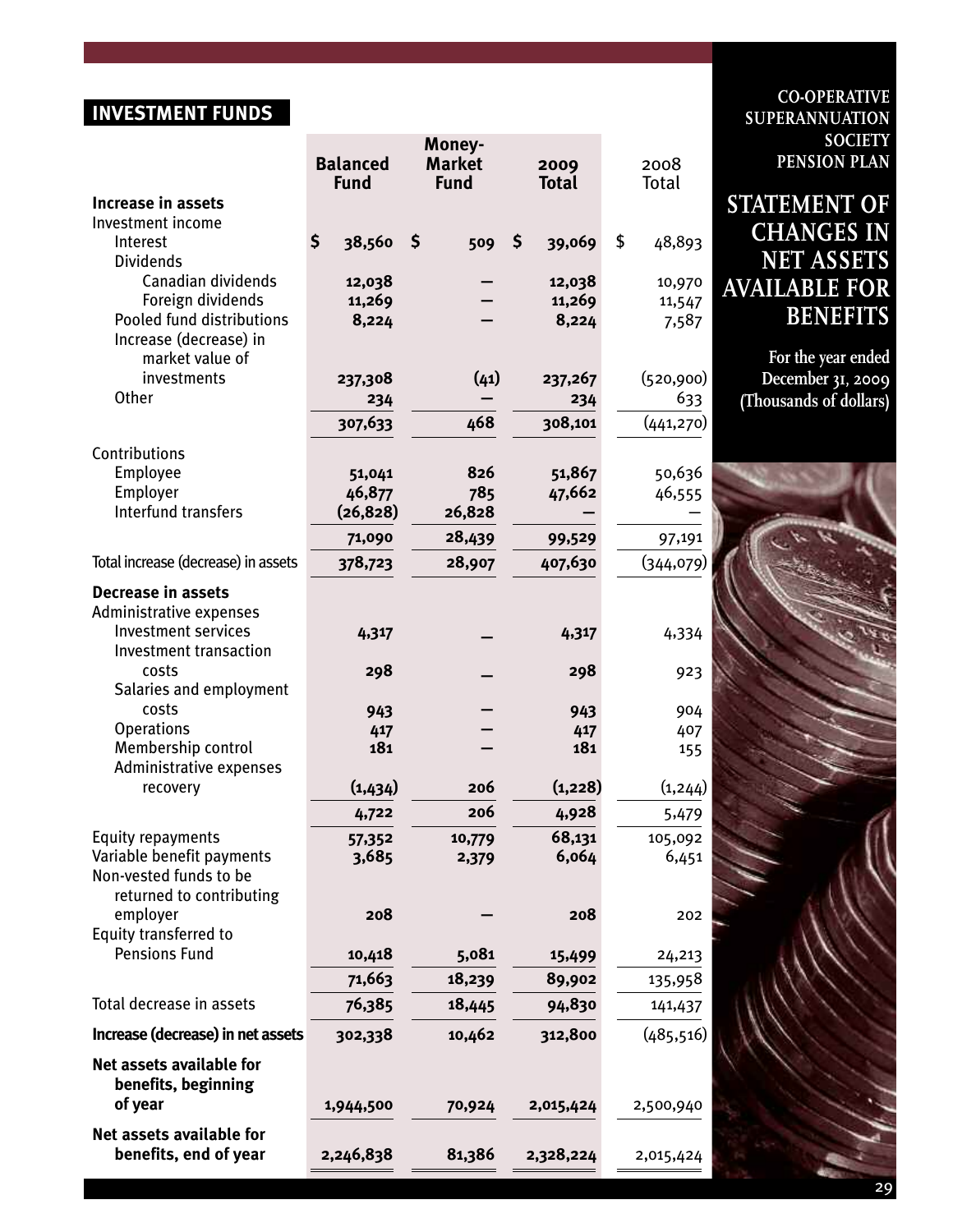**CO-OPERATIVE SUPERANNUATION SOCIETY PENSION PLAN**

# **STATEMENT OF CHANGES IN NET ASSETS AVAILABLE FOR BENEFITS**

**For the year ended December 31, 2009 (Thousands of dollars)**



# **PENSIONS FUND**

|                                          | 2009    | 2008      |
|------------------------------------------|---------|-----------|
| Increase in assets                       |         |           |
| Investment income                        |         |           |
| Interest                                 | 25,859  | 26,232    |
| Decrease in market value of investments  | 30,705  | (30, 590) |
| <b>Other</b>                             | 28      | 22        |
| Equity transferred from Investment Funds | 15,499  | 24,213    |
| Total increase in assets                 | 72,091  | 19,877    |
| Decrease in assets                       |         |           |
| Pension paid                             | 42,448  | 41,532    |
| Interest on interfund balance            |         | 2         |
| Administrative expenses                  | 1,228   | 1,244     |
| Total decrease in assets                 | 43,676  | 42,778    |
| Decrease in net assets                   | 28,415  | (22,901)  |
| Net assets available for benefits,       |         |           |
| beginning of year                        | 494,410 | 517,311   |
| Net assets available for benefits,       |         |           |
| end of year                              | 522,825 | 494,410   |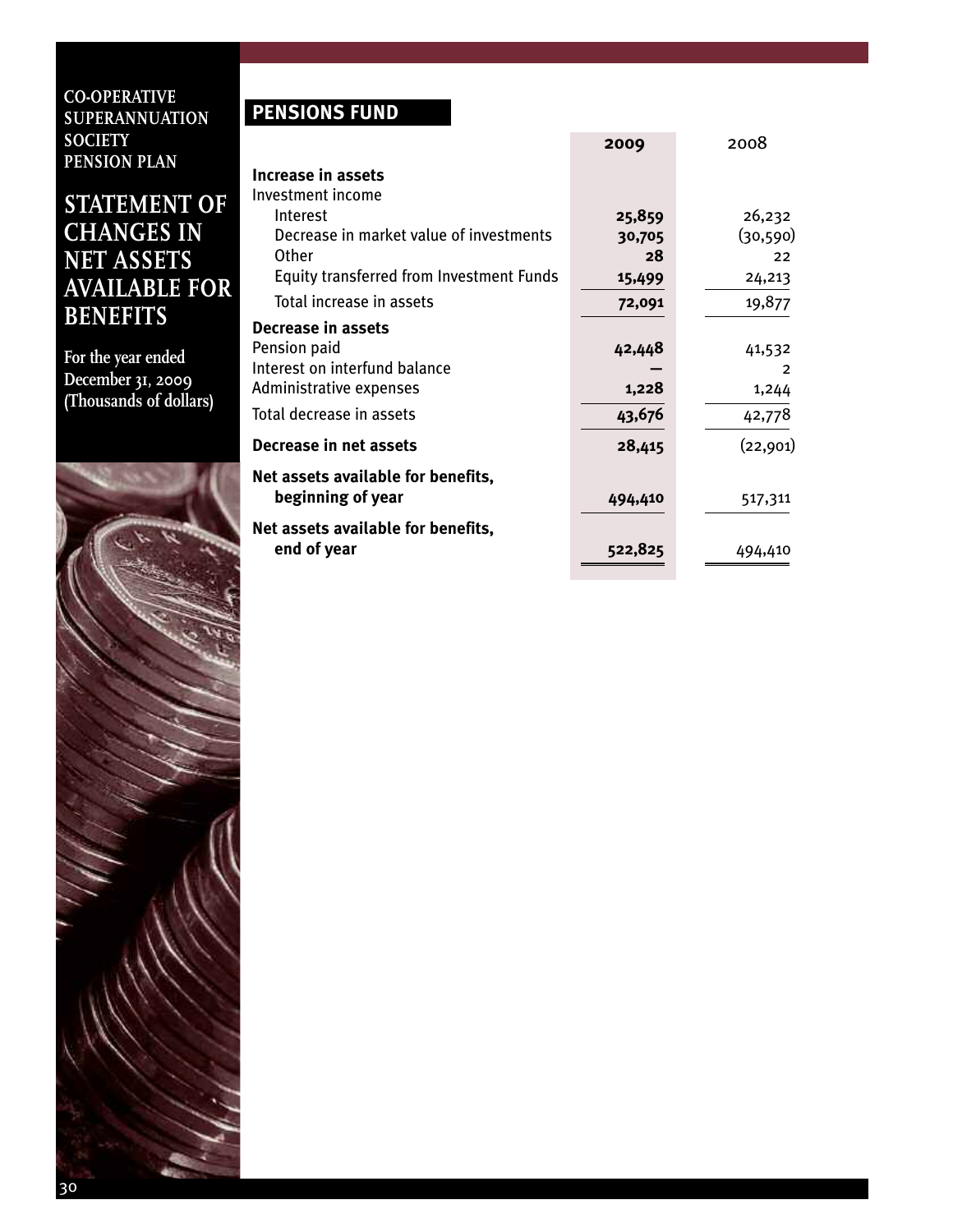# **NOTES TO THE FINANCIAL STATEMENTS**

For the year ended Dec. 31, 2009

### **1. DESCRIPTION OF PLAN**

A summary description of the Co-operative Superannuation Society Pension Plan (the Plan) appears below. For complete information, refer to the Cooperative Superannuation Society's Act of Incorporation, its Bylaws, and the Rules and Regulations of the Co-operative Superannuation Society Pension Plan.

### **(a) General**

The Co-operative Superannuation Society ("the Society") is a non-profit pension society incorporated on a membership basis by a private Act of the Saskatchewan Legislature. The Society serves as administrator of the Cooperative Superannuation Society (CSS) Pension Plan and as trustee of three unitized investment funds – the CSS Balanced Fund, the CSS Money Market Fund and the CSS Pensions Fund.

The Co-operative

Superannuation Society Pension Plan ("the Plan") is a multiemployer defined contribution pension plan. The Plan's purpose is to enable employees of member Co-operatives and Credit Unions to prepare for and fund their retirements by providing tax-deferred saving and income products and services through a member owned and controlled non-profit organization.

Member employees bear the risk of investment losses and are the sole beneficiaries of investment gains.

The Plan includes 420 independent co-operatives and credit unions and more than

33,000 of their current and past employees. The Plan also pays retirement income to more than 6,000 of their retired employees. Each of these employers, employees and retirees is a member of the Plan. Actively contributing employers and employees, and retirees receiving pensions or variable benefit payments from the Plan, are members of the Society.

The Plan is registered under the Income Tax Act and the Saskatchewan Pension Benefits Act (Registration Number 0345868) and is not subject to income taxes.

### **(b) Funding Policy**

Each participating employer must establish a required contribution rate for its employees between 0% and 9% of salary or compensation. Employers must deduct employees' required contributions from their salary and match that contribution with an employer contribution of an equal amount. If the employee required contribution rate is set at 0%, the employer must still contribute a minimum of 1% of salary or compensation. The Plan permits both employees and employers to make additional voluntary contributions to the Plan. The total of all contributions to the Plan may not exceed the annual limit prescribed by the *Income Tax Act*.

### **(c) Vesting**

Employer contributions vest in employees when they complete two years of continuous service or when their age plus years of completed continuous service equals or exceeds a factor of 45.

### **(d) Investment Funds**

The Plan offers its members two funds for the investment of their contributions and accumulated benefits – the CSS Balanced Fund and the CSS Money Market Fund. The number and type of investment funds offered to members is determined by the Society's Board of Directors.

Members are permitted, but not required to choose how they wish to distribute their contributions and accumulated benefits among the investment funds offered. Members who do not make a choice are invested in the Plan's default investment option, which is the CSS Balanced Fund.

### **(e) Retirement**

Employees who no longer work for an employer member of the Plan may apply for retirement benefits upon reaching age 50 or once the employee's age plus years of completed continuous service reaches a factor of 75. Phased retirement, as permitted under the *Income Tax Act* and provincial pension legislation, is also available to employees who have reached age 55.

The Plan offers retirees two internal retirement income options – a fixed monthly pension and a variable benefit payment option. Members' accumulated benefits may also be transferred to an insurer or financial institution licensed to provide retirement income products. Retirees must start a retirement income from the Plan or transfer their benefits into a self-directed lifetime retirement income product no later than the maximum age of deferral under the *Income Tax Act*.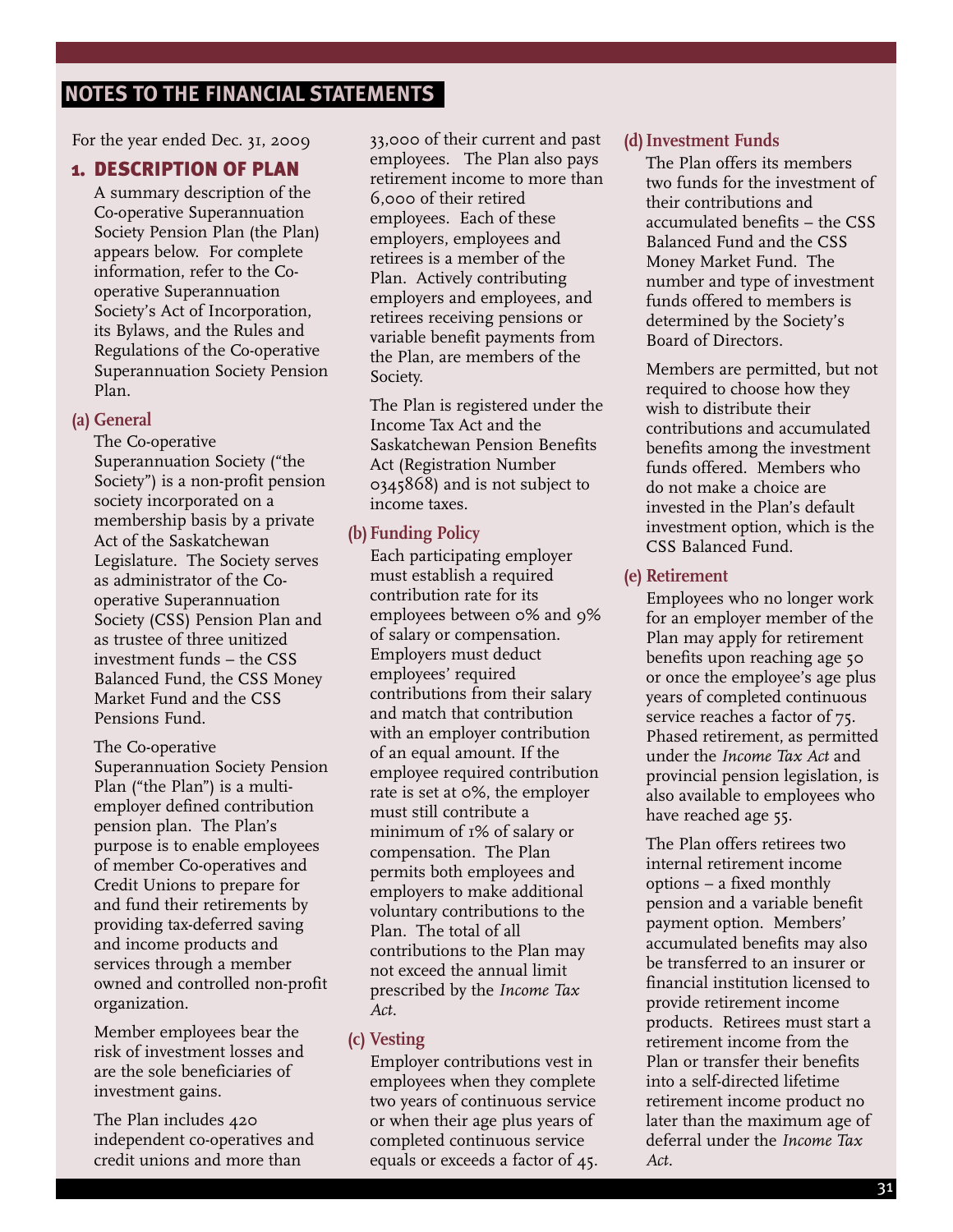### **(f) Pensions**

The accumulated benefits of retirees who choose to start a fixed monthly pension are transferred into the CSS Pensions Fund – a segregated portfolio that secures the Plan's pension liability. Monthly pension payments are paid from this Fund. The Plan offers single life, and joint life pensions. Pensions provided by the Plan may receive periodic ad hoc increases, subject to the solvency of the CSS Pensions Fund and the policies adopted by the Plan's Board of Directors.

### **(g) Variable Benefit Payments**

The accumulated benefits of members who choose to start a variable benefit payment remain in their account and under their control, invested in the Plan's Investment Funds as directed by the member. Variable benefit payments are periodic withdrawals taken directly from the member's accumulated benefits. Members may select a monthly or annual payment. Members receiving variable benefit payments have control over the amounts withdrawn, subject to the limits in the *Income Tax Act* and applicable pension legislation. Depending on the member's investment returns and payment choices, a variable benefit payment may not provide a lifetime retirement income.

### **(h)Disability Pensions**

In the event of termination due to health, injury or disability, a pension or variable benefit payment may commence at any age, subject to the Plan receiving acceptable medical confirmation.

#### **(i) Death Benefits**

In the event of a member's death prior to starting a pension

or variable benefit payment, the member's accumulated benefits are paid to the member's spouse, beneficiary or estate in accordance with the member's designation, but subject to the provisions of the *Income Tax Act* and applicable pension legislation. The Plan provides immediate vesting of employer contributions on the death of a member.

### **(j) Termination Options**

Upon final termination of employment with any employer participating in the Plan, an employee member has the following options:

### Accumulated benefits locked-in for pension

The member may:

- i) leave locked-in benefits in the Plan to commence a pension or variable benefit payment when eligible to do so, or;
- ii) provided that the member has not started a pension, he/she may transfer lockedin benefits to a registered plan with an insurer or financial institution licensed to provide retirement income products that meets the conditions prescribed by the *Income Tax Act* and applicable pension legislation.

### Accumulated benefits not locked-in for pension

#### The member may:

- i) leave non-locked-in benefits in the Plan to commence a pension or start a variable benefit payment, or;
- ii) provided that the member has not started a pension, he/she may withdraw nonlocked-in benefits in the form of a cash payment net income tax or as a qualified transfer to a registered plan

with an insurer or financial institution.

### **(k) Administrative and Investment Expense**

All Plan expenses are paid directly from the CSS Balanced Fund. Expenses associated with the administration of and the investment of the assets held in the CSS Pensions Fund and the CSS Money Market Fund are reimbursed in the form of an administrative charge paid from the CSS Pensions Fund or the CSS Money Market Fund to the CSS Balanced Fund on a monthly basis.

### **2. SUMMARY OF SIGNIFICANT ACCOUNTING POLICIES**

#### **Basis of Presentation**

These financial statements are prepared in accordance with Canadian generally accepted accounting principles. The statements present the combined operations of the Cooperative Superannuation Society and the Co-operative Superannuation Society Pension Plan, independent of participating employers and plan members.

### **Investment Transactions and Income**

Investment transactions are recognized on the trade date (the date upon which substantial risks and rewards have been transferred). Investment transaction costs are recognized in the statement of changes in net assets available for benefits in the period incurred.

Investment income consists of earned income (interest and dividends), realized gains and losses on disposal of investments, and unrealized gains and losses resulting from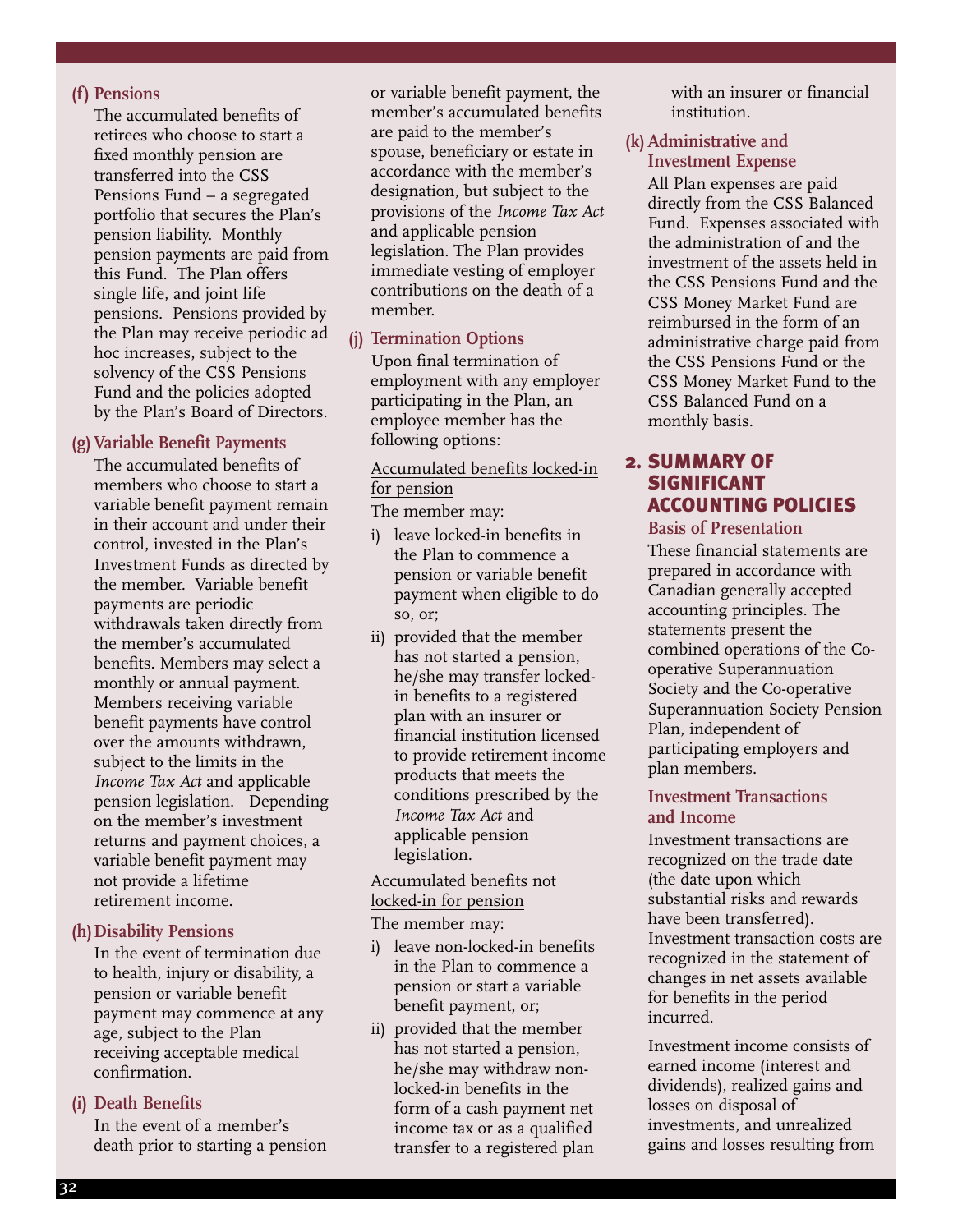changes in the market value of investments, including pooled fund distributions.

Average cost reflects the purchase cost of the investment and includes direct acquisition costs *(please refer to Table A)*.

### **Investment Valuation**

Fixed income and equity investments are stated at market values as determined by reference to quoted year-end prices provided by independent investment services organizations. Pooled funds are stated at the year-end unit values, which reflect the market value of their underlying securities.

Short-term investments are recorded at cost, which together with accrued interest or discount earned, approximates market value.

### **Foreign Currency Translation**

Transactions in foreign currencies are translated into Canadian dollars at rates of exchange prevailing on the transaction date. Investments denominated in foreign currencies and held at the end of the year are translated at exchange rates in effect at yearend. The resulting realized and unrealized gains and losses are included in investment income.

### **Financial Instruments**

The carrying amounts of the Plan's receivables, payables, and accruals approximate fair value due to their short-term nature.

### **TABLE A**

#### **CATEGORY**

**Interest Income Dividend Income**

**Realized gains and losses for investments sold**

**Unrealized gains and losses for investments held**

### **Derivative Financial Instruments**

Derivative financial instruments are financial contracts, the value of which is derived from changes in underlying assets or indices as measured at the closing date of the period being reported. Derivative transactions are conducted in the over-the-counter market directly between two counter parties or on regulated exchange markets. All derivative financial instruments are recorded at market value using market prices. Where quoted market values are not readily available, appropriate valuation techniques are used to determine market value.

### **Future Accounting Policy Changes**

The Accounting Standards Board of the Canadian Institute of Chartered Accountants has issued an exposure draft proposing to adopt International Financial Reporting Standards (IFRS) effective January 1, 2011. Currently, Pension Plans are not required to convert to IFRS, but are to continue to comply with

#### **BASIS OF VALUATION**

**Accrual basis Accrual basis on the ex-dividend date**

**Difference between proceeds on disposal and the average cost**

**Difference between market value and the average cost**

current standards. The Plan is monitoring the transition to IFRS and is assessing the impact that the adoption of IFRS will have on its financial statements when conversion is required.

### **3. INVESTMENTS**

The Society serves as trustee of three unitized investment funds. These are the CSS Money Market Fund, the CSS Pensions Fund and the CSS Balanced Fund. The structures of these three funds are determined by the Society's Board of Directors, which sets the Plan's Investment Policy. The Plan's Investment Policy conforms to the legal requirements and best practice guidelines applicable to pension trusts.

### **CSS Money Market Fund**

The CSS Money Market Fund contains Canadian short-term investments *(please refer to Table B)*.

### **CSS Pensions Fund**

The CSS Pensions Fund contains Canadian bonds and short-term investments. An

#### **TABLE B** *. . . continued on page 35*

| <b>CSS MONEY MARKET FUND (THOUSANDS OF DOLLARS)</b> |                               |                                        |                 |                          |
|-----------------------------------------------------|-------------------------------|----------------------------------------|-----------------|--------------------------|
|                                                     | 2009                          |                                        | 2008            |                          |
| l Investment<br>  Type                              | <b>Market</b><br><b>Value</b> | <b>Investment</b><br><b>Percentage</b> | Market<br>Value | Investment<br>Percentage |
| <b>Canadian Short-term</b><br>investments           | 81,282                        | $100.0\%$                              | 71,046          | $100.0\%$                |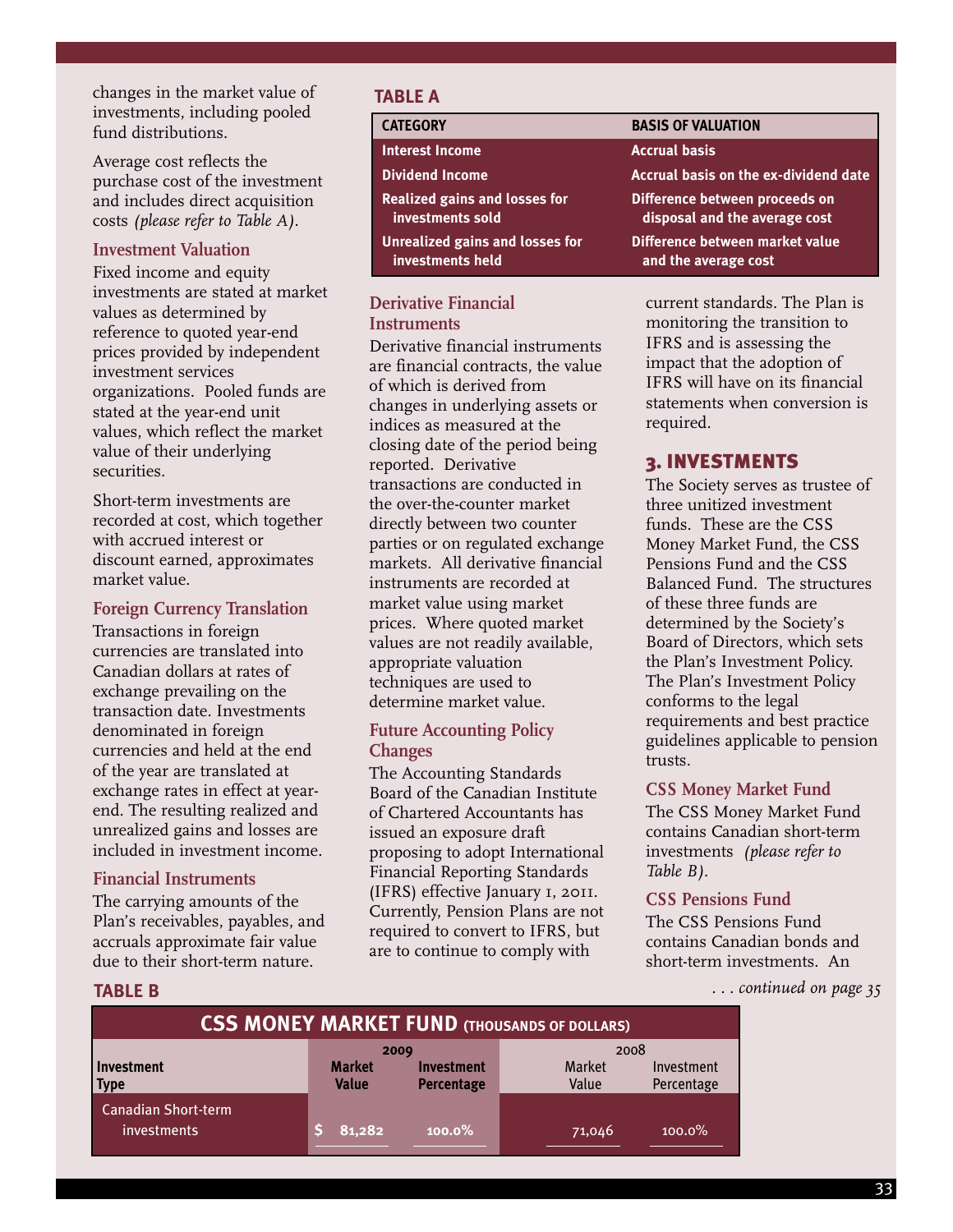### **TABLE C**

| <b>CSS PENSIONS FUND (THOUSANDS OF DOLLARS)</b> |                               |                                        |                 |                          |  |
|-------------------------------------------------|-------------------------------|----------------------------------------|-----------------|--------------------------|--|
|                                                 | 2009                          |                                        | 2008            |                          |  |
| <b>Investment</b><br><b>Type</b>                | <b>Market</b><br><b>Value</b> | <b>Investment</b><br><b>Percentage</b> | Market<br>Value | Investment<br>Percentage |  |
| <b>Custodial Cash Accounts</b>                  | $\vert$ Sı<br><b>16</b>       |                                        | \$<br>22        |                          |  |
| Short-term                                      | 11,413                        |                                        | 3,298           |                          |  |
|                                                 | 11,429                        | 2.2%                                   | 3,320           | 0.7%                     |  |
| <b>Bonds and Debentures</b>                     |                               |                                        |                 |                          |  |
| Federal                                         | 51,054                        |                                        | 52,060          |                          |  |
| Provincial                                      | 243,197                       |                                        | 260,259         |                          |  |
| Municipal                                       | 11,059                        |                                        | 5,462           |                          |  |
| Corporate                                       | 201,030                       |                                        | 168,206         |                          |  |
|                                                 | 506,340                       | 97.8%                                  | 485,987         | 99.3%                    |  |
| <b>Total</b>                                    | S,<br>517,769                 | $100.0\%$                              | 489,307         | 100.0%                   |  |
|                                                 |                               |                                        |                 |                          |  |

### **TABLE D**

| <b>CSS BALANCED FUND (THOUSANDS OF DOLLARS)</b> |                                       |                                        |                                |                          |
|-------------------------------------------------|---------------------------------------|----------------------------------------|--------------------------------|--------------------------|
| <b>Investment</b><br><b>Type</b>                | 2009<br><b>Market</b><br><b>Value</b> | <b>Investment</b><br><b>Percentage</b> | 2008<br><b>Market</b><br>Value | Investment<br>Percentage |
| <b>Custodial Cash Accounts</b>                  | $\mathsf{S}$<br>4,478                 |                                        | \$<br>6,650                    |                          |
| Short-term                                      | 84,223                                |                                        | 49,837                         |                          |
|                                                 | 88,701                                | 4.0%                                   | 56,487                         | 2.9%                     |
| <b>Bonds and Debentures</b>                     |                                       |                                        |                                |                          |
| <b>Federal</b>                                  | 175,997                               |                                        | 152,502                        |                          |
| Provincial                                      | 116,769                               |                                        | 156,863                        |                          |
| Municipal                                       | 10,540                                |                                        | 12,774                         |                          |
| Corporate                                       | 219,899                               |                                        | 192,338                        |                          |
| Corporate - foreign                             | 8,215                                 |                                        | 32,146                         |                          |
| <b>Pooled Fund</b>                              | 278,008                               |                                        | 378,739                        |                          |
|                                                 | 809,428                               | 36.2%                                  | 925,362                        | 47.4%                    |
| <b>Equities</b>                                 |                                       |                                        |                                |                          |
| <b>Canadian shares</b>                          | 467,152                               |                                        | 339,896                        |                          |
| Pooled Fund U.S. Indexed                        |                                       |                                        | 229,696                        |                          |
|                                                 | 467,152                               | 20.9%                                  | 569,592                        | 29.2%                    |
| <b>Translated to Canadian dollars</b>           |                                       |                                        |                                |                          |
| U.S.                                            | 106,405                               |                                        | 63,266                         |                          |
| Pooled Fund U.S. Indexed                        | 330,335                               |                                        |                                |                          |
| <b>Non-North American</b>                       | 249,911                               |                                        | 201,153                        |                          |
| <b>Pooled Fund Non-North</b>                    |                                       |                                        |                                |                          |
| American                                        | 182,536                               |                                        | 135,970                        |                          |
|                                                 | 869,187                               | 38.9%                                  | 400,389                        | 20.5%                    |
| <b>Total</b>                                    | 2,234,468                             | 100.0%                                 | 1,951,830                      | 100.0%                   |
|                                                 |                                       |                                        |                                |                          |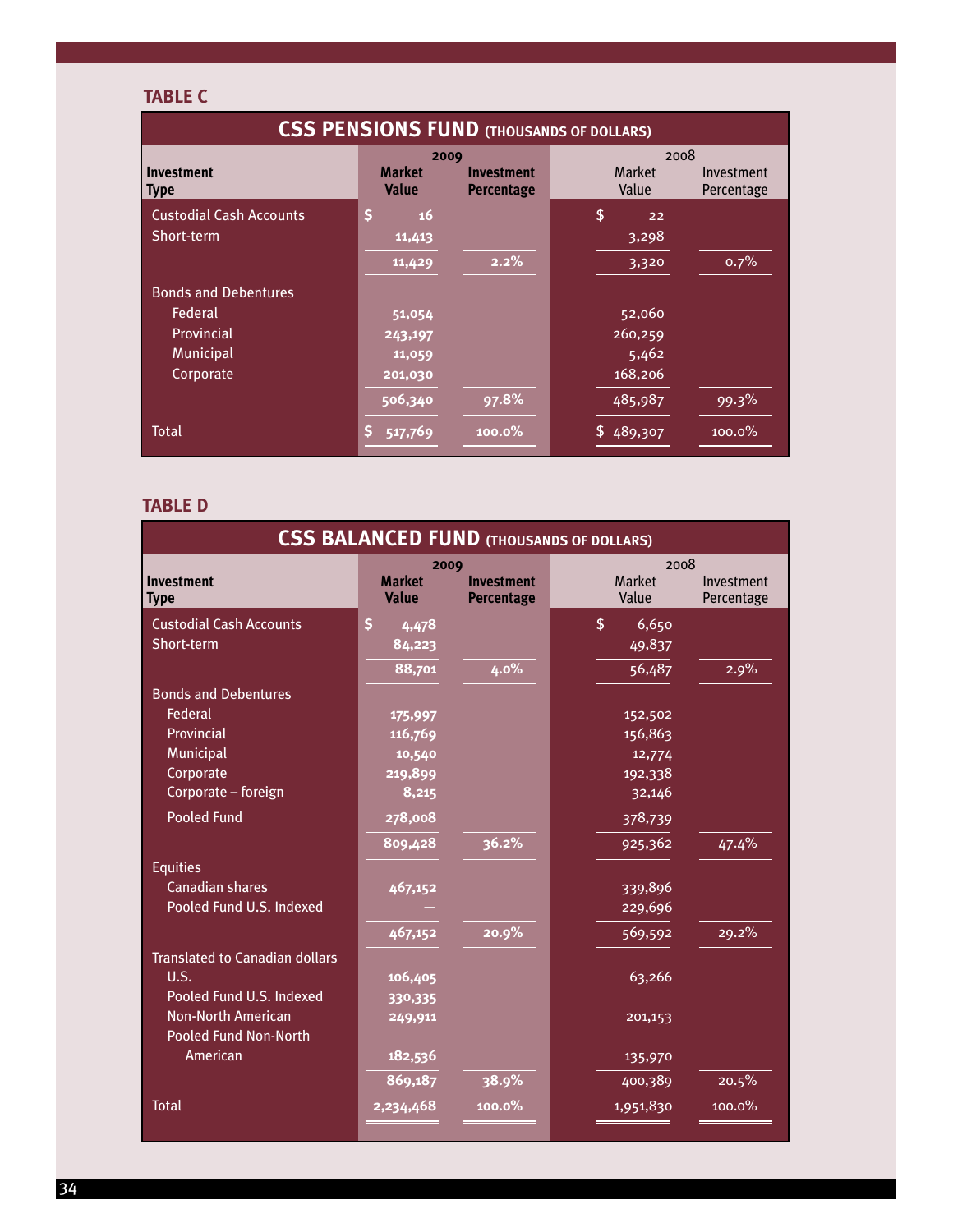### **TABLE E**

| <b>MAV 2 NOTES</b><br>(thousands of dollars) | <b>Face Value</b> | <b>Discount</b> | <b>Fair Value</b> |
|----------------------------------------------|-------------------|-----------------|-------------------|
| Class A1                                     | \$32,862          | 41%             | 19,389<br>\$.     |
| Class A <sub>2</sub>                         | 21,623            | 54              | 9,947             |
| Class B                                      | 3,925             | 91              | 353               |
| Class C                                      | 1,809             | 98              | 36                |
| Class 13 (1A Tracking)                       | 993               | 100             | -                 |
| <b>Total</b>                                 | 61,212            | 51%             | 29,725            |

immunization strategy is employed by the Pensions Fund Manager to ensure that cash flows from the fund will meet the Plan's pension payroll, and to render the portfolio immune to changes in interest rates *(please refer to Table C)*.

### **CSS Balanced Fund**

The CSS Balanced Fund contains Canadian and foreign equities, Canadian bonds, shortterm investments and units in pooled funds *(please refer to Table D)*.

### **MAV 2 Notes/Asset Backed Commercial Paper**

On January 1, 2009, the CSS Pension Plan held units in two institutional pooled fund trusts containing non-trading and illiquid third-party issued assetbacked commercial paper.

The total value of the paper held within these pools as at December 31, 2008 was \$54,257,969 (or \$61,915,449 face value less a \$7,657,480 discount).

On January 21, 2009, subject to the Montreal Accord, the investments were restructured and the original paper was replaced with new longer-term floating –rate notes. These notes were issued via new trusts called Master Asset Vehicles (MAV  $\scriptstyle\rm I$  and MAV  $\scriptstyle\rm 2)$ . The pooled funds managed by Northwater Capital became an investor in MAV 2. The credit

quality of the notes continued to be uncertain.

In December of 2009, the Plan's investments in the Northwater pooled fund trusts were redeemed and its U.S. equity investment transitioned to State Street Global Advisors. The illiquid MAV 2 notes were transferred from the pooled fund trust to a CSS Pension Plan custodial account.

In accordance with Canadian Generally Accepted Accounting Principles ("GAAP"), the MAV 2 notes must be reported at their fair value. CSS Pension Plan has determined the fair value of the MAV 2 notes using recent market prices for the notes to the extent that prices are available. The market prices were based on bids received from multiple dealers and reflect an illiquid market *(please refer to Table E)*.

For the purpose of calculating and reporting the unit price of the CSS Balanced Fund, the Plan has established a value other than fair value as

### **TABLE F**

|                                          | <b>Total Fund</b> | <b>Per Unit</b> |
|------------------------------------------|-------------------|-----------------|
| (Total Fund in thousands of dollars)     |                   |                 |
| <b>Net Assets available for Benefits</b> | 2,246,838         | \$12.19         |
| Unrealized Loss on MAV 2 notes           | 25,240            | 0.14            |
| Other Adjustments as per Note 7          | (1,432)           | (0.01)          |
| <b>Tranactional Value for</b>            |                   |                 |
| <b>Member Accounts</b>                   | 2,270,646         | \$12.32         |
|                                          |                   |                 |

determined according to GAAP. This value is consistent with the value calculated by the manager of the institutional pooled funds from which the notes were transferred to CSS in December of 2009. Given that the Plan's current intention is to hold the MAV 2 notes to maturity, this value is expected to better reflect the final recovery realized on behalf of Plan members.

As at December 31, 2009 the value used for calculating and reporting the CSS Balanced Fund's unit price reflected a discount of 10.2% from the original MAV 2 notes' face value. The value used for unit pricing was therefore \$25,240,639 greater than the fair value of the assets according to GAAP as shown above. This equates to a difference of \$0.14 per unit or 1.136%.

The table below reconciles the Balanced Fund transactional value for Member accounts as at December 31, 2009 with the net assets available for benefits in accordance with GAAP *(please refer to Table F)*.

Both the fair value according to GAAP recorded in the Plans financial statement and the value used to determine the unit price of the CSS Balanced Fund are estimates based on current information that may become more complete or change. As a result, either or both estimates of value may differ materially from the values reported in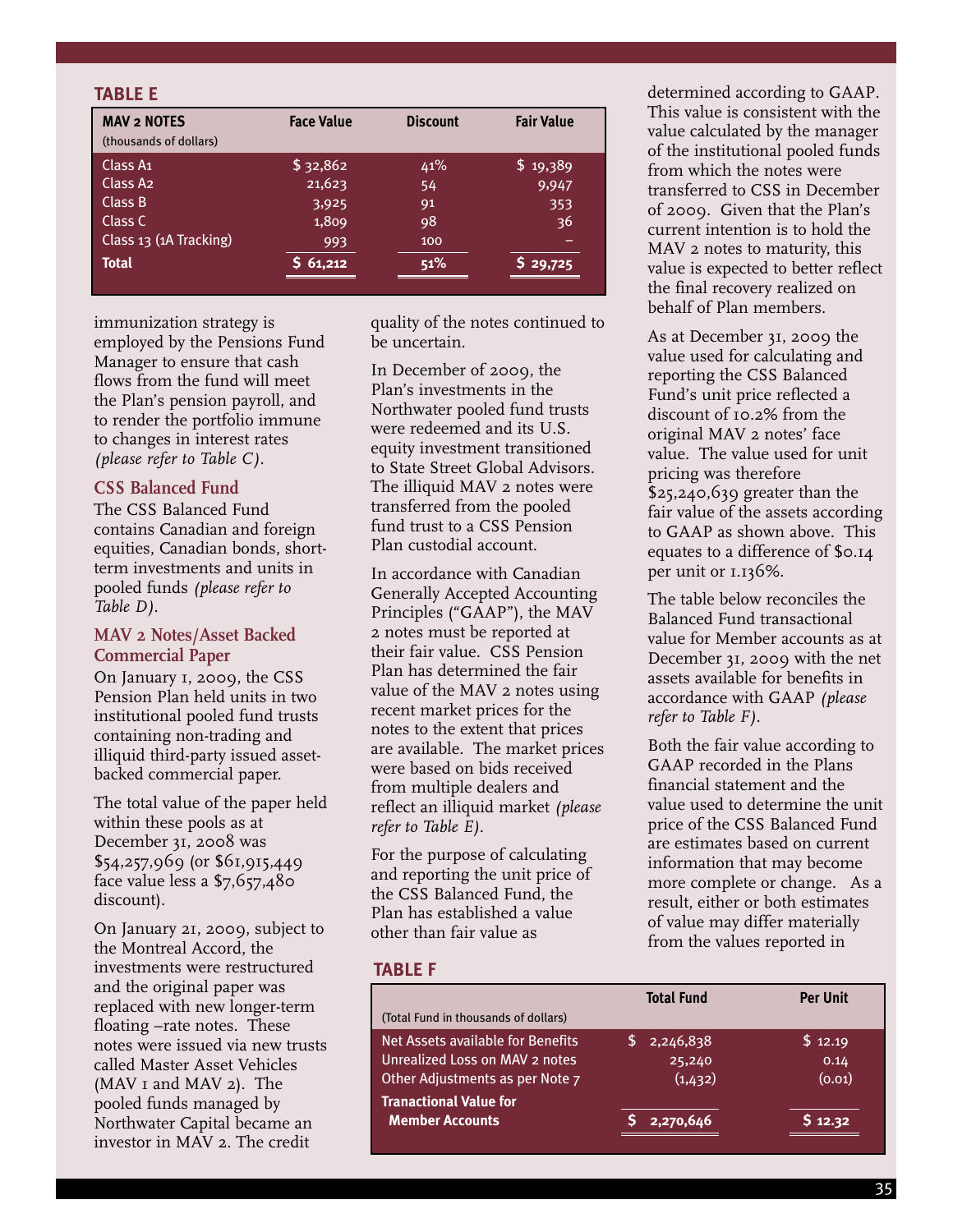subsequent periods or from the actual value realized on any final sale or liquidation of the notes.

### **4. RISK MANAGEMENT**

The net assets available for benefits in the Plan's Investment Funds and Pensions Fund consist almost entirely of financial instruments. The risks of holding financial instruments include interest rate risk, credit risk, foreign exchange risk, market risk and liquidity risk.

Significant financial risks are related to the investments held on behalf of Plan members. These financial risks are managed by having an investment policy, which is approved annually by the Board of Directors. The investment policy provides guidelines to the Plan's investments managers for the asset mix of the portfolio regarding quality and quantity of fixed term investments and equity investments. The asset mix helps to reduce the impact of market value fluctuations by requiring investments in different asset classes and in domestic and foreign markets. The Board reviews regular compliance reports from its investment managers and custodian as to their compliance with the investment policy.

### **Interest Rate Risk**

Interest rate risk refers to the adverse consequences of interest rate changes on the Plan's cash flows, financial position, and income. This risk arises from differences in the timing and amount of cash flows related to the Plan's assets and liabilities. The value of some of the Plan's assets is affected by changes in nominal interest rates.

The Plan manages interest rate risk in the CSS Balanced Fund by establishing a target asset mix that provides for a mix of interest-sensitive investments and investments subject to other risks. A portion of the interest-sensitive investments is actively managed to allow for anticipation of interest rate movements to mitigate or take advantage of changes in interest rates. *(please refer to Tables G, H and I on next page)*.

### **Credit Risk**

Credit risk refers to the potential loss arising from a party being unable to meet its financial obligation. Credit risk within investments is managed through the Plan's Statement of Investment Policies and Goals. The investment policy establishes limits on the credit exposure to security issuers. At time of purchase, bonds and debentures must have a minimum rating of "BBB" or better for the CSS Balanced Fund and "A" or better for the CSS Pensions Fund, and shortterm investments must be rated as "R-1 low" or better (ratings as provided by a recognized bond rating agency). As at December 31, 2009, 100% (2008-100%) of the Plan's short-term investments were rated "R-1 low" or better and 90.40% (2008-93.13%) of the bonds and debentures held in the CSS Balanced Fund and 98.76%  $(2008 - 95.63%)$  of the bonds and debentures held in the CSS Pensions Fund were rated "A" or better.

The Plan is also subject to credit risk through its use of forward currency contracts. These contracts are entered into between the Plan and approved counter parties. The credit risk associated with these contracts is mitigated by establishing a

minimum number of counter parties, and through credit analysis of counterparties performed by the Currency Manager.

The Plan is also subject to credit risk through its securities lending program. Under this program, collateral is pledged to the Plan by various counter parties for securities out on loan to the counter parties.

The Plan has entered into a securities lending agreement with its custodian, CIBC Mellon Global Securities Services Company, to enhance portfolio returns. The securities lending program operates by lending the Plan's available securities to approved borrowers. Credit risk associated with the securities lending program is mitigated by requiring borrowers to provide cash or collateral that exceeds the market value of the loaned securities. At December 31, 2009, securities on loan had a market value of \$194.8 million (2008 - \$151.3 million). Collateral held to secure those loans had a market value of \$203.5 million (2008 - \$162.5 million).

### **Market Risk**

Market risk is the risk that the value of an investment will fluctuate as a result of changes in the value of financial instruments. Value can be affected by changes in interest rates, foreign exchange rates and security prices.

### **Foreign Currency Risk (\$CAD)**

The Plan is exposed to currency risk through holdings of foreign equities where investment values may fluctuate due to changes in foreign exchange rates. The Plan manages foreign currency risk by investing in securities that are

*. . . continued on page 38*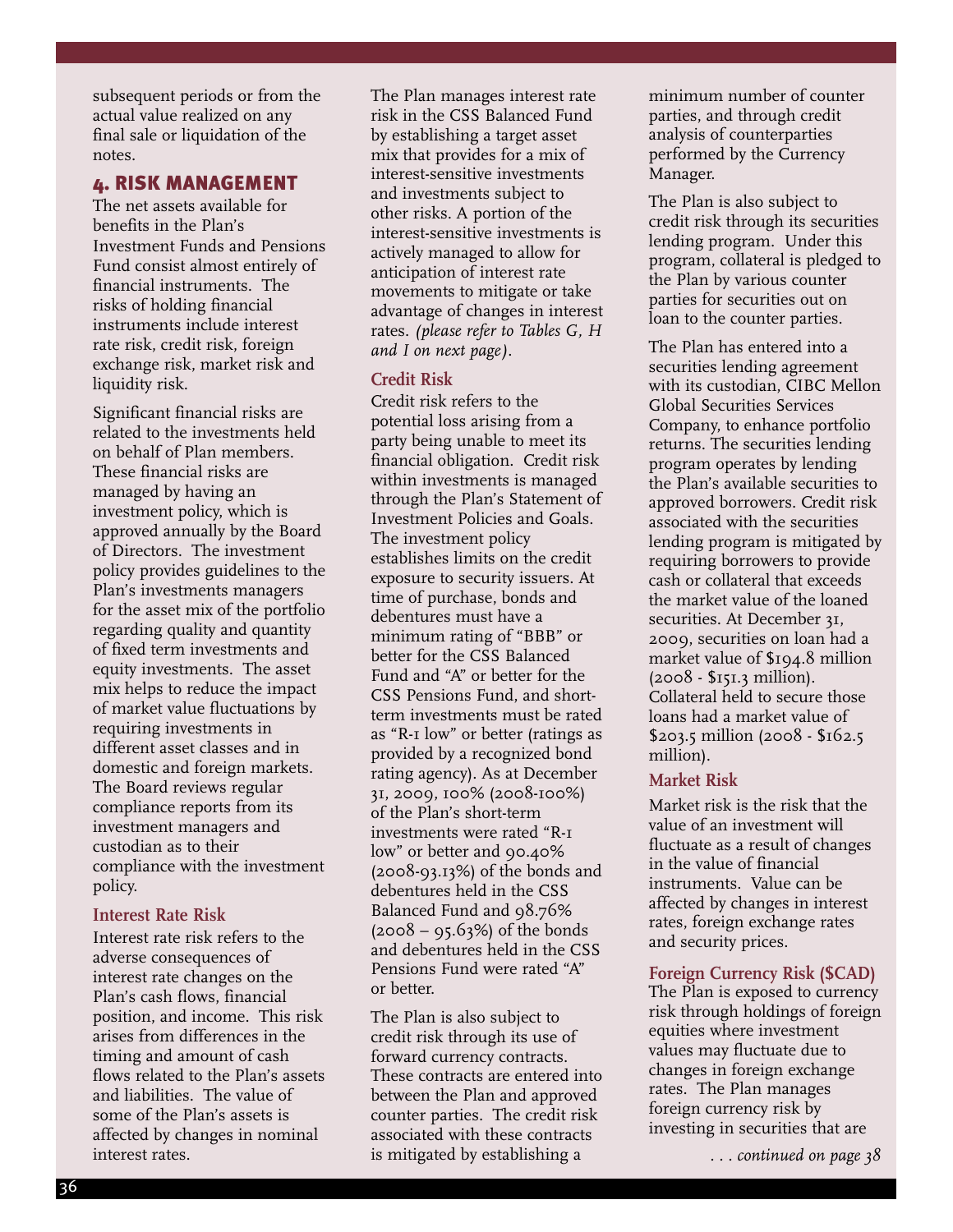**TABLE G** The CSS Money Market Fund has exposure to interest rate risk as follows:

|                           |                  |                          | 2009                              |              |                         |        | 2008             |
|---------------------------|------------------|--------------------------|-----------------------------------|--------------|-------------------------|--------|------------------|
|                           |                  | <b>TERM TO MATURITY</b>  |                                   |              |                         |        |                  |
|                           | Within 1<br>Year | $1$ To 5<br><b>Years</b> | Over <sub>5</sub><br><b>Years</b> | <b>Total</b> | Average<br><b>Yield</b> | Total  | Average<br>Yield |
|                           |                  |                          |                                   |              |                         |        |                  |
| (thousands of<br>dollars) |                  |                          |                                   |              |                         |        |                  |
| Short-term<br>investments | 81,282           | $\overline{\phantom{a}}$ | $\overline{\phantom{a}}$          | 81,282       | 0.42%                   | 71,046 | 1.99%            |

As at December 31, 2009, if the prevailing interest rate had changed by 1%, assuming a parallel shift in the yield curve with all other variables held constant, net assets would have decreased or increased respectively by approximately, \$235,718 (approximately 0.29% of assets). The fund's sensitivity to interest rate changes was estimated using the weighted average duration of the portfolio. In practice the actual trading results may differ and could be material.

|                                         | <b>TERM</b>                            | <b>MATURITY</b><br>TO.                                    | 2009                                                |                                        |                  | 2008                               |                  |
|-----------------------------------------|----------------------------------------|-----------------------------------------------------------|-----------------------------------------------------|----------------------------------------|------------------|------------------------------------|------------------|
|                                         | Within 1<br>Year                       | $1$ To $5$<br><b>Years</b>                                | Over <sub>5</sub><br><b>Years</b>                   | <b>Total</b>                           | Average<br>Yield | Total                              | Average<br>Yield |
| (thousands of<br>dollars)<br>Short-term |                                        |                                                           |                                                     |                                        |                  |                                    |                  |
| investments<br><b>Bonds</b>             | \$<br>11,413<br>11,624<br>\$<br>23,037 | S<br>$\overline{\phantom{0}}$<br>102,465<br>102,465<br>S. | $\overline{\phantom{0}}$<br>392,251<br>S<br>392,251 | S<br>11,413<br>506,340<br>S<br>517,753 | 0.28%<br>4.40%   | S<br>3,298<br>485,988<br>\$489,286 | 1.76%<br>4.97%   |

As at December 31, 2009, if the prevailing interest rate had changed by 1%, assuming a parallel shift in the yield curve with all other variables held constant, net assets would have decreased or increased respectively by approximately, \$38,836,259 (approximately 7.43 % of assets). The fund's sensitivity to interest rate changes was estimated using the weighted average duration of the portfolio. In practice the actual trading results may differ and could be material.

|                           | 2009                     |                            |                                   |               |                  | 2008          |                  |
|---------------------------|--------------------------|----------------------------|-----------------------------------|---------------|------------------|---------------|------------------|
|                           |                          | <b>TERM TO MATURITY</b>    |                                   |               |                  |               |                  |
|                           | Within 1<br>Year         | $1$ To $5$<br><b>Years</b> | Over <sub>5</sub><br><b>Years</b> | <b>Total</b>  | Average<br>Yield | Total         | Average<br>Yield |
| (thousands of<br>dollars) |                          |                            |                                   |               |                  |               |                  |
| Short-term                |                          |                            |                                   |               |                  |               |                  |
| investments               | ls,<br>17,945            | -\$                        | \$.<br>$\overline{\phantom{0}}$   | \$<br>17,945  | 0.34%            | 33,087        | 2.26%            |
| Short-term                |                          |                            |                                   |               |                  |               |                  |
| pooled fund               | 66,278                   |                            |                                   | 66,278        | 0.42%            | 16,750        | $1.99\%$         |
| <b>Bonds</b>              | 83,908                   | 124,089                    | 323,423                           | 531,420       | 3.55%            | 546,623       | 4.54%            |
| <b>Bonds</b>              |                          |                            |                                   |               |                  |               |                  |
| -pooled fund              | $\overline{\phantom{0}}$ | 145,204                    | 132,804                           | 278,008       | 3.34%            | 378,739       | 3.95%            |
|                           | S.<br>168,131            | 5269,293                   | 5456,227                          | S.<br>893,651 |                  | \$<br>975,199 |                  |

| <b>TABLE I</b> The CSS Balanced Fund has exposure to interest rate risk as follows: |  |  |  |  |  |  |  |  |
|-------------------------------------------------------------------------------------|--|--|--|--|--|--|--|--|
|-------------------------------------------------------------------------------------|--|--|--|--|--|--|--|--|

As at December 31, 2009, if the prevailing interest rate had changed by 1%, assuming a parallel shift in the yield curve with all other variables held constant, net assets would have decreased or increased respectively by approximately, \$47,094,557 (approximately 2.10% of assets). The fund's sensitivity to interest rate changes was estimated using the weighted average duration of the portfolio. In practice the actual trading results may differ and could be material.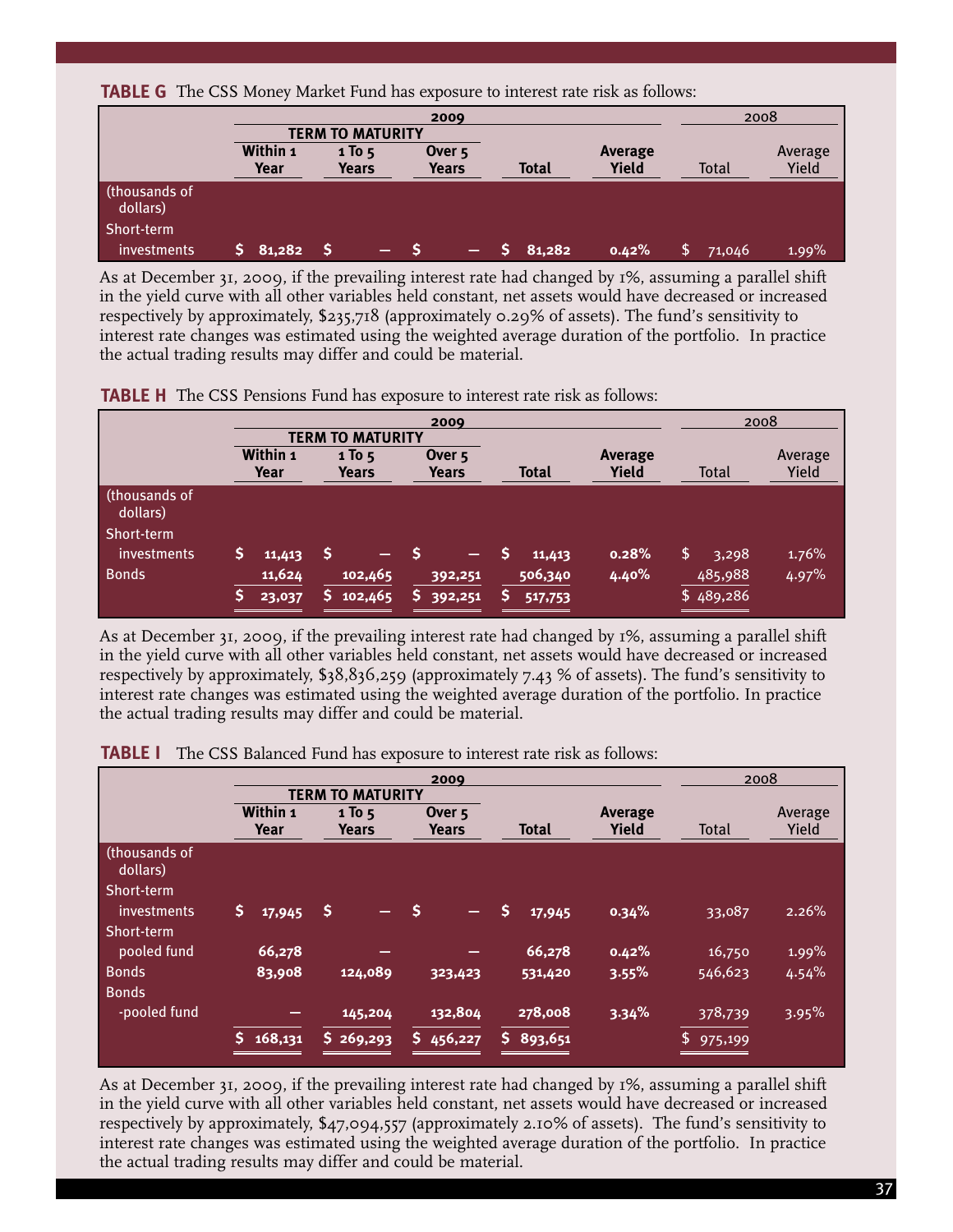strategically distributed over several geographic areas to limit exposure to any one foreign currency *(please refer to Table J)*.

On December 31, 2009, the Plan's foreign currency expsures were as follows:

### **TABLE J**

| <b>CURRENCY</b>                 | 2009      | 2008     |
|---------------------------------|-----------|----------|
|                                 | (SCAD)    | (SCAD)   |
| (thousands of dollars)          |           |          |
| <b>United States dollar</b>     | \$474,202 | \$86,653 |
| <b>British pound sterling</b>   | 69,447    | 35,159   |
| Euro                            | 127,888   | 109,973  |
| <b>Other European</b>           |           |          |
| currencies                      | 46,728    | 48,982   |
| Japanese yen                    | 83,348    | 66,814   |
| <b>Other Pacific currencies</b> | 32,995    | 15,093   |
| <b>Emerging Market</b>          |           |          |
| currencies                      | 34,087    | 31,774   |
|                                 | 868,695   | 394,448  |
|                                 |           |          |

The Plan also manages currency risk through the use of currency forwards. These currency forwards are used to hedge approximately 50% of the Plan's foreign currency exposure. As at December 31, 2009 the fair value of the currency forwards

payable was \$754,144,268 and the fair value of the currency forwards receivable was \$756,482,062 *(please refer to Table K)*.

As at December 31, 2009, if the Fund's functional currency, the Canadian dollar, had

strengthened or weakened by 5% in relation to all other currencies with all other variables held constant, the net assets would have decreased or increased respectively, by approximately \$21,717,375 (approximately 1% of net assets). In practice, the actual trading results may differ from this approximate sensitivity analysis and the

differences could be material.

### **Equity Price Risk**

The Plan is exposed to changes in equity prices in global markets. At December 31, 2009, equities comprised 59% of the carrying value of the Balanced Fund's total investments. The

Board's policy is to invest in a diversified portfolio of investments. No one investee or related group of investees represents greater than 10% of the total book value of the assets of the plan. As well, no one holding represents more than 30% of the voting rights of any corporation *(please refer to Table L)*.

### **Liquidity Risk**

Liquidity risk is the risk that the Plan will encounter difficulty in meeting obligations associated with financial liabilities. The Plan manages liquidity risk by maintaining adequate cash and short-term securities and monitoring actual and forecasted cash flows to support the Plan's operating needs.

### **5. ACTUARIAL VALUATION OF PENSION ASSETS AND LIABILITIES**

The payments to retired members who chose to receive a fixed monthly pension from the Plan are paid from the CSS Pensions Fund. An actuarial valuation of the assets held in the CSS Pensions Fund and of the Plan's pension liability is

**TABLE K** The Plan's currency forward contracts at December 31, 2009 were as follows:

|                               |                               | 2009                            |                       |                               | 2008                            |                       |
|-------------------------------|-------------------------------|---------------------------------|-----------------------|-------------------------------|---------------------------------|-----------------------|
| <b>CURRENCY</b>               | <b>MARKET</b><br><b>VALUE</b> | <b>NOTIONAL</b><br><b>VALUE</b> | <b>GAIN</b><br>(LOSS) | <b>MARKET</b><br><b>VALUE</b> | <b>NOTIONAL</b><br><b>VALUE</b> | <b>GAIN</b><br>(LOSS) |
| (thousands of<br>dollars)     |                               |                                 |                       |                               |                                 |                       |
| Canadian Dollar               | 5429,935                      | 429,935                         |                       | (259)                         | (259)                           |                       |
| <b>Swiss Franc</b>            | (17,968)                      | (17, 966)                       | (2)                   | 13                            | 13                              |                       |
| <b>British Pound Sterling</b> | (34,502)                      | (34,501)                        | $\mathbf{r}$          | 43                            | 43                              |                       |
| Hong Kong Dollar              | (12, 428)                     | (12, 427)                       | $\mathbf{r}$          | 241                           | 240                             | 1                     |
| <b>European Euro</b>          | (63, 788)                     | (63, 786)                       | (2)                   | (38)                          | (37)                            | (1)                   |
| <b>United States Dollar</b>   | (243, 262)                    | (245, 608)                      | 2,346                 |                               |                                 |                       |
| Australian Dollar             | (3,943)                       | (3,945)                         | $\overline{2}$        |                               |                                 |                       |
| <b>Singapore Dollar</b>       | (4, 487)                      | (4, 487)                        |                       |                               |                                 |                       |
| Swedish Krona                 | (2,740)                       | (2,739)                         | $\mathbf{r}$          |                               |                                 |                       |
| Danish Krona                  | (2,528)                       | (2,528)                         | -                     |                               |                                 |                       |
| Japanese Yen                  | (41,951)                      | (41, 948)                       | $\left( 3\right)$     |                               |                                 |                       |
|                               | \$<br>2,338                   |                                 | 2,338                 |                               |                                 |                       |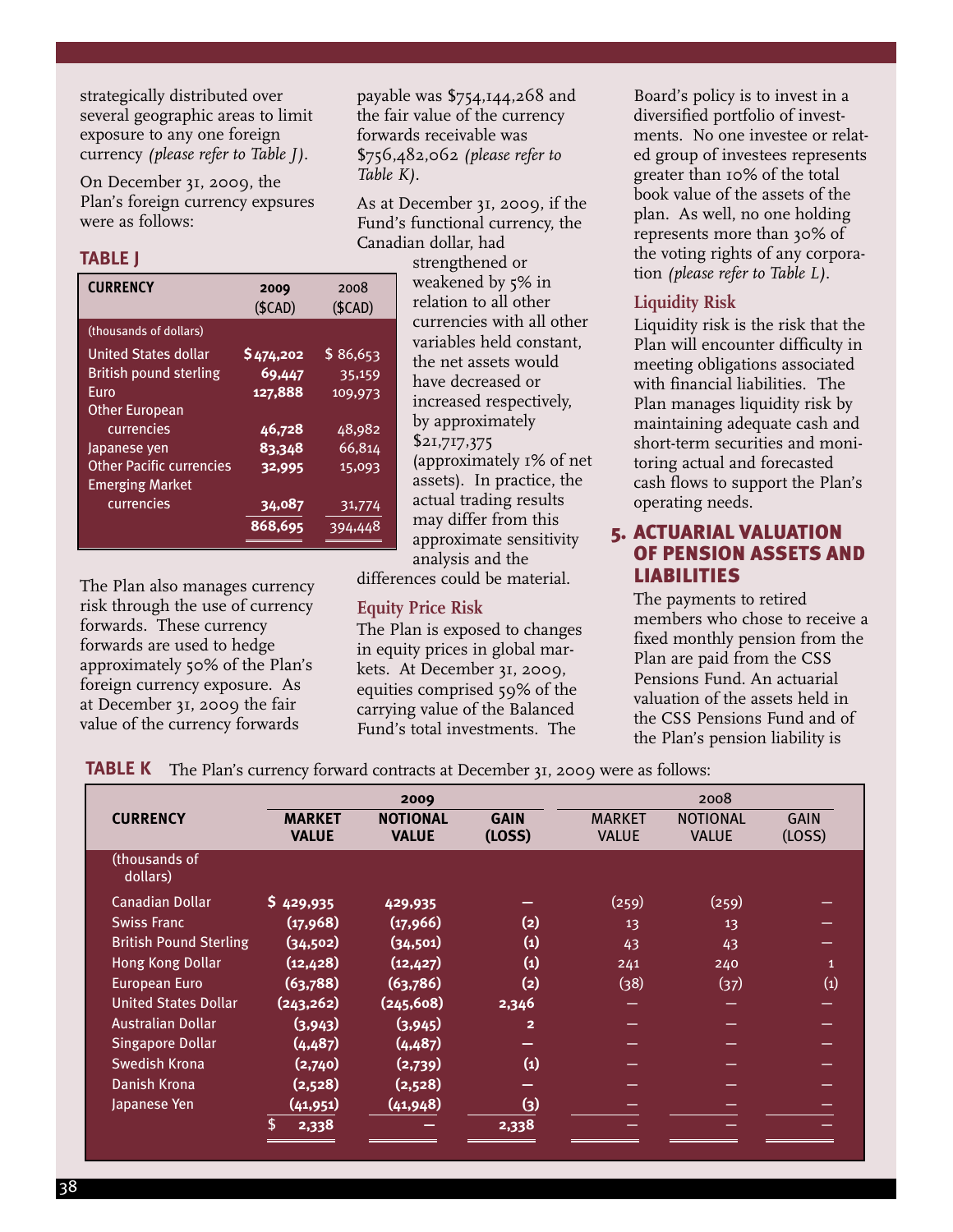### **TABLE L**

As at December 31, 2009 had market prices, as measured by the benchmark indices, increased or decreased by 10%, with all other variables held constant the net assets available for benefits would have increased or decreased by approximately:

| <b>MARKET</b>                      | <b>BENCHMARK</b>                                | <b>IMPACT (\$000)</b> |
|------------------------------------|-------------------------------------------------|-----------------------|
| <b>Canadian Equities</b>           | <b>S&amp;P TSX Composite Total Return Index</b> | \$<br>46,715          |
| <b>U.S. Large Cap Equities</b>     | S&P 500 Total Return Index Hedged (C\$ BA's)    | 16,958                |
| <b>U.S. Mid Cap Equities</b>       | S&P 400 Total Return Index Hedged (C\$ BA's)    | 16,075                |
| <b>Non North American Equities</b> | <b>MSCI EAFE Total Return Index</b>             | 18,253                |
| <b>World Equities</b>              | <b>MSCI World Total Return Index</b>            | 22,290                |
| All Country ex US Equities         | ASCI All Country ex US Total Return Index       | 14,268                |

required every three years by law. The most recently completed valuation was conducted as at December 31, 2006. At that date, the Plan's actuary reported that the market value of the assets held in the CSS Pensions Fund exceeded the Plan's pension liability as indicated below *(please refer to Table M)*.

Based on monthly immunization calculations performed by the Plan's external Pensions Fund Manager, Management estimates that the market value of the Pensions Fund as at December 31, 2009, continued to be adequate to fully fund the Plan's pension liability and provide a reserve for adverse deviation from assumptions. The assumptions used for these calculations may vary from the assumptions used

#### **TABLE M**

| <b>ACTUARIAL POSITION</b>                            | 2006       | 2003       |
|------------------------------------------------------|------------|------------|
| (thousands of dollars)                               |            |            |
| Market Value<br>of Assets                            | \$519,615  | \$450,872  |
| Less actuarial value of<br><b>Pension Liability</b>  | (453, 238) | (402, 979) |
| Surplus at<br>December 31                            | 66,377     | 47,893     |
| Reserve for adverse<br>deviation from<br>assumptions | 66.377     | 47,893     |

by the Plan's actuary in performing the Plan's triennial actuarial valuations.

### **6. UNIT PRICING**

Investment income, gains and losses accruing on the assets held in the CSS Balanced Fund and CSS Money Market Fund are credited to the members invested in each fund through daily changes in fund unit prices. Investment and administration expenses relating to each fund are accrued to each fund prior to establishing its daily unit price. Depending on whether a fund experiences a net gain or loss after expenses, the fund's unit price increases or decreases accordingly. Fund transactions may be suspended temporarily at management's discretion where an accurate unit price for

> a fund cannot be determined due to the unavailability of reliable market pricing or other asset valuations.

Fund transactions are processed using "forward pricing". This means that they are processed at the next unit price set after receiving funds or instructions.

Contributions to, and transfers between the CSS Balanced Fund and the CSS Money Market

Fund are processed on a daily basis in the normal course. Lump sum withdrawals are generally processed on a weekly basis. Periodic withdrawals of retirement income are processed in accordance with the terms of each member's application for benefits.

On December 31, 2009, the CSS Balanced Fund's unit price was \$12.3245 (2008 – \$10.5034) while the CSS Money Market Fund's unit price was \$11.5545  $(2008 - $11.4734).$ 

### **7. RECONCILIATION OF MEMBERS' ACCOUNTS**

In accordance with Canadian generally accepted accounting principles, the Statement of Net Assets Available for Benefits includes the fair value of the investments held on behalf of plan members as well as fixed assets and various adjustments and accruals. Only actual cash transactions and market value changes that occurred from January 1, 2009, to the last business day of the year, however, are reflected in the unit prices and unit counts that determine the total value of members' accounts at year-end.

According to the audited financial statements, the value of net assets available for

*. . . continued on page 40*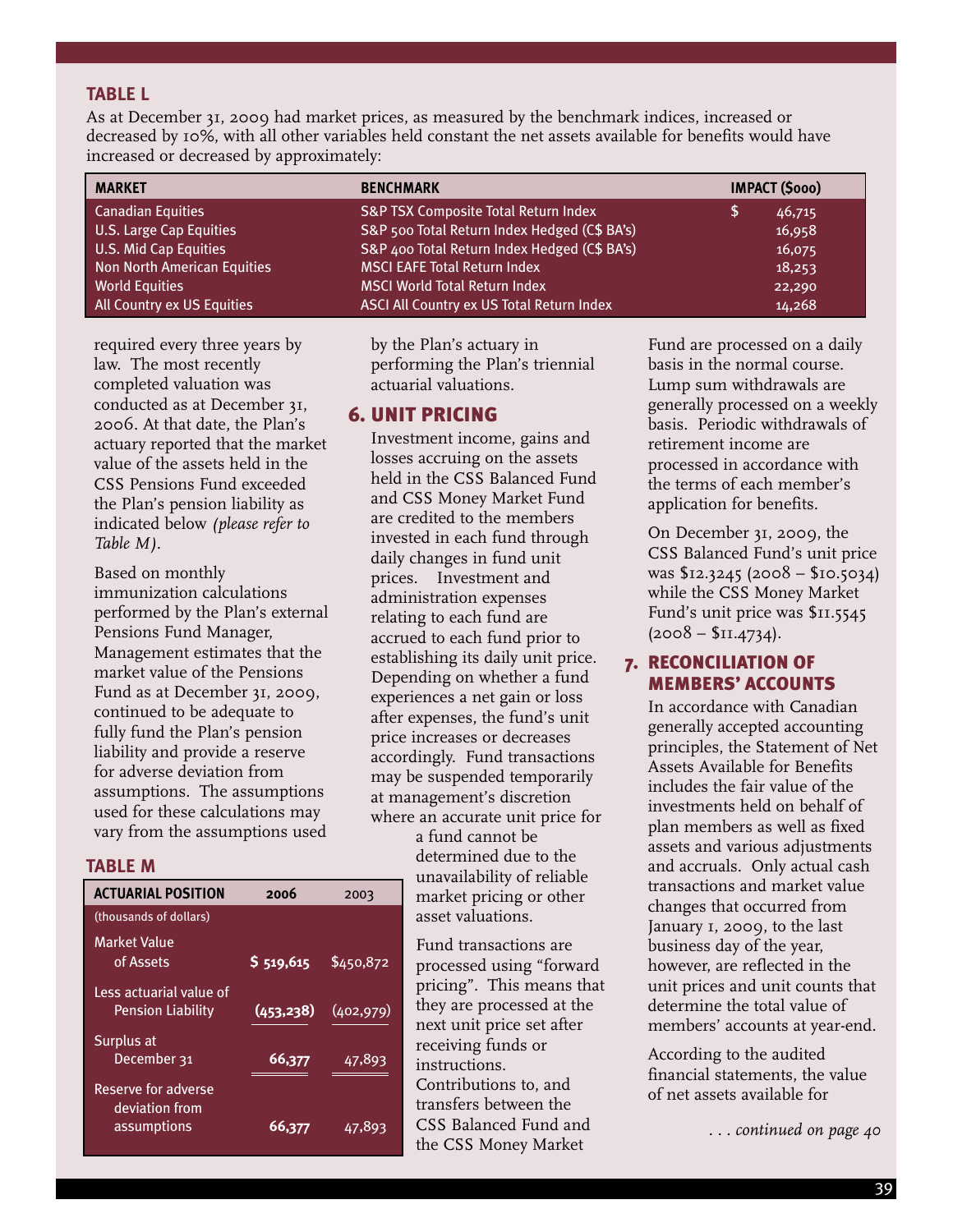### **TABLE M**

| <b>RECONCILIATION</b>              | 2009        | 2008        |
|------------------------------------|-------------|-------------|
| (thousands of dollars)             |             |             |
| Net Assets available               |             |             |
| for Benefits<br>Add Back:          | \$2,328,224 | \$2,015,424 |
| <b>Accrued Expenses</b>            | 78          | 104         |
| <b>Withdrawals Payable</b>         | 451         | 379         |
| Deduct:                            |             |             |
| <b>Fixed Assets</b>                | (21)        | (29)        |
| <b>Contributions</b><br>Receivable | (2, 247)    | (1,026)     |
| Market Value                       |             |             |
| <b>Adjustments</b>                 | 25,411      | (1,987)     |
| Total Value of Members'            |             |             |
| <b>Accounts</b>                    | 2,351,896   | 2,012,865   |

benefits as of December 31st, 2009 was \$2,328,223,558 while the total value of members' accounts as per the Plan's unitized record keeping system on this same date was \$2,351,895,774. The difference between these two amounts is reconciled above. *(please refer to Table M)*.

# **NOTES**

"Market value adjustments" above includes an estimate of the difference between the fair value and the expected realizable value of the MAV 2 notes held on behalf of CSS members. See Note 3 at page 35.

### **8. INTERFUND BALANCES**

Interfund balances represent an accrual of the outstanding administration charges owed by the

CSS Pensions Fund and the CSS Money Market Fund to the CSS Balanced Fund at the end of the reporting period, plus an

### **TABLE N**

| <b>Fund</b>                  | Rate of<br><b>Return</b> | <b>Management</b><br><b>Expense Ratio</b> |
|------------------------------|--------------------------|-------------------------------------------|
| <b>CSS Balanced Fund</b>     | $17.34\%$                | $0.20\%$                                  |
| <b>CSS Money Market Fund</b> | 0.71%                    | 0.24%                                     |

interest charge on this and other amounts owed during the year. Interest is calculated on the amount outstanding on a per diem basis at the rate earned on Canadian T-bills for the immediately preceding month. Amounts owed are reimbursed to the CSS Balanced Fund on a monthly basis.

## **9. FUND RETURNS AND EXPENSES**

The rates of return and management expense ratios of the investment funds offered to Plan members in 2009 were as follows *(please refer to Table N).*

The returns stated are net of all administrative and investment expenses.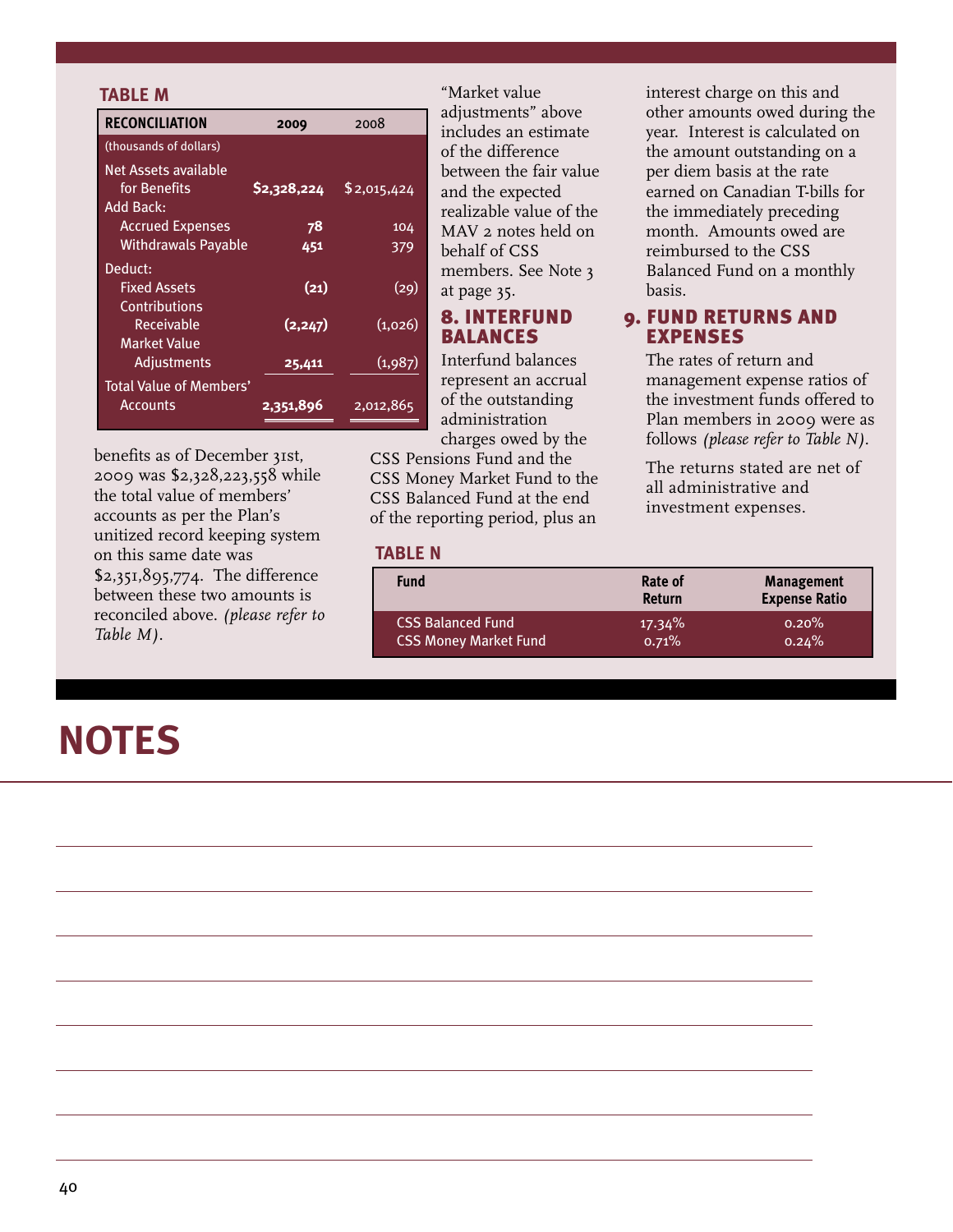# **STAFF**



BILL TURNBULL *General Manager*



JOEL SAWATSKY *Accounting/ Investment Officer*



FIONA MAY *Office Administrator II*



GAYLE RICHMOND *Office Administrator I (Part-time)*

DAVID KAPELUCK *Member Services Manager*



RHONDA ENS *Office Administrator I*



VAUNLEY JOHN *Systems Administrator*



**BRENT GODSON** *Investment Manager*



MURIEL BARIBEAU *Information Officer*



**JOANNE** ANDERSON *Office Administrator I*



ROB PEDDLE *Visual/Web Programmer Analyst*

### **CO-OPERATIVE SUPERANNUATION SOCIETY PENSION PLAN**

**PO Box 1850 Saskatoon, Saskatchewan Canada S7K 3S2 Phone: (306)244-1539 Fax: (306)244-1088 Web Site: www.csspen.com E-mail: css@csspen.com**